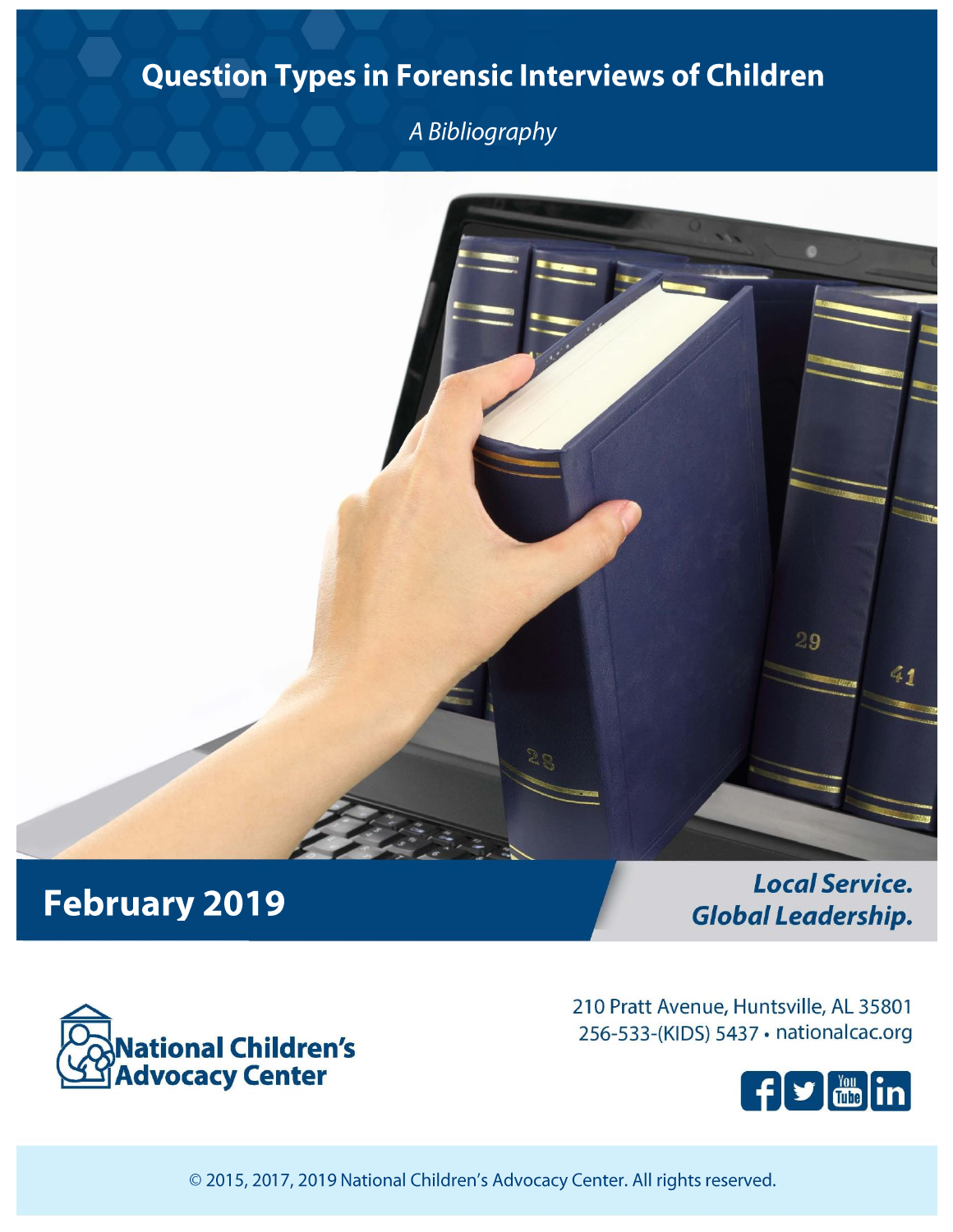© 2015, 2017, 2019 National Children's Advocacy Center. All rights reserved.

Preferred citation: National Children's Advocacy Center. (2019). Question Types in Forensic Interviews of Children: A Bibliography. Huntsville, AL: Author.

This project was supported by a grant awarded by the Office of Juvenile Justice and Delinquency Prevention, Office of Justice Programs, U.S. Department of Justice. Points of view or opinions in this document are those of the author and do not necessarily represent the official position or policies of the U.S. Department of Justice.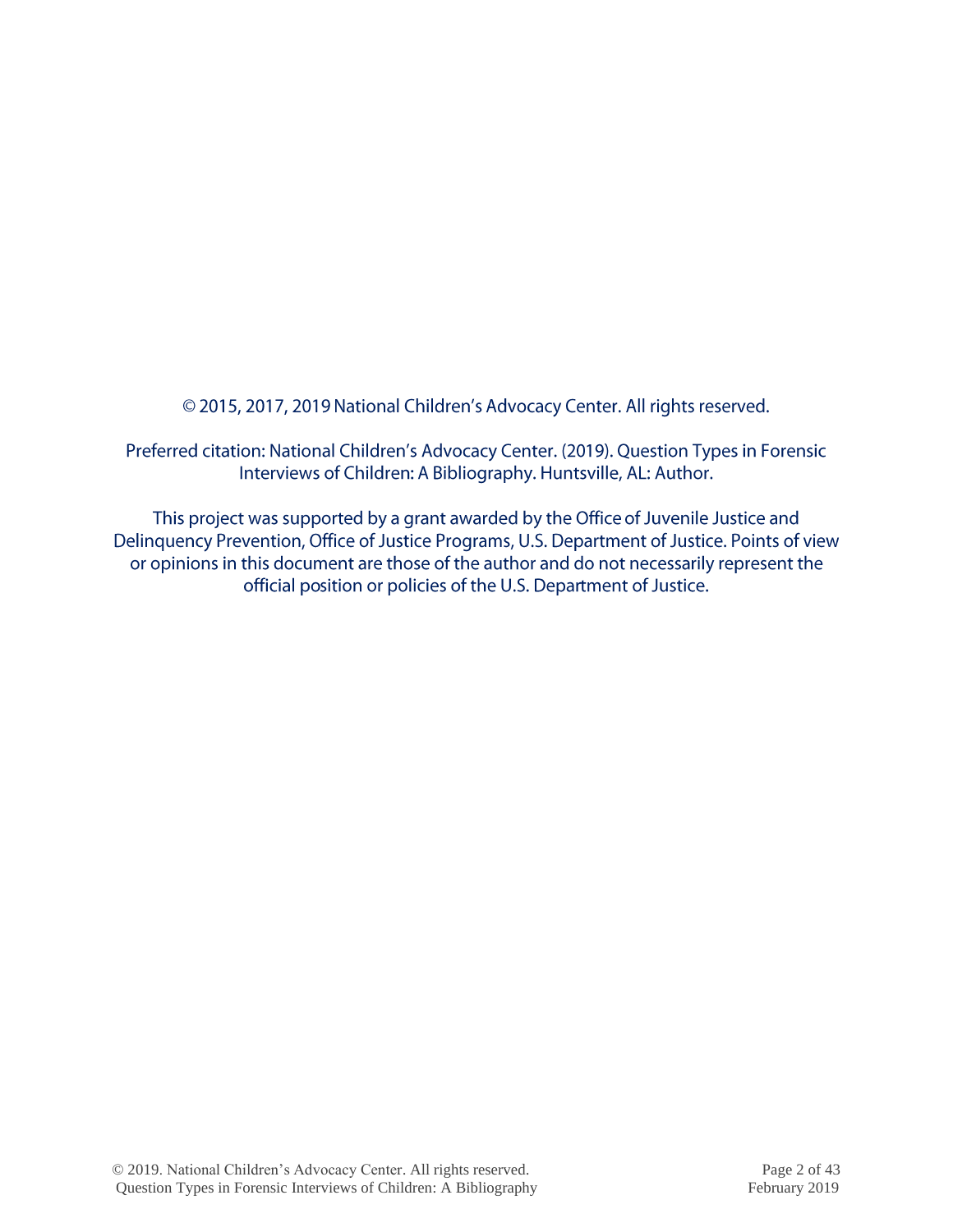# **Scope**

This bibliography lists citations and abstracts to research publications addressing many aspects of questioning children in the forensic context.

# **Organization**

This bibliography includes citations and abstracts to articles, reports, books, and chapters arranged in date descending order. When possible, the abstracts included with the original publication are used in this bibliography. Links are provided to open access publications.

# **Disclaimer**

This bibliography was prepared by the Digital Information Librarian of the National Children's Advocacy Center (NCAC) for the purpose of research and education, and for the convenience of our readers. The NCAC is not responsible for the availability or content of cited resources. The NCAC does not endorse, warrant or guarantee the information, products, or services described or offered by the authors or organizations whose publications are cited in this bibliography. The NCAC does not warrant or assume any legal liability or responsibility for the accuracy, completeness, or usefulness of any information, apparatus, product, or process disclosed in documents cited here. Points of view presented in cited resources are those of the authors, and do not necessarily coincide with those of the National Children's Advocacy Center.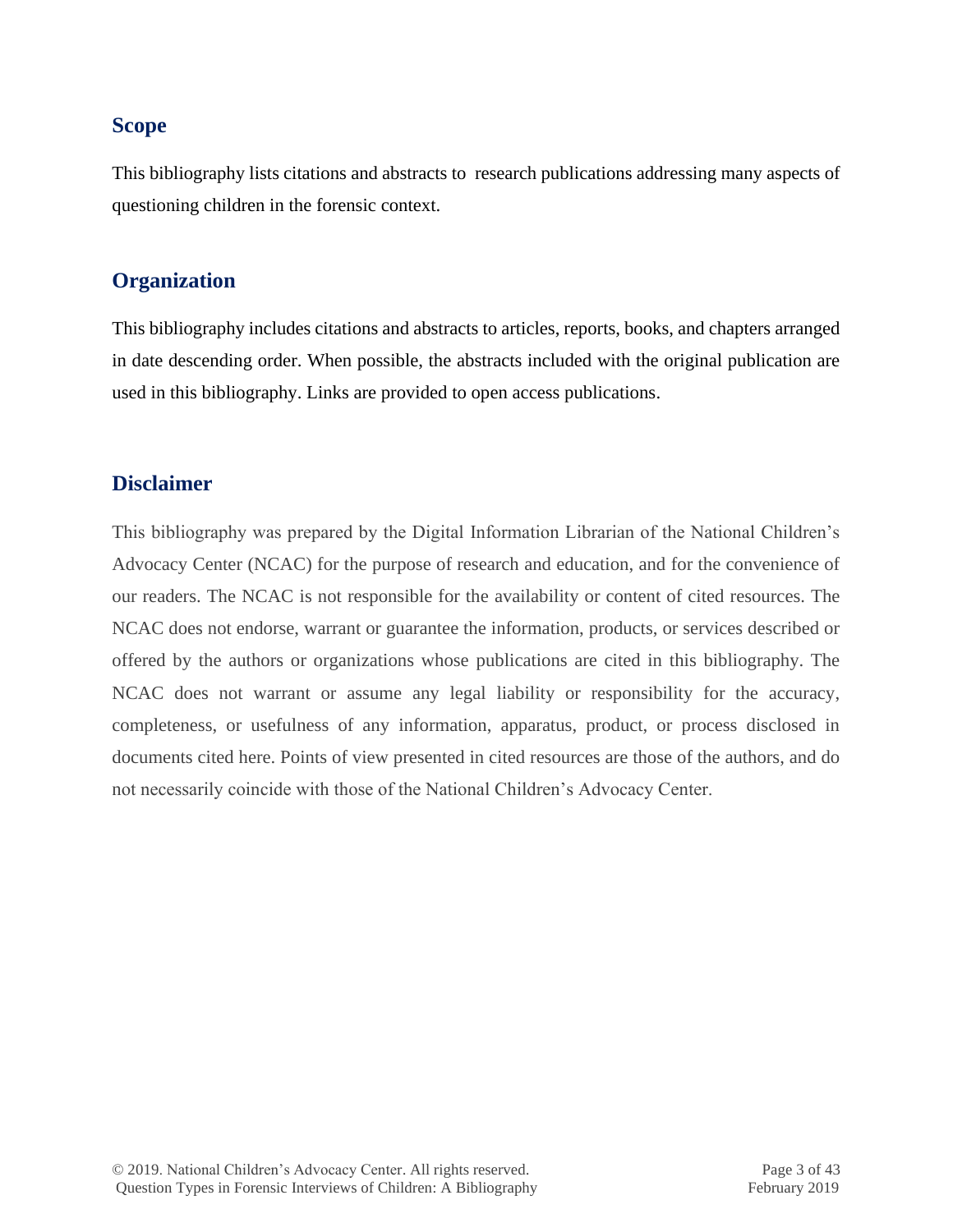# **Question Types in Forensic Interviews of Children**

# **A Bibliography**

Brubacher, S. P., Timms, L., Powell, M., & Bearman, M. (2019). "She wanted to know the full story": Children's perceptions of open versus closed questions. *Child Maltreatment*, *24*(2), 222-231.

The current study explored children's perceptions of open and closed questions in an interview setting. Children aged  $7-12$  (n  $\frac{1}{4}$  83) years watched a short film and were questioned about it by an interviewer who asked only open questions and an interviewer who asked only closed questions (counterbalanced). A third interviewer subsequently invited perceptions of each interview by asking children to compare the interviews on 10 attributes (e.g., length, perceived interviewer interest). Children's comparisons on each of the 10 attributes were analyzed quantitatively and their responses to the follow-up questions underwent thematic analysis. Overall, children tended to find closed questions easier than open questions because they required less thought to answer but felt more listened to and better able to give their stories in response to open questions. Their perceptions frequently matched findings in the literature about the utility of open versus closed questions. The research has implications for interviews with child victims.

#### Almeida, T. S., Lamb, M. E., & Weisblatt, E. J. (2018). Effects of delay, question type, and socioemotional support on episodic memory retrieval by children with Autism Spectrum Disorder. *Journal of Autism and Developmental Disorders*, *49*(3), 1111-1130.

Twenty-seven autistic children and 32 typically developing (TD) peers were questioned about an experienced event after a two-week delay and again after a two-month delay, using the Revised National Institute of Child Health and Human Development (NICHD) Investigative Interview Protocol. Recall prompts elicited more detailed and more accurate responses from children than recognition prompts. Autistic children recalled fewer correct narrative details than TD peers when questioned using open invitations, cued invitations, and directive questions. Nonetheless, they were as accurate as TD peers when responding to all types of prompts. The informativeness and accuracy of children's reports remained unchanged over time. Social support was beneficial when children were interviewed for the first time but not after a longer delay.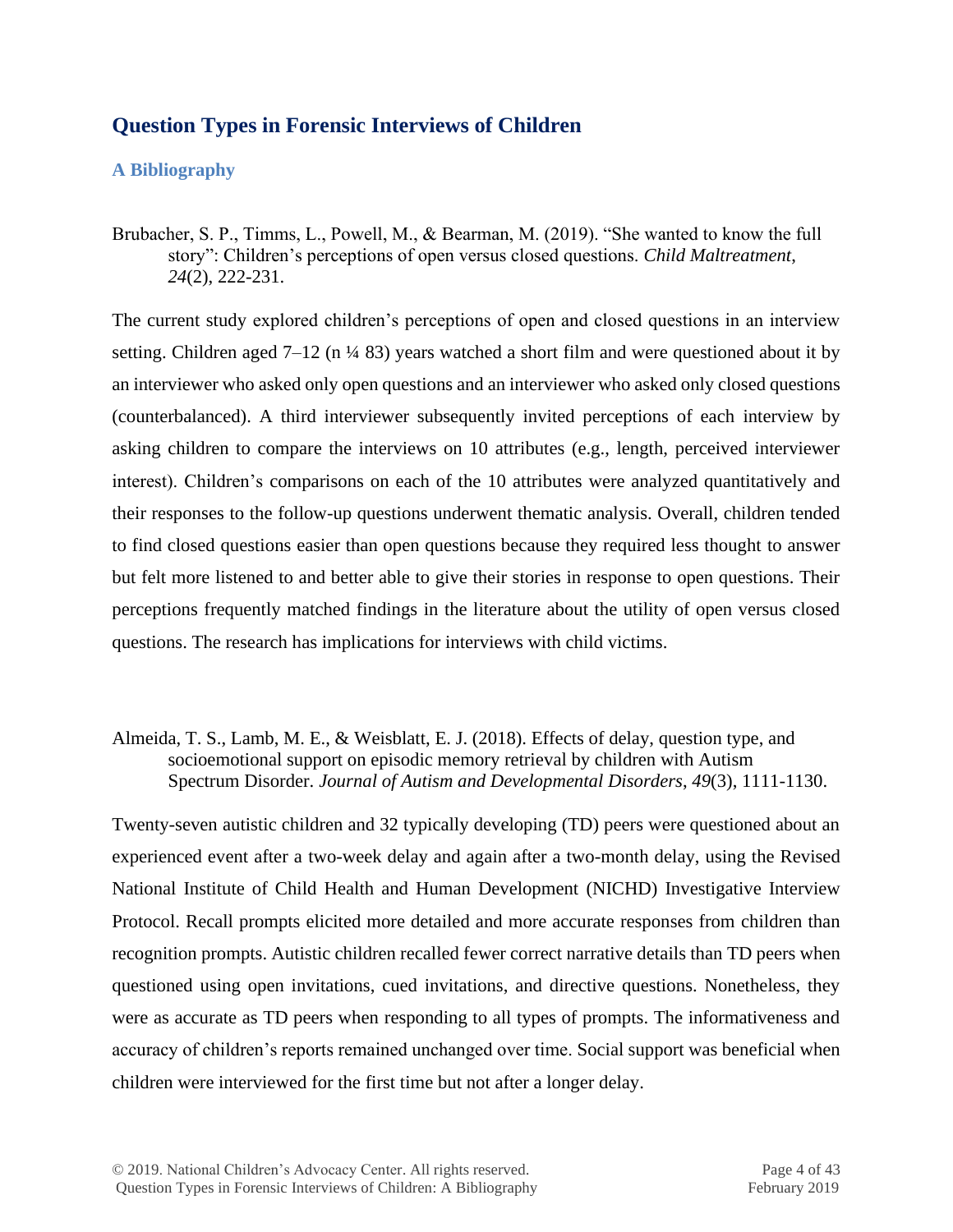Evans, A. D., Stolzenberg, S. N., & Lyon, T. D. (2017). [Pragmatic failure and referential](https://www.researchgate.net/profile/Thomas_Lyon/publication/312958610_Pragmatic_Failure_and_Referential_Ambiguity_When_Attorneys_Ask_Child_Witnesses_Do_You_KnowRemember_Questions/links/591cd41045851540595a8d50/Pragmatic-Failure-and-Referential-Ambiguity-When-Attorneys-Ask-Child-Witnesses-Do-You-Know-Remember-Questions.pdf)  [ambiguity when attorneys ask child witnesses "do you know/remember"](https://www.researchgate.net/profile/Thomas_Lyon/publication/312958610_Pragmatic_Failure_and_Referential_Ambiguity_When_Attorneys_Ask_Child_Witnesses_Do_You_KnowRemember_Questions/links/591cd41045851540595a8d50/Pragmatic-Failure-and-Referential-Ambiguity-When-Attorneys-Ask-Child-Witnesses-Do-You-Know-Remember-Questions.pdf)  [questions.](https://www.researchgate.net/profile/Thomas_Lyon/publication/312958610_Pragmatic_Failure_and_Referential_Ambiguity_When_Attorneys_Ask_Child_Witnesses_Do_You_KnowRemember_Questions/links/591cd41045851540595a8d50/Pragmatic-Failure-and-Referential-Ambiguity-When-Attorneys-Ask-Child-Witnesses-Do-You-Know-Remember-Questions.pdf) *Psychology, Public Policy, and Law*, *23*(2), 191-199.

"Do you know" and "Do you remember" (DYK/R) questions explicitly ask whether one knows or remembers some information while implicitly asking for that information. This study examined how 4- to 9-year-old (N 104) children testifying in child sexual abuse cases responded to DYK/R wh- (who, what, where, why, how, and which) and yes/no questions. When asked DYK/R questions containing an implicit wh- question requesting information, children often provided unelaborated "yes" responses. Attorneys' follow-up questions suggested that children usually misunderstood the pragmatics of the questions. When DYK/R questions contained an implicit yes/no question, unelaborated "yes" or "no" responses could be responding to the explicit or the implicit questions resulting in referentially ambiguous responses. Children often provided referentially ambiguous responses and attorneys usually failed to disambiguate children's answers. Although pragmatic failure following DYK/R wh- questions decreased with age, the likelihood of referential ambiguity following DYK/R yes/no questions did not. The results highlight the risks of serious miscommunications caused by pragmatic misunderstanding and referential ambiguity when children testify.

#### Gagnon, K., & Cyr, M. (2017). Sexual abuse and preschoolers: Forensic details in regard of question types. *Child Abuse & Neglect, 67*, 109-118.

The present study looks into the association between the types of questions used by interviewers and the number of details obtained among preschoolers during an investigative interview. An innovative aspect of this study concerns the analysis of question subtypes (eg. open-ended directive and closed-ended). Analysis of variance were carried out on 55 NICHD interview protocols conducted among children aged three to five years old who disclosed an episode of sexual abuse. Findings reveal that interviewers' style is in accordance with best practices in conducting investigative interviews with children allegedly victims of sexual abuse. As expected, there are more details in answers: 1) provided by older children compared to younger counterparts; 2) following invitations compared to all other question types. However, the analysis of question subtypes has shown that answers given to an open-ended question using cues (cued invitations or directive open-ended) obtained more details concerning the incident compared to the absence of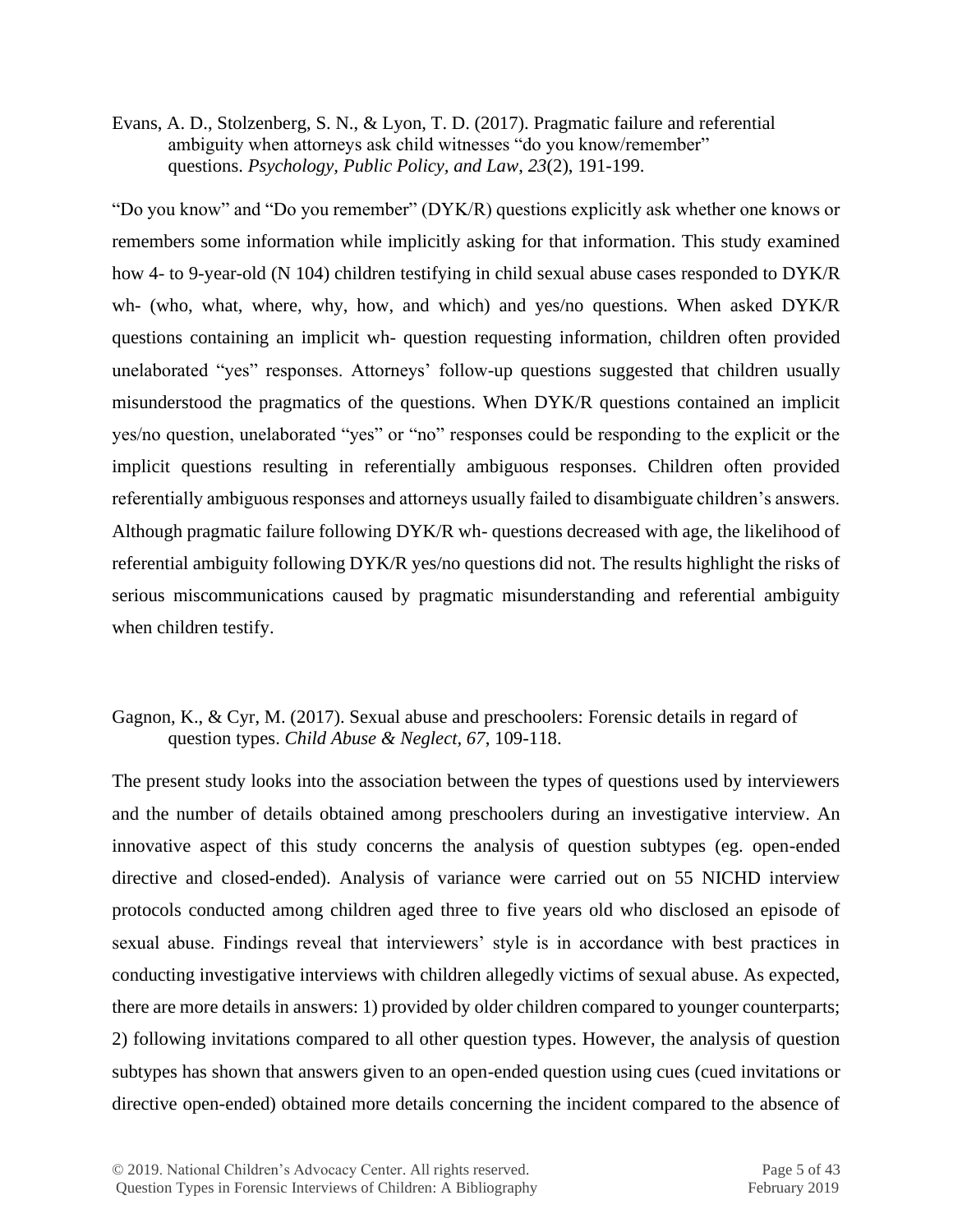cues (general invitations). These findings support the fact that children as young as three years old are able to produce informative responses when questioned appropriately about the CSA incident and propose reconsidering the types of question that should mainly be used with them. Findings suggest that the use of open-ended questions, using a cue previously mentioned in the testimony of the child, helps provide a detailed account during an investigative interview conducted among preschoolers allegedly victims of sexual abuse. © 2017 Elsevier Ltd. All rights reserved.

#### Goetzold, S. (2017). An open and shut case of closed questions: An exploration of joint investigative interview training in Scotland. *Child Abuse Review*, *26*(2), 116-129.

Children in Scotland who are subject to child protection interviews should be interviewed jointly by specially trained police officers and social workers who have attended training based on a national curriculum. This study, which was conducted in two Strands, explores the effectiveness of the training, focusing specifically on the free narrative phase of the interview. Strand A explores respondents' self-evaluation, obtained through semi-structured interviews with 16 participants, while Strand B comprises an analysis of 21 role-play interviews. The findings show a considerable discrepancy between perceived practitioner confidence in ability and actual skill levels observed in role-plays, where interviewers showed a persistent overuse of specific and closed questions, while neglecting the use of open prompts and open questions to encourage free narrative. The study concludes that the national curriculum is not as effective in preparing participants for the free narrative phase of the interview as perceived by participants. Possible reasons are explored. Copyright © 2015 John Wiley & Sons, Ltd.

#### London, K., Hall, A. K., & Lytle, N. E. (2017). Does it help, hurt, or something else? The effect of a something else response alternative on children's performance on forced-choice questions. *Psychology, Public Policy, and Law*, *23*(3), 281-289.

Forensic guidelines recommend minimizing forced-choice questions when interviewing children. We investigated whether adding a "something else" alternative to forced-choice questions affected 3- to 5-year-olds' (N 94) reports of an event involving innocuous touch. Following a 1-week delay, children were randomly assigned to receive either standard 2-alternative forced-choice questions or the same questions with an additional something else alternative. All children received 3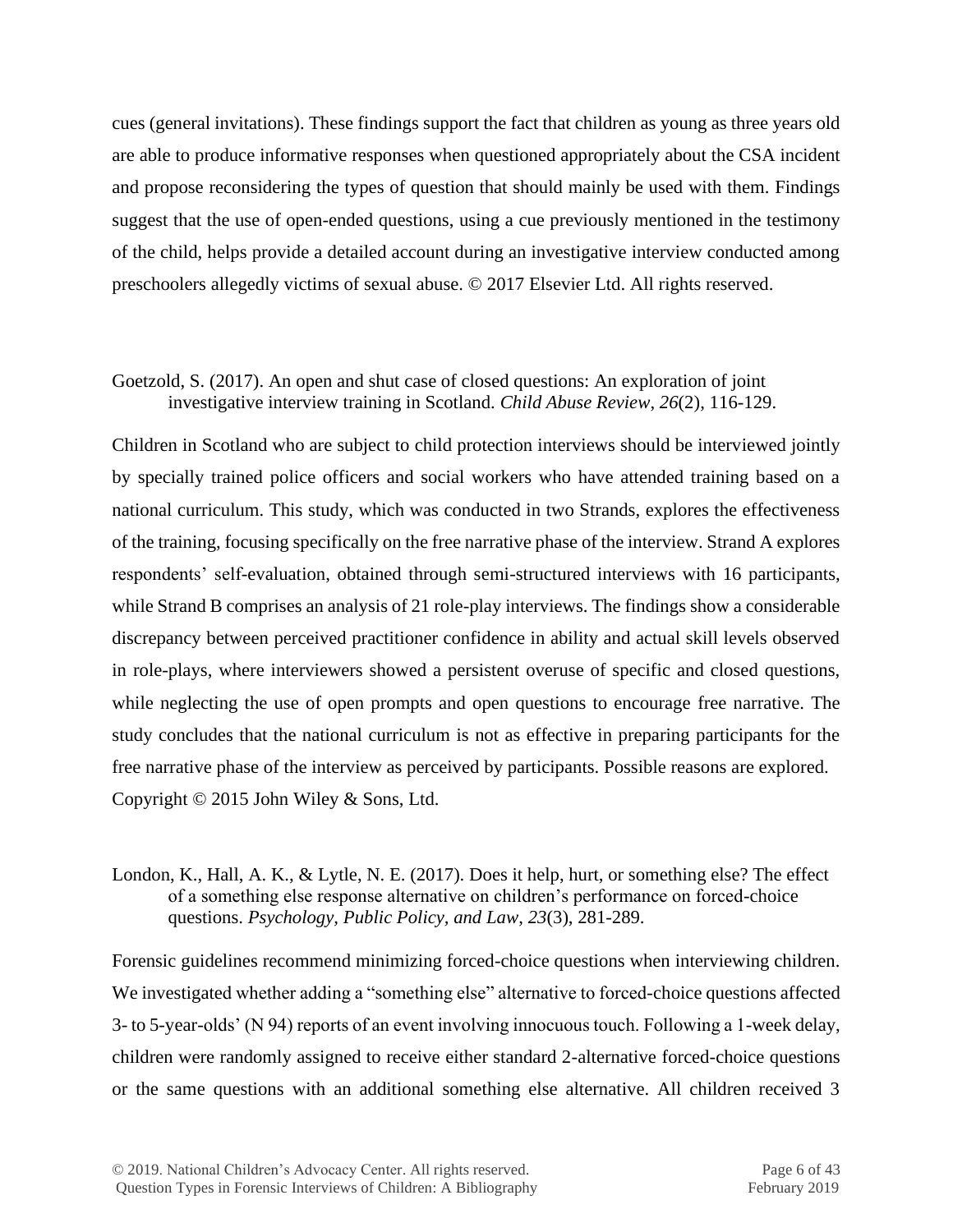counterbalanced question types: correct alternative present, no correct alternative present, and unanswerable. Children's overall accuracy was not affected by the something else alternative except on questions with no correct alternative present, where performance went from 15% to 31% accurate. Children selected or generated inaccurate and speculative responses to the majority of unanswerable questions regardless of a something else alternative. These findings suggest that the inclusion of a something else alternative does not bypass concerns about the use of forced-choice questions during interviews with children.

# Malloy, L. C., Orbach, Y., Lamb, M. E., & Walker, A. G. (2017). "How" and "Why" prompts in forensic investigative interviews with preschool children. *Applied Developmental Science*, *21*(1), 58-66.

Although young children may frequently be asked "How" and "Why" questions, it is unclear whether they have the ability to respond well enough to justify the use of these words during investigative interviews. The range of possible uses and interpretations of the words "How" and "Why" makes it critical to examine their use when communicatively immature children are interviewed. In this study, police interviews of 3- to 5-year-old suspected victims of sexual abuse (n =49) were examined. The use of How/Why prompts by interviewers and children's responses to interviewers' How/Why prompts were coded. How/Why prompts represented 22% of all interviewer prompts. Of all details provided by children, however, 8.5% were in response to How/Why prompts. In addition, children provided the information sought in response to only 20% of the interviewers' How/Why prompts, whereas uninformative responses were relatively common. Children responded to more How/Why prompts with the information sought by interviewers as they grew older. The findings suggest that How/Why prompts may not be particularly effective when interviewing preschool children.

#### Stolzenberg, S. N., McWilliams, K., & Lyon, T. D. (2017). [Ask versus tell: Potential confusion](https://www.ncbi.nlm.nih.gov/pmc/articles/PMC6336111/)  [when child witnesses are questioned about conversations.](https://www.ncbi.nlm.nih.gov/pmc/articles/PMC6336111/) *Journal of Experimental Psychology: Applied, 23*(4), 447-459.

Children's potential confusion between "ask" and "tell" can lead to misunderstandings when child witnesses are asked to report prior conversations. The verbs distinguish both between interrogating and informing and between requesting and commanding. Children's understanding was examined using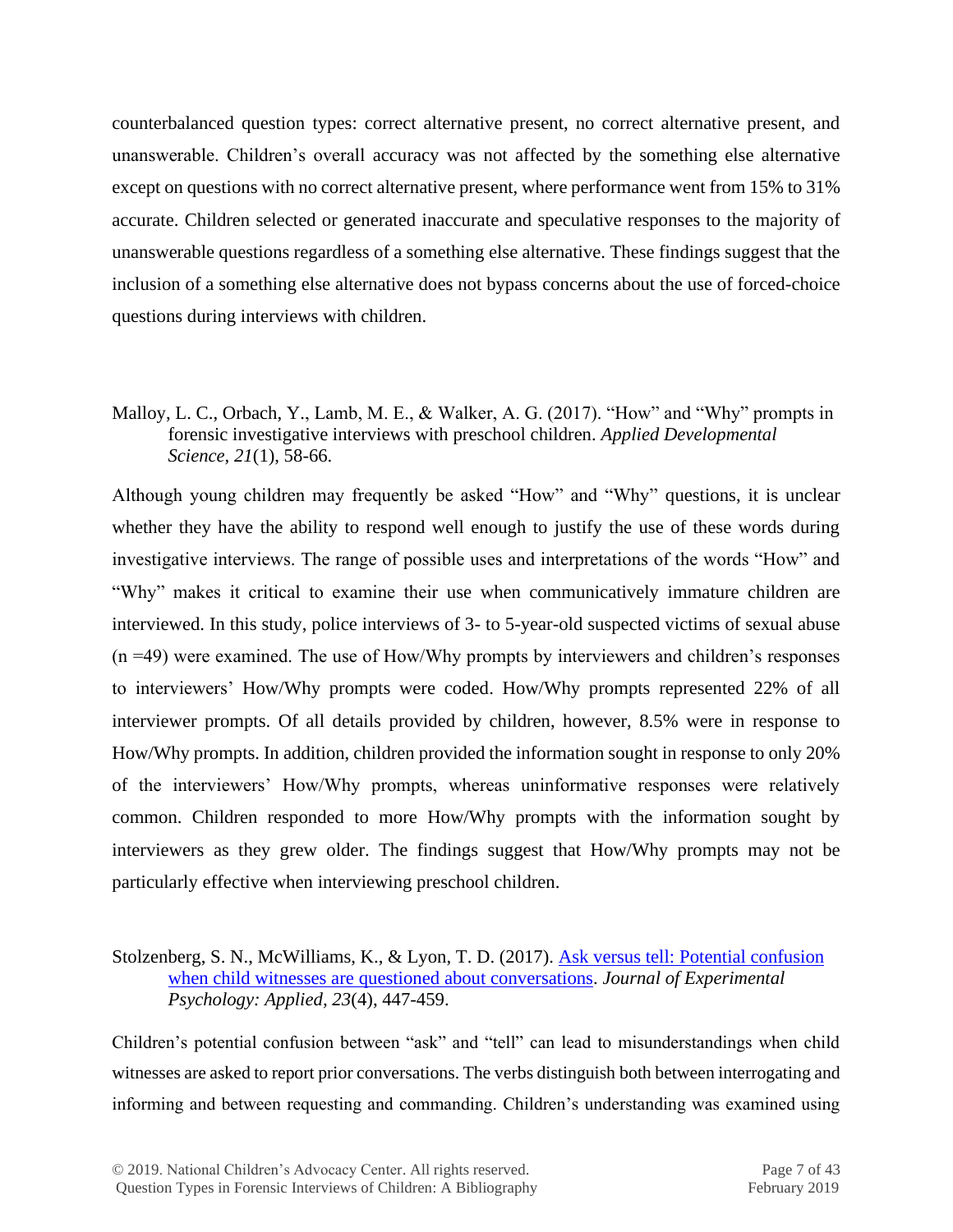both field (i.e., Study 1) and laboratory (i.e., Studies 2-4) methods. Study 1 examined 100 5- to 12 year-olds' trial testimony in child sexual abuse cases, and found that potentially ambiguous use of ask and tell was common, typically found in yes/no questions that elicited unelaborated answers, and virtually never clarified by attorneys or child witnesses. Studies 2-4 examined 345 maltreated 6- to 11 year-olds' understanding of ask and tell. The results suggest that children initially comprehend telling as saying, and thus believe that asking is a form of telling. As such, they often endorsed asking as telling when asked/yes no questions, but distinguished between asking and telling when explicitly asked to choose. Their performance was impaired by movement between different use of the words. Child witnesses' characterization of their conversations can easily be misconstrued by the way in which they are questioned, leading questioners to misinterpret whether they were coached by disclosure recipients or coerced by abuse suspects.

#### Stolzenberg, S. N., McWilliams, K., & Lyon, T.D. (2017). [Spatial language, question type, and](https://www.ncbi.nlm.nih.gov/pmc/articles/PMC5524603/)  [young children's ability to describe clothing: Legal and developmental implications.](https://www.ncbi.nlm.nih.gov/pmc/articles/PMC5524603/) *Law & Human Behavior, 41*(4), 398-409*.*

Children's descriptions of clothing placement and touching with respect to clothing are central to assessing child sexual abuse allegations. This study examined children's ability to answer the types of questions attorneys and interviewers typically ask about clothing, using the most common spatial terms (on/off, outside/inside, over/under). Ninety-seven 3- to 6-year-olds were asked *yes/no*  (e.g. "Is the shirt on?"), *forced-choice* (e.g., "Is the shirt on or off?"), *open-choice* (e.g., "Is the shirt on or off or something else?"), or *where* questions (e.g., "Where is the shirt?") about clothing using a human figurine, clothing, and stickers. Across question types, children generally did well with simple clothing or sticker placement (e.g. pants completely on), except for *yes/no* questions about "over," suggesting children had an underinclusive understanding of the word. When clothing or sticker placement was intermediate (e.g., pants around ankles, and therefore neither completely on nor off), children performed poorly except when asked *where* questions. A similar task using only stickers and boxes, analogous to forensic interviewers' assessments of children's understanding, was only weakly predictive of children's ability to describe clothing. The results suggest that common methods of questioning young children about clothing may lead to substantial misinterpretation.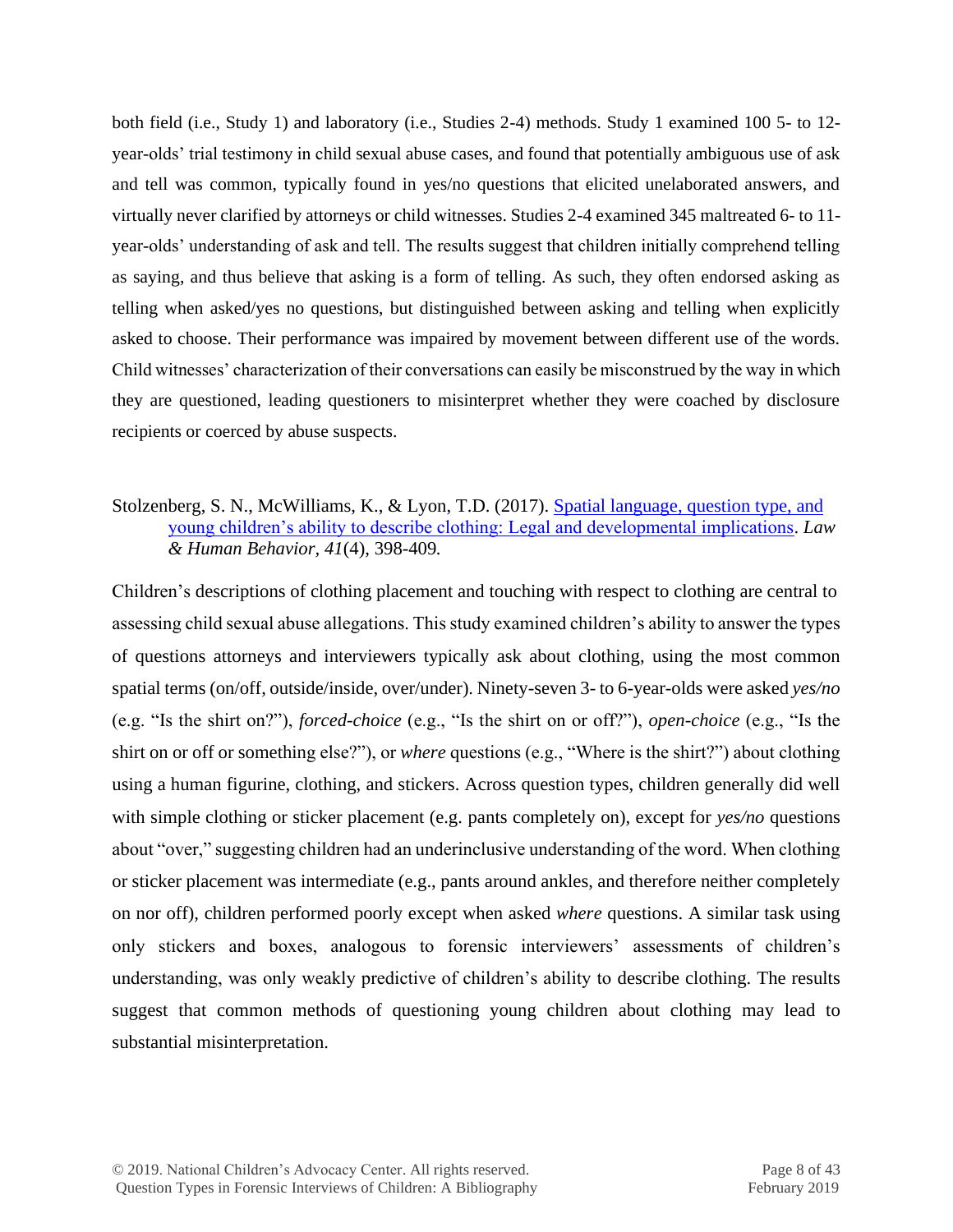Ahern, E. C., Stolzenberg, S. N., McWilliams, K., & Lyon, T. (2016). [The effects of secret](https://calio-org.calio.idm.oclc.org/images/the-effects-of-secret-instructions-and-yes-no-questions-on-maltreated-and-non-maltreated-childrens-reports-of-a-minor-transgression.pdf)  instructions and yes/no [questions on maltreated and non-maltreated children's reports of](https://calio-org.calio.idm.oclc.org/images/the-effects-of-secret-instructions-and-yes-no-questions-on-maltreated-and-non-maltreated-childrens-reports-of-a-minor-transgression.pdf)  [a minor transgression.](https://calio-org.calio.idm.oclc.org/images/the-effects-of-secret-instructions-and-yes-no-questions-on-maltreated-and-non-maltreated-childrens-reports-of-a-minor-transgression.pdf) *Behavioral Sciences and the Law, 34,* 784-802.

This study examined the effects of secret instructions (distinguishing between good/bad secrets and encouraging disclosure of bad secrets) and yes/no questions (DID: "Did the toy break?" versus DYR: "Do you remember if the toy broke?") on 262 maltreated and non-maltreated children's (age range 4–9 years) reports of a minor transgression. Over two-thirds of children failed to disclose the transgression in response to free recall (invitations and cued invitations). The secret instruction increased disclosures early in free recall, but was not superior to no instruction when combined with cued invitations. Yes/no questions specifically asking about the transgression elicited disclosures from almost half of the children who had not previously disclosed, and false alarms were rare. DYR questions led to ambiguous responding among a substantial percentage of children, particularly younger children. The findings highlight the difficulties of eliciting transgression disclosures without direct questions. Copyright # 2017 John Wiley & Sons, Ltd.

#### Andrews, S. J., Ahern, E. C., Stolzenberg, S. N., & Lyon, T. D. (2016). [The productivity of wh‐](https://www.researchgate.net/profile/Samantha_Andrews3/publication/283490198_The_Productivity_of_Wh-_Prompts_when_Children_Testify/links/57ff96ec08aec3e477ea94f7.pdf) [prompts when children testify.](https://www.researchgate.net/profile/Samantha_Andrews3/publication/283490198_The_Productivity_of_Wh-_Prompts_when_Children_Testify/links/57ff96ec08aec3e477ea94f7.pdf) *Applied Cognitive Psychology*, *30*(3), 341-349.

Wh- prompts (what, how, why, who, when, and where) vary widely in their specificity and accuracy, but differences among them have largely been ignored in research examining the productivity of different question types in child testimony. We examined 120 six- to 12-year-olds' criminal court testimony in child sexual abuse cases to compare the productivity of various whprompts. We distinguished among wh- prompts, most notably the following: what/how-happen prompts focusing generally on events, what/how-dynamic prompts focusing on actions or unfolding processes/events, what/how-causality prompts focusing on causes and reasons, and what/how-static prompts focusing on non-action contextual information regarding location, objects, and time. Consistent with predictions, what/how-happen prompts were the most productive, and both what/how-dynamic prompts and whprompts about causality were more productive than other wh- prompts. Prosecutors asked proportionally more what/how-dynamic prompts and fewer what/how-static prompts than defense attorneys. Future research and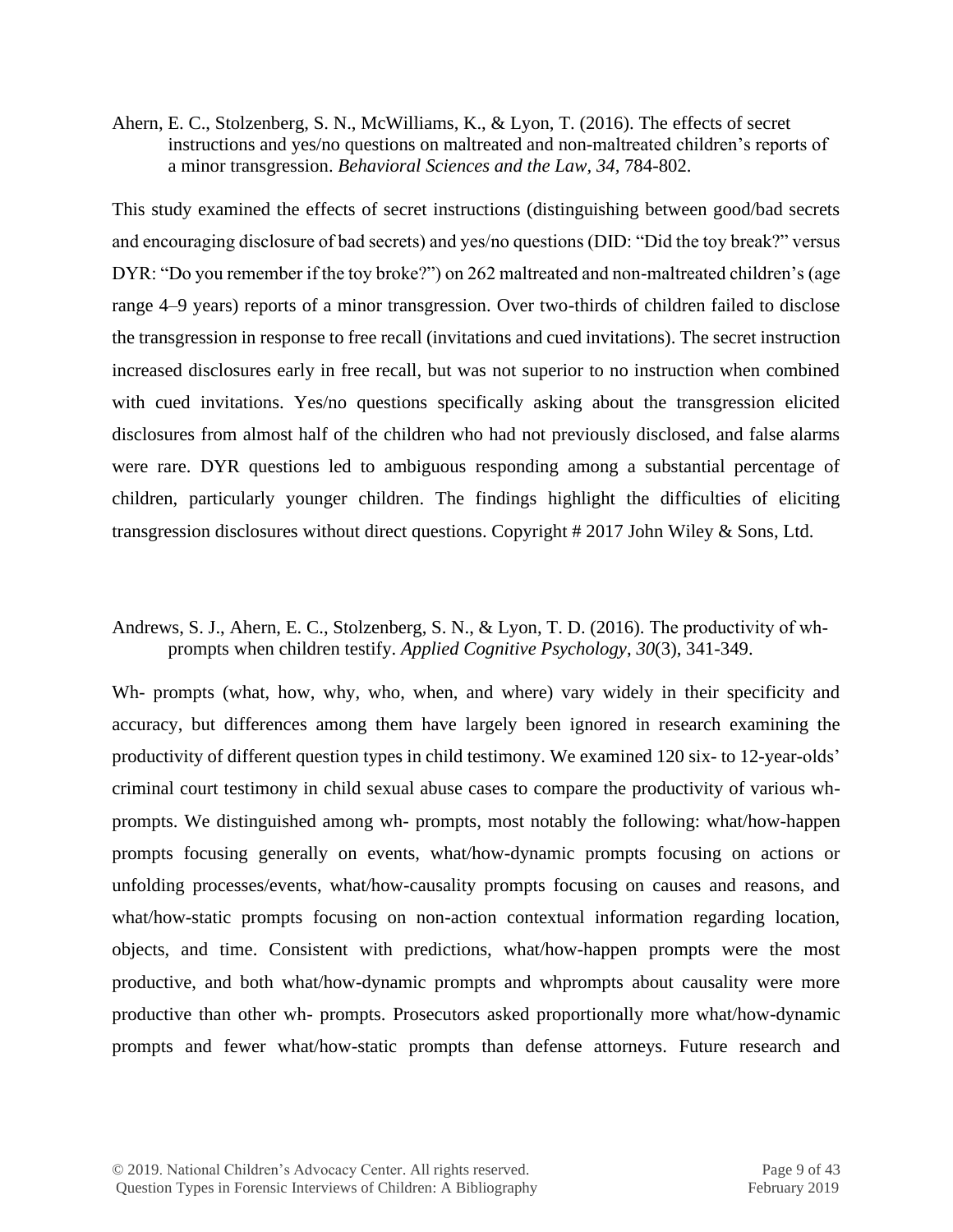interviewer training may benefit from finer discrimination among wh- prompts. Copyright © 2016 John Wiley & Sons, Ltd

# Mehrani, M. B., & Peterson, C. (2015). Recency tendency: Responses to forced‐choice questions. *Applied Cognitive Psychology*, *29*(3), 418-424.

The present study was conducted to investigate whether forced-choice questions would lead to any particular tendency in young children's responses. Two experiments were conducted in which 3 to 5-year-olds children were shown a short animation and then were asked a set of two-option, forced-choice questions. Consistent findings were obtained: (i) Forced-choice questions influenced children's responses; (ii) Children displayed a consistent 'recency tendency.' That is, they tended to choose the second option in forced-choice questions; (iii) This tendency grew weaker as children aged. The findings suggest that forced-choice questions carry some suggestibility load and can bias children's responses. Copyright © 2015 John Wiley & Sons, Ltd.

# Andrews, S. J., & Lamb, M. E. (2014). The effects of age and delay on responses to repeated questions in forensic interviews with children alleging sexual abuse. *Law and Human Behavior*, *38*(2), 171-180.

We examined transcripts of forensic interviews with 115 children aged between 3 and 12 years, interviewed between 1 day and 18 months after allegedly experiencing a single incident of sexual abuse. Repeated questions were categorized with respect to the reasons why interviewers asked questions again, how interviewers asked repeated questions, and how children responded. On average, interviewers asked 3 repeated questions per interview. As age increased, the frequency of question repetition declined but there was no association between repetition and delay. Interviewers most often repeated questions for clarification (53.1%), but questions were also repeated frequently to challenge children's previous responses (23.7%), and for no apparent reason (20.1%). In response, children typically repeated (54.1%) or elaborated on (31.5%) their previous answers; they contradicted themselves less often (10.8%). Questions repeated using suggestive prompts were more likely to elicit contradictions. There was no association between age or delay and the reasons why questions were repeated, how they were repeated, and how children responded. These findings emphasize the importance of training forensic interviewers to repeat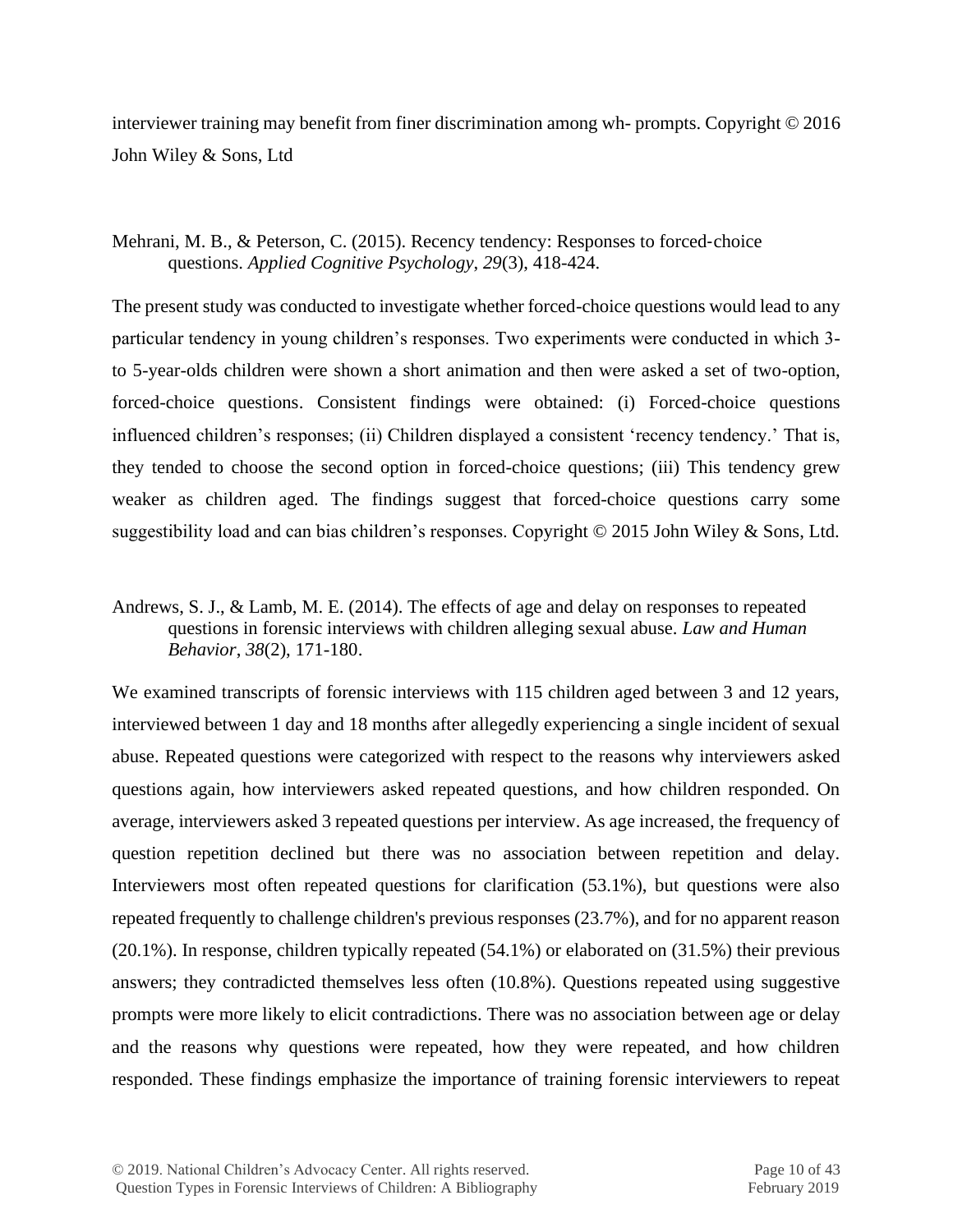questions only when the children or interviewers seek clarification and to encourage children who are anxious or reluctant to disclose. All repeated questions should be open-ended and interviewers should explain to children why questions are being repeated. PsycINFO Database Record (c) 2014 APA, all rights reserved.

Bowles, P. V., & Sharman, S. J. (2014). A review of the impact of different types of leading interview questions on child and adult witnesses with intellectual disabilities. *Psychiatry, Psychology and Law*, *21*(2), 205-217.

Children and adults with intellectual disabilities have traditionally been considered poor witnesses because they are easily misled and produce less accurate information in interviews when compared with individuals without intellectual disabilities. However, witnesses' levels of accuracy depend on the types of questions that they are asked, such as whether they are open or closed and whether they contain misleading information. In the current systematic review, we examined the literature investigating the different types of misleading questions commonly used in interviews, and their influence on the memories of adults and children with and without an intellectual disability. Thirteen articles that met inclusion criteria were reviewed. It was found that, compared with other question types, open and closed questions that presumed certain information to be true elicited the greatest number of errors in children and adults with intellectual disabilities compared with other question types. These findings reinforce the notion that the onus is on interviewers – particularly when interviewing vulnerable witnesses – to avoid leading questions that presume information that may not be true.

# Gosse, L. L., & Roberts, K. P. (2014). Children's use of a 'time line' to indicate when events occurred. *Journal of Police and Criminal Psychology*, *29*(1), 36-43.

Children who allege abuse are often asked to provide temporal information such as when the events occurred. Yet, young children often have difficulty recalling temporal information due to their limited knowledge of temporal patterns and linguistic capabilities. As time is an abstract concept (we cannot see it), some investigators have begun to use 'time-lines' or pictorial representations of time to aid children. Yet, there is no published research testing whether children are able to use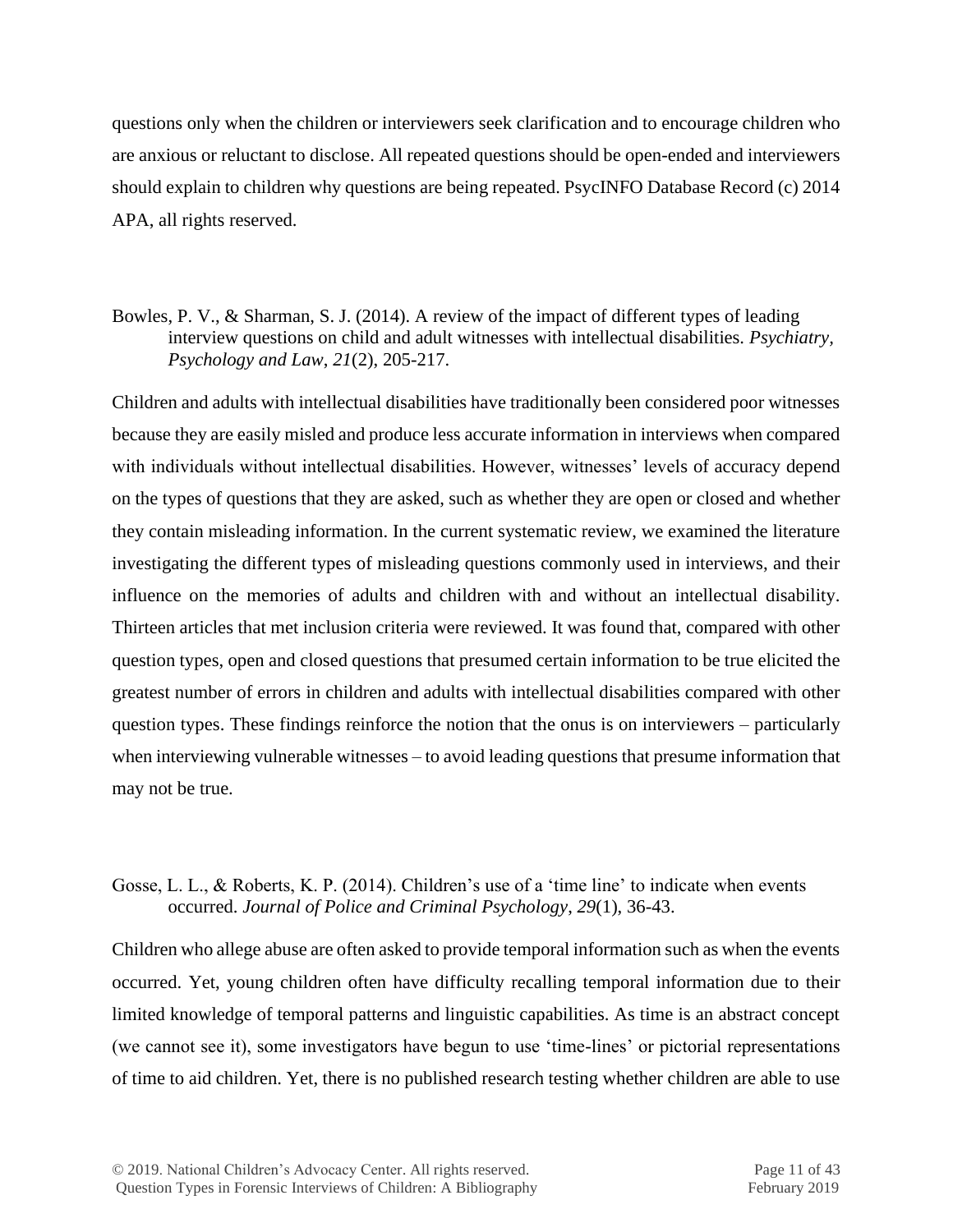time-lines and whether they can provide adequate temporal information using them. We tested whether children could indicate the time-of-day of events using a pictorial time-line and then compared their responses to their parents'. Seven- to 8-year-olds were most consistent with parental estimates while 4-year-olds were least consistent. Responses from the 5- to 6-year-olds depended on the temporal task. Guessing and using general knowledge to estimate the time-of-day were ruled out, and so children were genuinely drawing on episodic memory when making timeline judgments. Thus, there was a developmental progression in children's use of physical representations to communicate abstract information. These results are promising for the use of the time-line in forensic settings but much more research is needed.

# Guadagno, B. L., & Powell, M. B. (2014). An examination of the prevalence of temporally leading questions in child witness interviews. *International Journal of Police Science & Management*, *16*(1), 16-25.

Leading questions are generally defined as those that raise details not provided by the witness. Leading questions can raise content details (eg, actions, objects, persons) or can refer to the time when details occurred. The latter questions are referred to as temporally leading. Study 1 compared the incidence of content and temporally leading questions in field interviews conducted by police officers when eliciting accounts from children about repeated, or a single episode of, abuse. Study 2 extended the analysis to use standardised mock rather than field interviews, where there was a precise record of what events occurred. In both studies, temporally leading questions were more frequent than content-leading questions, but only in situations in which multiple occurrences of the event were being discussed. The implications of these results are discussed.

#### Katz, C., & Barnetz, Z. (2014). " Love covereth all transgressions": Children's experiences with physical abuse as portrayed in their narratives during forensic investigations. *Children and Youth Services Review*, *43*, 1-7.

The aim of the current study is to promote understanding of children's lived experiences with physical abuse. This is an important area of research that has rarely been studied, and the current study provides a unique opportunity using children's narratives during forensic investigations. One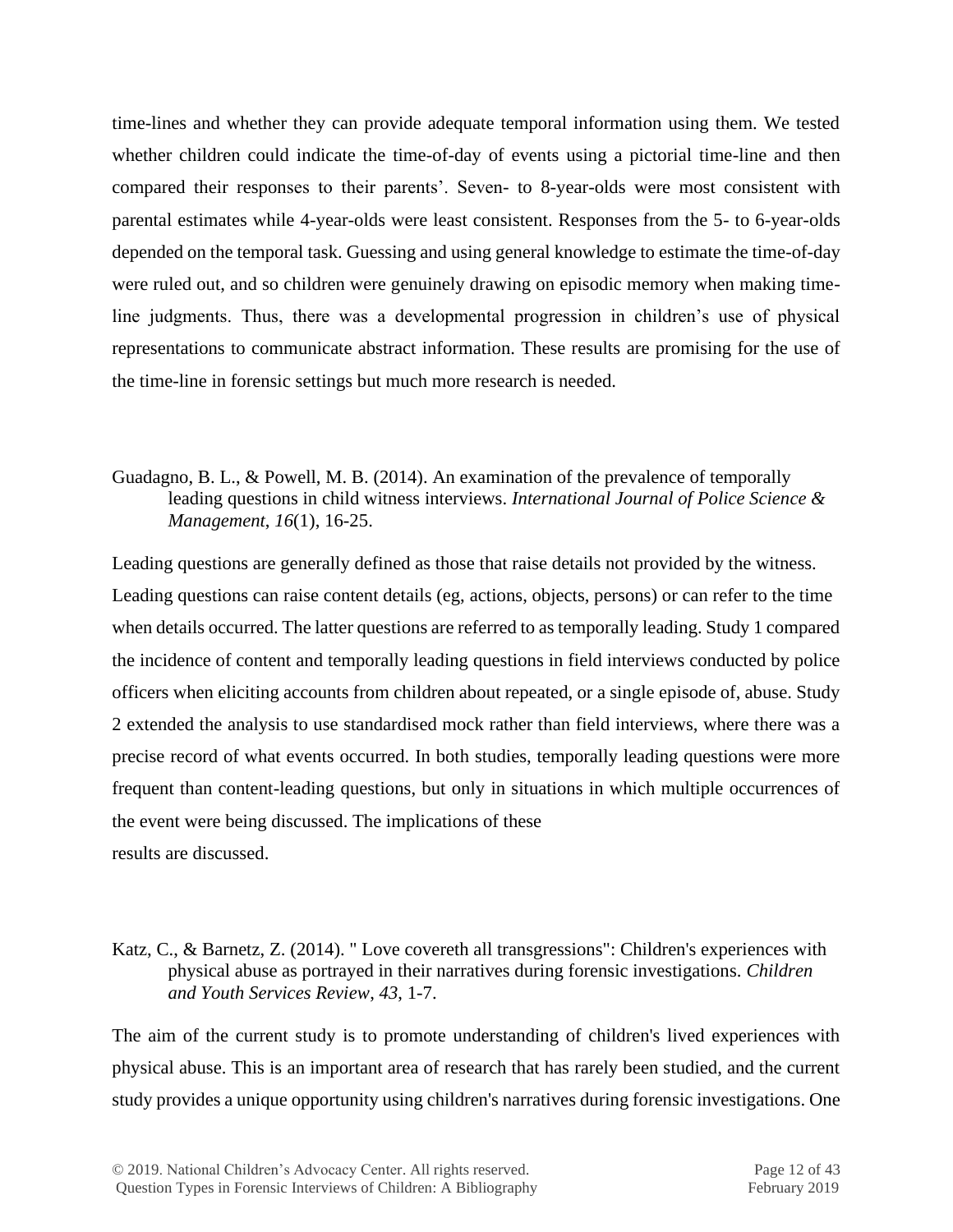hundred and seventeen forensic investigations with children, alleged victims of continuous physical abuse by their biological parents, were randomly selected from all of the interviews that were conducted in Israel in 2011. The forensic investigations were conducted by well-trained forensic interviewers, and all interviewers used the NICHD Protocol, which allows standardized interviews. The analysis paradigm of the interviews was phenomenological, and a thematic analysis was used to identify key patterns within the children's narratives. Following a thorough thematic analysis, five key categories were identified based on the children's narratives: the children's sensations during the abusive incidents, the children's emotions, the children's understanding of their experiences, the dynamics within the families and the children's desires for the future. The discussion addresses the importance of integrating children's voices regarding their lived experiences into the work of practitioners and policy makers. The information that was gathered from the children's narratives can enhance the work of practitioners in both forensic and clinical contexts.

Newman, J. E., & Roberts, K. P. (2014). Subjective and non-subjective information in children's allegations of abuse. *Journal of Police and Criminal Psychology*, *29*(2), 75- 80.

In this study, we were interested in how interviewers elicit subjective information in investigations of child abuse (e.g., descriptions of thoughts, emotions, opinions). Sixty-one interviews of children aged 4–12 years old were analyzed to determine the amount of subjective information versus nonsubjective event details reported, and the type of question that elicited the information. Interviewers elicited more non-subjective than subjective information, although there was more focus on subjective information in the rapport-building phase than in the substantive phase when the allegations were elicited. Interviewer prompts and child responsiveness was congruent such that non-subjective questions elicited more non-subjective information, and subjective interviewer questions elicited more subjective information. The presence of subjective information in children's testimony can influence children's credibility, and the results of this study demonstrate that forensic interviewers play a significant part in the level of subjective information children provide.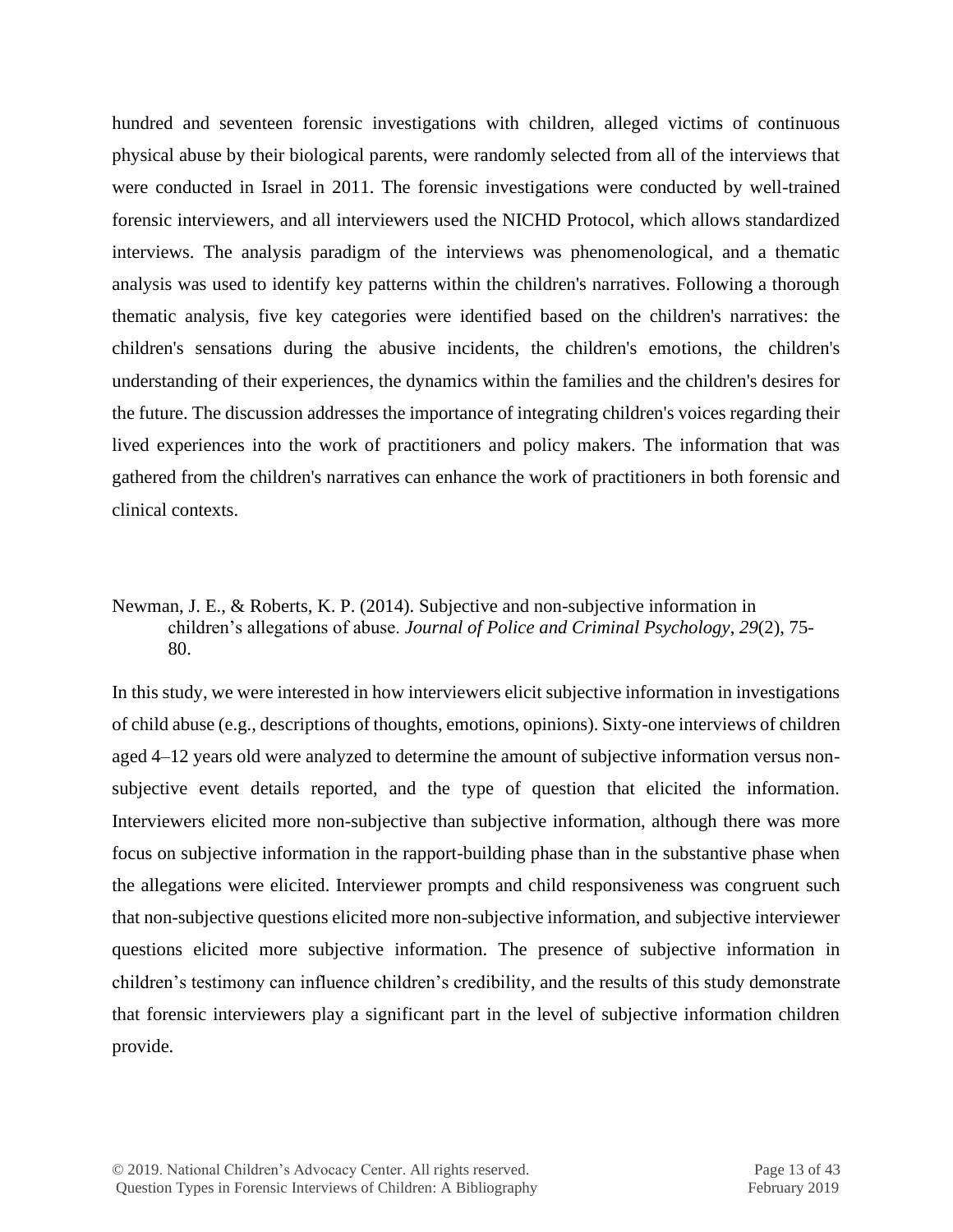Yii, S. L. B., Powell, M. B., & Guadagno, B. (2014). The association between investigative interviewers' knowledge of question type and adherence to best-practice interviewing. *Legal and Criminological Psychology*, *19*(2), 270-281.

It is well established that not all investigative interviewers adhere to 'best-practice' interview guidelines (i.e., the use of open-ended questions) when interviewing child witnesses about abuse. However, little research has examined the sub skills associated with open question usage. In this article, we examined the association between investigative interviewers' ability to *identify* various types of questions and adherence to open-ended questions in a standardized mock interview. Study 1, incorporating 27 trainee police interviewers, revealed positive associations between openended question usage and two tasks; a recognition task where trainees used a structured protocol to guide their response and a recall task where they generated examples of open-ended questions from memory. In Study 2, incorporating a more heterogeneous sample of 40 professionals and a different training format and range of tests, positive relationships between interviewers' identification of questions and adherence to best-practice interviewing was consistently revealed. A measure of interviewer knowledge about what constitutes best-practice investigative (as opposed to knowledge of question types) showed no association with interviewer performance. The implications of these findings for interviewer training programs are discussed.

# Heather Fritzley, V., Lindsay, R. C., & Lee, K. (2013). Young children's response tendencies [toward yes–no questions concerning actions.](http://www.ncbi.nlm.nih.gov/pmc/articles/PMC3566352/) *Child Development*, *84*(2), 711-725.

Two experiments investigated response tendencies of preschoolers toward yes–no questions about actions. Two hundred 2- to 5-year-old children were asked questions concerning actions commonly associated with particular objects (e.g., drinking from a cup) and actions not commonly associated with particular objects (e.g., kicking a toothbrush). The impact of delay and comprehension of questions were also investigated. Results revealed a consistent developmental transition: Younger children tended to display a yes bias whereas older children did not display a bias unless they faced incomprehensible questions, in which case they displayed a nay-saying bias. Delay shifted children's responses in such a way that "no" answers were given more often. These findings hold important implications regarding the use of yes–no questions with children.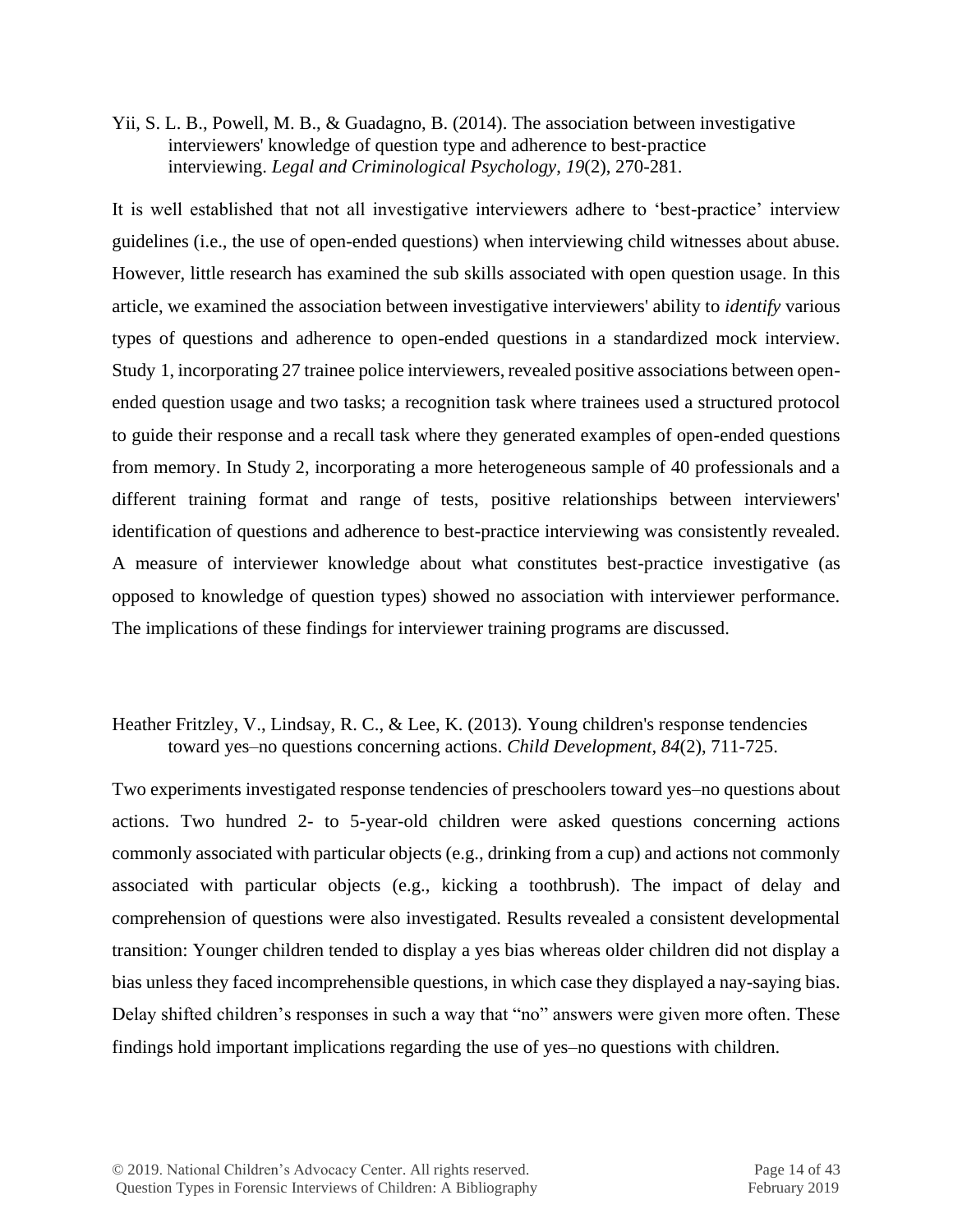Okanda, M., Kanda, T., Ishiguro, H., & Itakura, S. (2013). Three-and 4-year-old children's response tendencies to various interviewers. *Journal of Experimental Child Psychology*, *116*(1), 68-77.

Unlike young preschoolers, older preschoolers may exhibit a response bias under social pressure from authoritative interviewers. To examine this, 3- and 4-year-old preschoolers were asked yes– no questions about familiar and unfamiliar objects in three conditions. In one condition an adult asked them questions in a live interaction, in a second condition an adult asked questions via video, and in a third condition a robot asked questions via video. The 3-year-olds exhibited a yes bias a tendency to say "yes"—in nearly all conditions. The only exception was when they were asked questions about unfamiliar objects by the human interviewer via video, where they did not respond in a biased manner. The 4-year-olds exhibited a yes bias in only one condition—when they were questioned by a live human interviewer about both objects. They also exhibited a nay-saying bias when asked questions about unfamiliar objects in both video conditions, and they did not show any response bias in other conditions. The results suggest that the social pressure from an authoritative adult in a live interaction is problematic.

#### Powell, M. B., Benson, M. S., Sharman, S. J., Guadagno, B., & Steinberg, R. (2013). [Errors in](http://dro.deakin.edu.au/eserv/DU:30058925/powell-errorsinthe-2013.pdf)  [the identification of question types in investigative interviews of children.](http://dro.deakin.edu.au/eserv/DU:30058925/powell-errorsinthe-2013.pdf) *Police Science & Management*, *15*(2), 144-156.

This study examined the incidence and nature of the errors made by trainee coders during their coding of question types in interviews in which children disclosed abuse. Three groups of trainees (online, postgraduate and police) studied the coding manual before practising their question coding. After this practice, participants were given two-page field transcripts to code in which children disclosed abuse. Their coding was assessed for accuracy; any errors were analysed thematically. The overall error rate was low, and police participants made the fewest errors. Analysis of the errors revealed four common misunderstandings: (1) the use of a 'wh' question always denotes a specific cued-recall question; (2) 'Tell me' always constitutes an open-ended question; (3) open-ended questions cannot include specific detail; and (4) specific questions cannot elicit elaborate responses. An analysis of coding accuracy in the one group who were able to practise question coding over time revealed that practice was essential for trainees to maintain their accuracy. Those who did not practise decreased in coding accuracy. This research shows that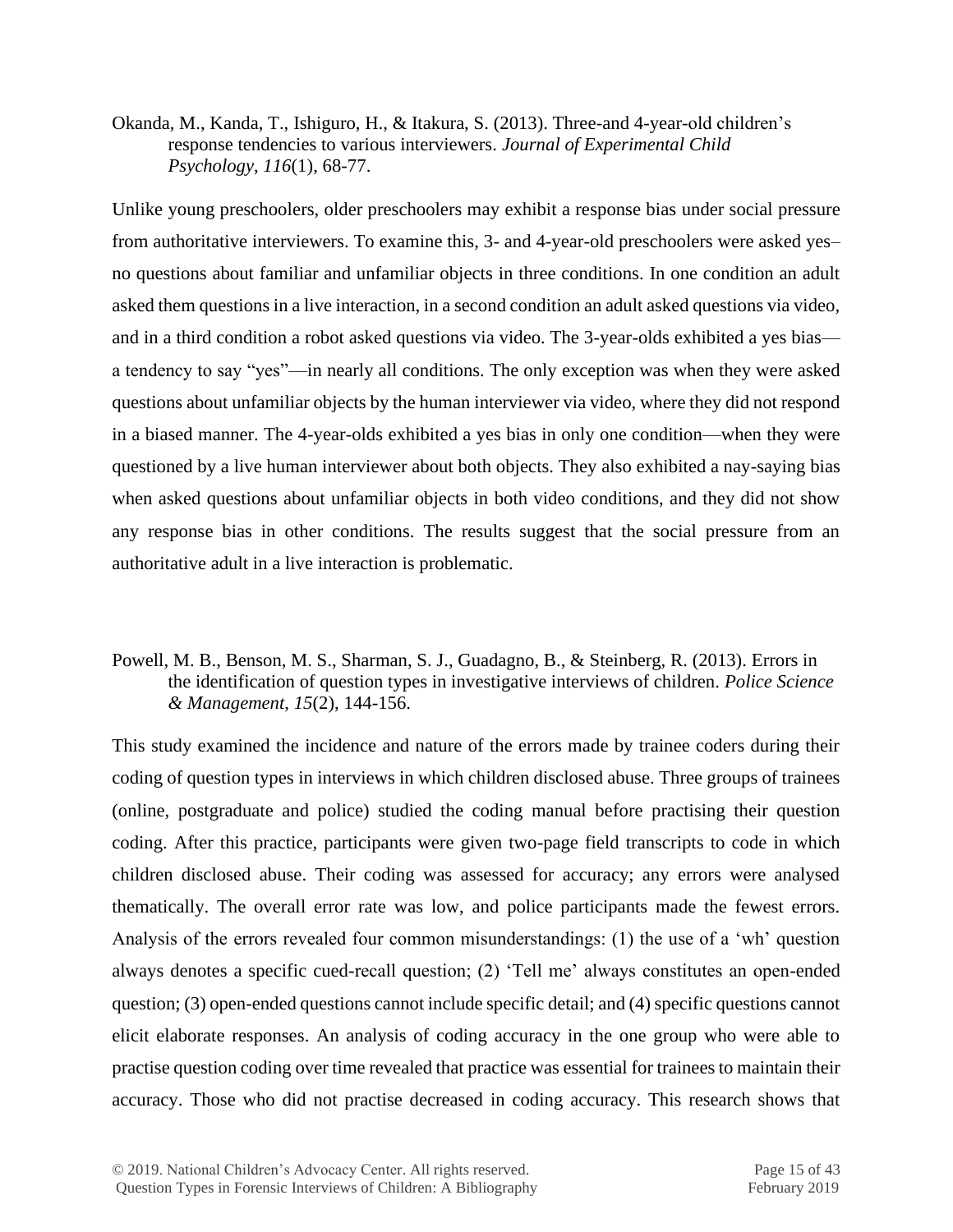trainees need more than a coding manual; they must demonstrate their understanding of question codes through practice training tasks. Misunderstandings about questions need to be elicited and corrected so that accurate codes are used in future tasks.

Rocha, E. M., Marche, T. A., & Briere, J. L. (2013). The effect of forced-choice questions on children's suggestibility: A comparison of multiple-choice and yes/no questions. *Canadian Journal of Behavioural Science/Revue canadienne des sciences du comportement*, *45*(1), 1-11.

Previous research has suggested that, when interviewing young children, responses to yes/no questions are less reliable than responses to multiple-choice questions (Peterson & Grant, 2001). However, according to fuzzy trace theory, some forms of multiple-choice questions should elicit higher error rates than yes/no questions. Fuzzy trace theory is a theory of cognitive development that suggests there are two types of memory traces: Verbatim traces include exact details of an experience, whereas gist traces represent the patterns and meanings extracted from that experience. Based on the assumptions of this theory, we explored the effect of question format (yes/no vs. multiple-choice), temporal delay (short delay vs. long delay) and age (4- to 6-year-olds, 7- to 9 year-olds, and 10- to 12-year-olds) on children's suggestibility for a naturalistic, potentially stressful event; namely, a dental procedure. Following the dental procedure, and again after a 6 to 8-week delay, children (*N* \_ 68) were given 24 forced-choice questions regarding the dental event. Consistent with fuzzy trace theory, the findings suggest that (a) multiple-choice questions can be more problematic than yes/no questions, especially after a delay, and (b) younger children are more suggestible than older children, particularly when asked "no" and "absent feature" questions. The findings are discussed with respect to implications for interviewing children.

#### Phillips, E., Oxburgh, G., Gavin, A., & Myklebust, T. (2012). Investigative interviews with victims of child sexual abuse: The relationship between question type and investigation relevant information. *Journal of Police and Criminal Psychology*, *27*(1), 45-54.

This study examined the influence of question type during investigative interviews with victims of child sexual abuse on the number of items of Investigation Relevant Information (IRI) obtained during the interview. Twenty-one police interview transcripts from an English police force were analysed across different age groups. As predicted, more IRI was elicited from appropriate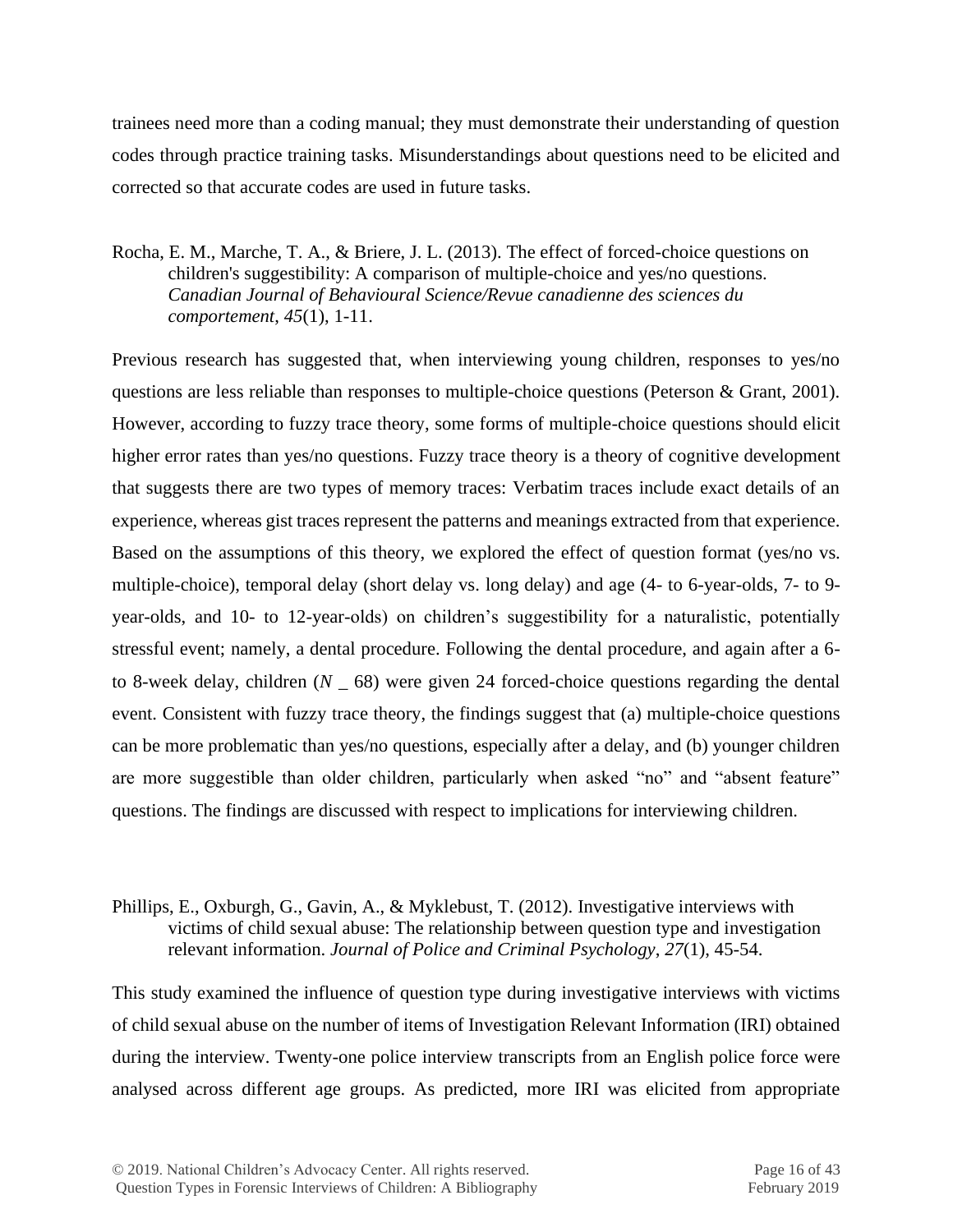questions (e.g., open, probing, and encouragers) than from inappropriate questions (e.g., echo probes, closed, forced choice, leading, multiple and opinion/statement). Also as predicted, the number of items of IRI elicited increased with the age of the child witness, with older children disclosing the most items of IRI, regardless of whether the abuse was recent or historic.

#### La Rooy, D., & Lamb, M. E. (2011). [What happens when interviewers ask repeated questions in](https://repository.abertay.ac.uk/jspui/bitstream/handle/10373/518/rq.pdf;jsessionid=F218B78855937D839AA6BA5F606D7E30?sequence=1)  [forensic interviews with children alleging abuse?](https://repository.abertay.ac.uk/jspui/bitstream/handle/10373/518/rq.pdf;jsessionid=F218B78855937D839AA6BA5F606D7E30?sequence=1). *Journal of Police and Criminal Psychology*, *26*(1), 20-25.

This study was designed to explore 1) the ways in which interviewers refocus alleged victims of abuse on their previous responses and 2) how children responded when they were refocused on their previous responses. Transcripts of 37 forensic interviews conducted by British police officers trained using the best practices spelled out in the *Memorandum of Good Practice* were examined. The instances in which interviewers asked repeated questions were isolated and coded into categories with respect to the *reasons* why interviewers needed to ask the repeated question (i.e., there was no apparent reason, to challenge a child's response, clarification, no answer the first time the question was asked, digression, or compound question). The children's *responses* to the repeated questions were further categorised into mutually exclusive categories (i.e., elaboration, repetition, contradiction, or no answer). On average interviewers asked children 8 repeated questions per interview. Most of the time interviewers asked repeated questions to challenge a previous response (62%), but they were also sometimes asked for no apparent reason (20%). Children repeated previous responses or elaborated on a previous response 81% of the time and contradicted themselves 7% of the time when re-asked the same question. We conclude that children did not appear unduly pressured to change their answers, and, more importantly, did not contradict themselves when interviewers attempted to refocus them on particular responses.

Snider, S. M., & Everson, M.D. (2011). What is my next question? *APSAC Alert, 11*(4), 1-14.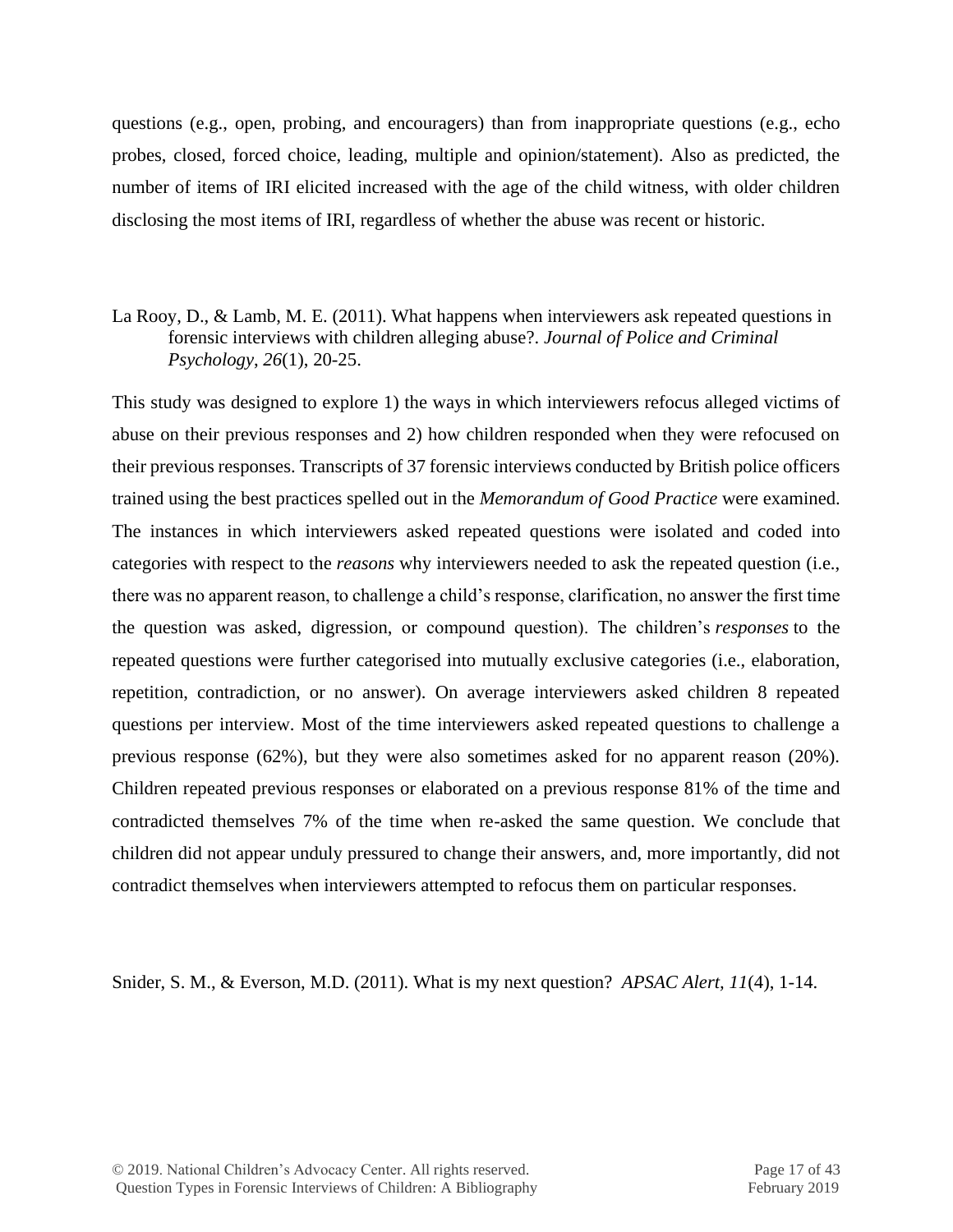Feltis, B. B., Powell, M. B., Snow, P. C., & Hughes-Scholes, C. H. (2010). An examination of the association between interviewer question type and story-grammar detail in child witness interviews about abuse. *Child Abuse & Neglect*, *34*(6), 407-413.

This study compared the effects of open-ended versus specific questions, and various types of open-ended questions, in eliciting story-grammar detail in child abuse interviews. The sample included 34 police interviews with child witnesses aged  $5-15$  years (M age = 9 years, 9 months). The interviewers' questions and their relative sub-types were classified according to definitions reported in the child interview training literature. The children's responses were classified according to the proportion of story grammar and the prevalence of individual story grammar elements as defined by Stein and Glenn (1979). Open-ended questions were more effective at eliciting story grammar than specific questions. This finding was revealed across three age groups, two interview phases and irrespective of how question effectiveness was measured. However, not all types of open ended questions were equally effective. Open-ended questions that encouraged a broad response, or asked the child to elaborate on a part of their account, elicited more storygrammar detail compared to open-ended questions that requested clarification of concepts or descriptions of the next (or another) activity or detail within a sequence. This study demonstrates that children's ability to provide story-grammar detail is maximised when there is minimal prompting from the interviewer. Given the association between story grammar production and victim credibility, greater guidance is warranted in interviewer training programs in relation to the effects and administration of different types of open-ended questions.

© 2010 Elsevier Ltd. All rights reserved.

#### Lyon, T. D. (2010). [Investigative interviewing of the child.](http://law.bepress.com/usclwps-lss/art59/) In D.N. Duquette & A.M. Haralambie (Eds.) *Child Welfare Law and Practice* (2d Ed.). Denver, CO: Bradford.

Recently, researchers have turned their attention to finding means of questioning children that maximize productivity while avoiding suggestiveness. These researchers have demonstrated that children, if questioned in a supportive manner, are capable of providing enormous amounts of productive information in response to open-ended questions. The irony is that many direct and suggestive methods once thought necessary to overcome abused children's reluctance to disclose abuse have been found counterproductive in two ways: they minimize the number of details in true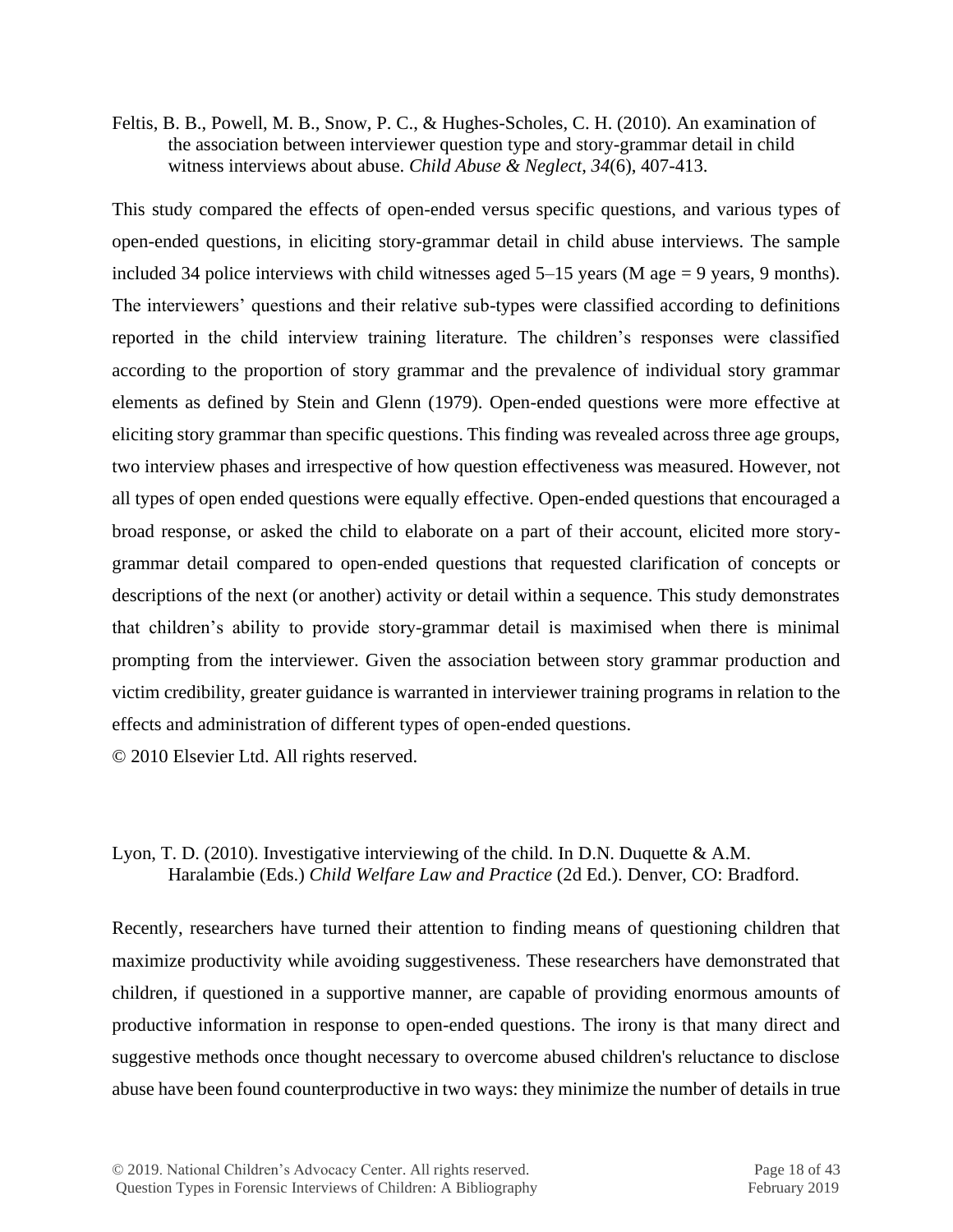allegations at the same time that they increase the risk of false allegations. If children are questioned suboptimally, it is more difficult to distinguish true from false reports. This chapter will emphasize how the research on child interviewing can help attorneys better question children.

# Cederborg, A. E. (2009). Repetition of contaminating question types when children and youths with intellectual disabilities are interviewed. *Journal of Intellectual Disability Research*, *53*(5), 440-449.

The present study examined the effects of repeating questions in interviews investigating the possible sexual abuse of children and youths who had a variety of intellectual disabilities. We predicted that the repetition of option-posing and suggestive questions would lead the suspected victims to change their responses, making it difficult to understand what actually happened. Inconsistency can be a key factor when assessing the reliability of witnesses. Materials Case files and transcripts of investigative interviews with 33 children and youths who had a variety of intellectual disabilities were obtained from prosecutors in Sweden. The interviews involved 25 females and 9 males whose chronological ages were between 5.4 and 23.7 years when interviewed  $(M = 13.2 \text{ years})$ . Results Six per cent of the questions were repeated at least once. The repetition of focused questions raised doubts about the reports because the interviewees changed their answers 40% of the time. Conclusions Regardless of the witnesses' abilities, it is important to obtain reports that are as accurate and complete as possible in investigative interviews. Because this was a field study, we did not know which responses were accurate, but repetitions of potentially contaminating questions frequently led the interviewees to contradict their earlier answers. This means that the interviewers' behaviour diminished the usefulness of the witnesses' testimony.

#### Krähenbühl, S., Blades, M., & Eiser, C. (2009). The effect of repeated questioning on children's accuracy and consistency in eyewitness testimony. *Legal and Criminological Psychology*, *14*(2), 263-278.

In police interviews children may be asked the same question many times. We investigated how the number of repetitions and the interval between those repetitions affected the accuracy and consistency of children's responses. 156 children aged 4–9 years watched a staged event and were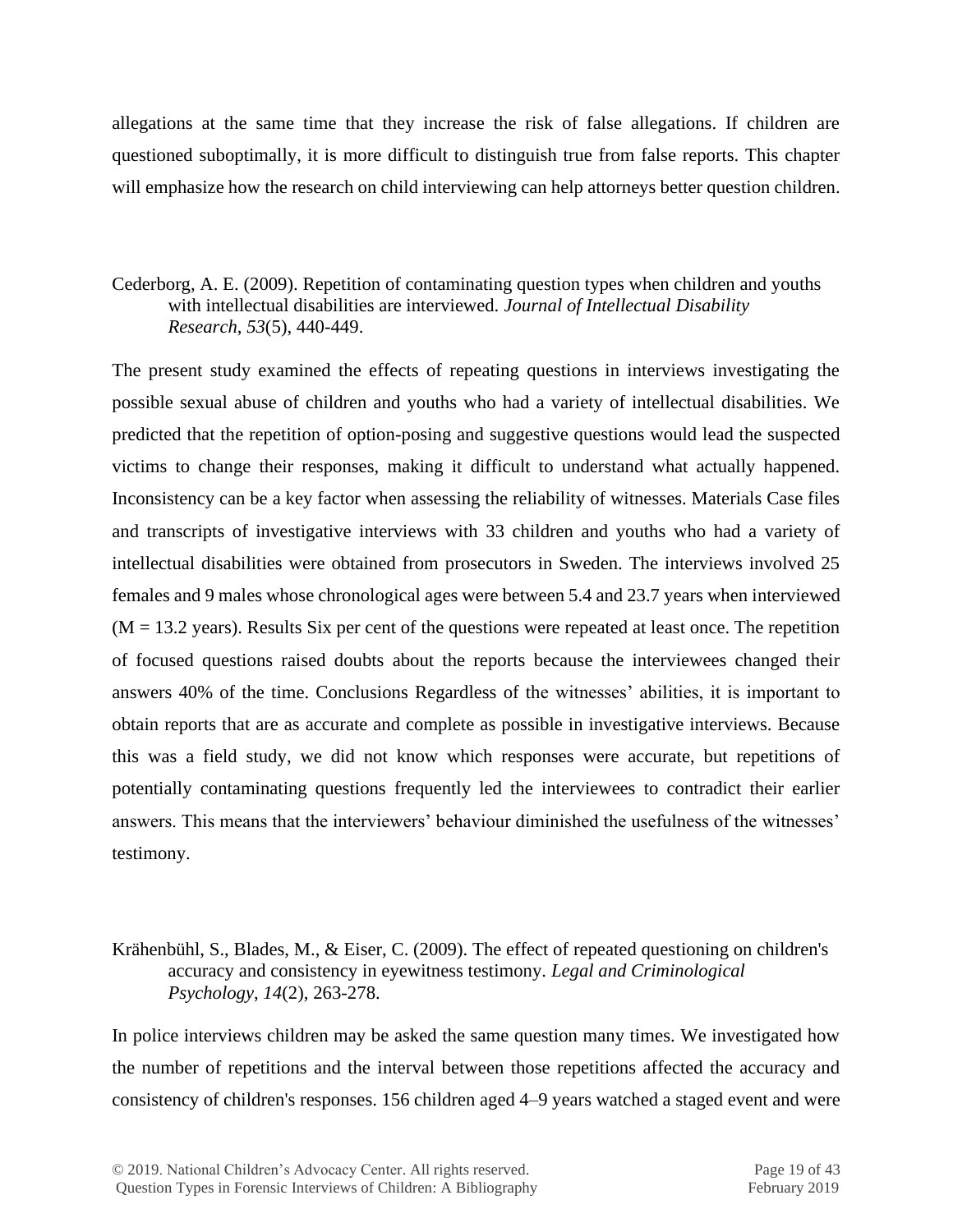interviewed individually 1 week later. Children were asked eight open-ended questions, which were each repeated a further four times (making a total of forty questions). Half these open-ended questions could be answered from information in the event, and half were unanswerable (so children should have said 'don't know' in response to these questions). The questions were repeated in gist form. The interval between an initial question and its repetitions was varied by use of other questions and twenty non-repeated filler questions. The intervals between repetitions were immediate repetition, repetition after a delay of three intervening questions, after a delay of six intervening questions, and after ten or more intervening questions. Over a quarter of children's responses to repeated questions changed, usually resulting in a decline in accuracy, particularly after the first repetition. Subsequently, the number of repetitions and delay interval had little effect on responses to answerable questions although accuracy to unanswerable questions continued to decline. Question repetition had a negative affect on children's consistency and accuracy. For unanswerable questions in particular, the more often a question was repeated the more likely children were to invent a response.

#### Melinder, A., & Gilstrap, L. L. (2009). The relationships between child and forensic interviewer behaviours and individual differences in interviews about a medical examination. *European Journal of Developmental Psychology*, *6*(3), 365-395.

This study examined the interviewing process between professional forensic interviewers and their "mock" child witness. Fifty-eight preschool children participated in a medical examination, and were later interviewed by an experienced forensic interviewer  $(n = 15)$  about this event. Interviews were coded with mutually exclusive and exhaustive coding schemes that captured interviewers and child behaviours in a temporally organized manner. To evaluate the relationship between interviewers' and children's individual differences measured prior to the interview and the interview outcomes (i.e., questions asked, child interview behaviour), all child participants were tested with relevant cognitive and behavioural measures, and all adult interviewers were tested with personality measures. Results showed that leading questions were more often followed by simple assents and denial than expected. Interviewers did not remain consistent from question to subsequent question, but children's response type was predictable from response to subsequent response. Children's and adults' individual differences measured prior to the interview predicted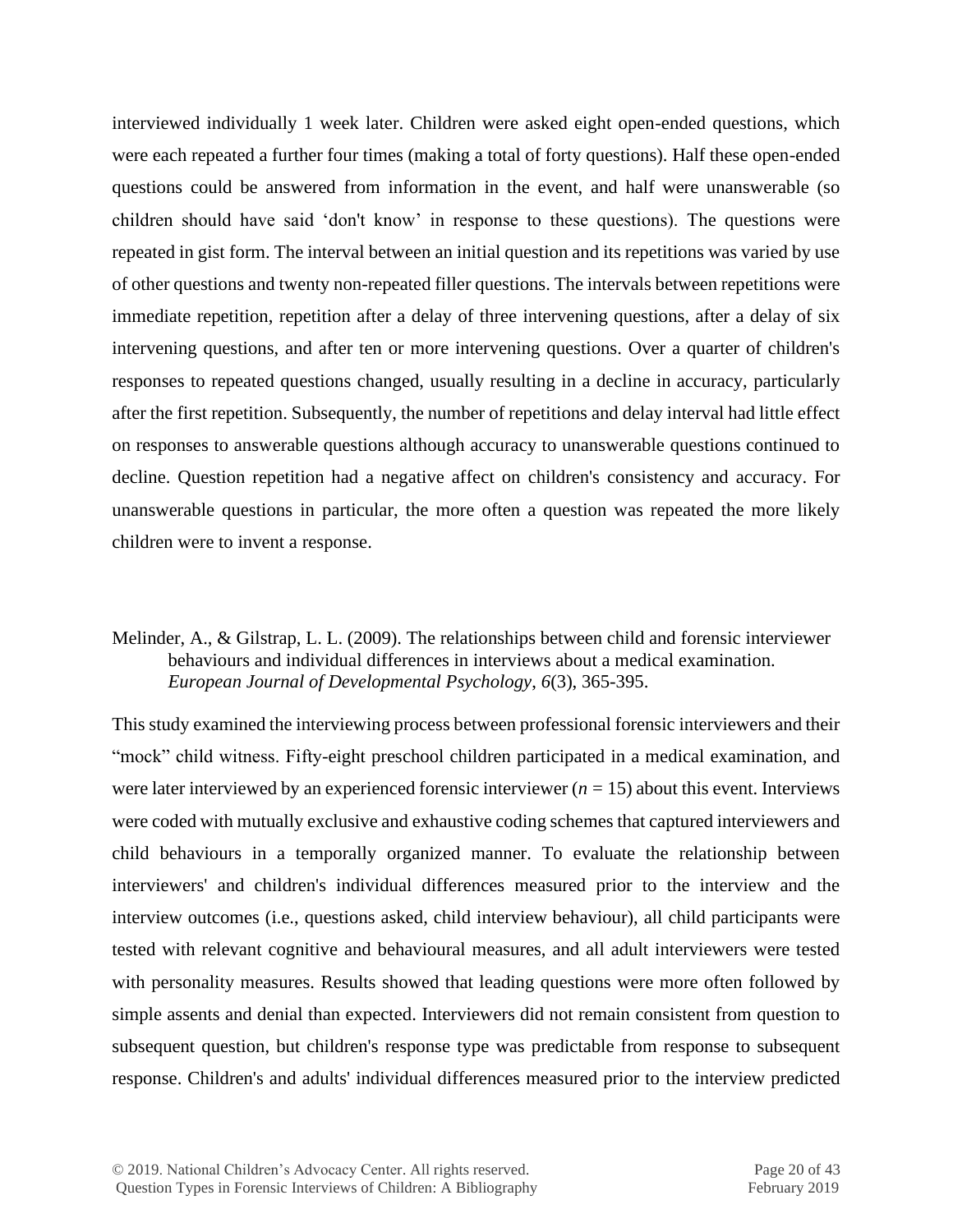some of the adults' interviewing behaviours and some of children's own response behaviours during the interview. Mediation modelling evinced that more self-controlled interviewers posed more recommended questions and elicited more assents with details from the children. We discuss the results in relation to established views of recommended interview practice and to theories of suggestibility.

# Myklebust, T., & Bjørklund, R. A. (2009). The child verbal competence effect in court: A comparative study of field investigative interviews of children in child sexual abuse cases. *Journal of Investigative Psychology and Offender Profiling*, *6*(2), 117-128.

The purpose of this study is to compare field investigative interviews of children (FIIC) with three different legal outcomes in child sexual abuse cases: (i) insufficient evidence to proceed (IEP); (ii) convictions; or (iii) acquittals by the court. One hundred FIIC were divided into one of the three outcome possibilities. Amongst the female interviewees older than 10 years, there were no cases of acquittals and the convicted cases were over-represented. The children's response to open questions was found to be the main difference between the three FIIC outcomes. The responses to these open questions were 1.9 and 2.3 times longer in the convicted cases compared to acquittals and IEP. Possible explanations for the result are discussed. Copyright © 2009 John Wiley & Sons, Ltd.

Snow, P. C., Powell, M. B., & Murfett, R. (2009). [Getting the story from child witnesses:](http://dro.deakin.edu.au/eserv/DU:30022809/powell-gettingthestory-2009.pdf)  [Exploring the application of a story grammar framework.](http://dro.deakin.edu.au/eserv/DU:30022809/powell-gettingthestory-2009.pdf) *Psychology, Crime & Law*, *15*(6), 555-568.

Investigative interviews with children about alleged abuse were analysed to determine the degree to which the child's responses adhered to a story grammar framework, and whether the presence of story grammar elements was associated with interviewers' adherence to best-practice (i.e. openended) questioning. The sample included 51 interviews with child witnesses from across Australia. The interviews were administered by a police officer with children (37 girls and 14 boys) aged 316 years (M age103.82 months, SD34.21 months). The interviewers' questions were categorised as open-ended or specific and the children's responses were classified as a story grammar element, context/background information, or 'don't know' responses. The majority of interviewer questions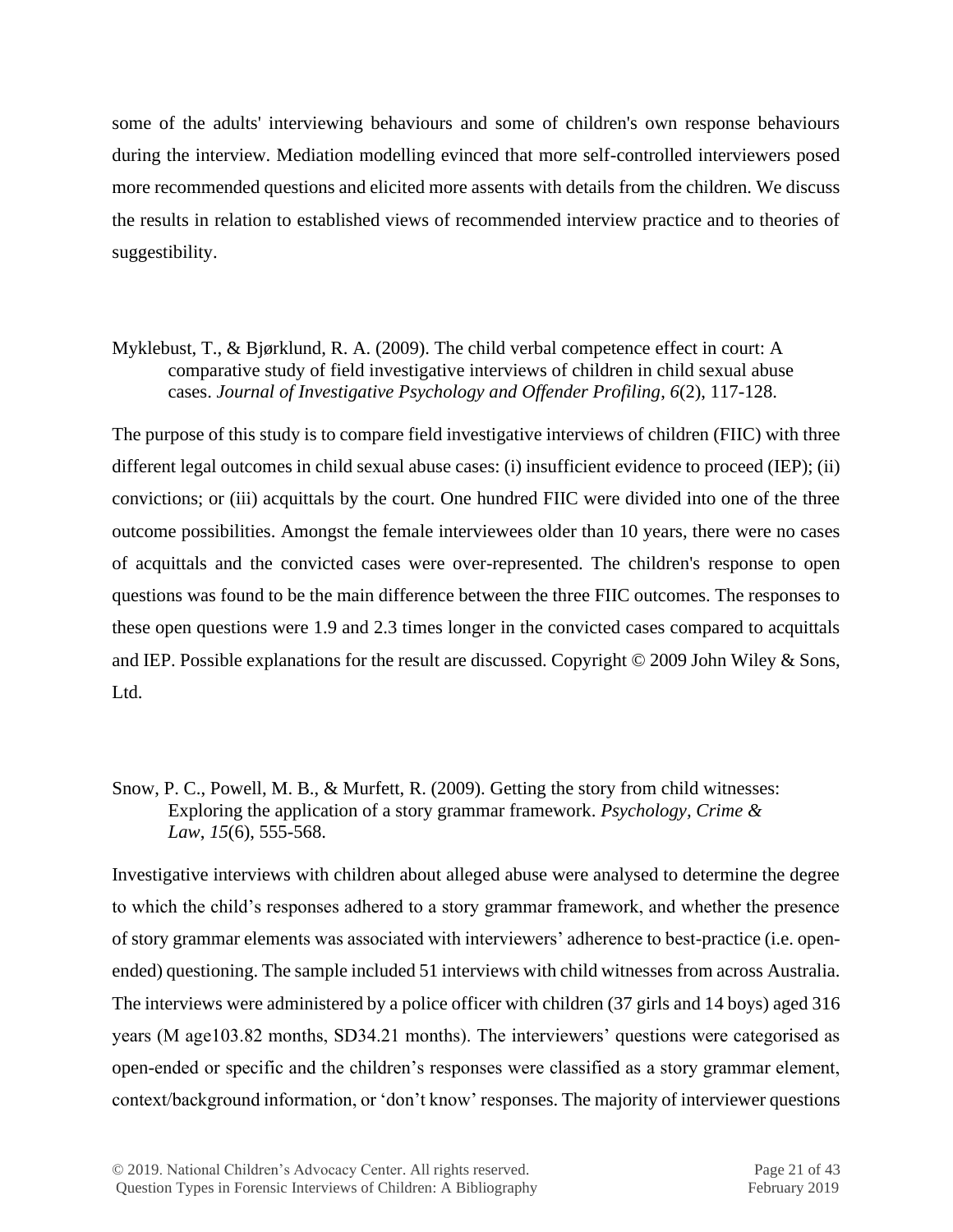were specific in nature and the majority of children's responses were context/background details. Open-ended questions were more successful in eliciting story grammar from children. Of the story grammar elements, the interviewers' specific questions usually targeted setting and attempt details. These findings suggest that improvement in the narrative coherence of children's reports of abusive events can potentially be achieved by increasing interviewers' use of open-ended questions.

# Thoresen, C., Lønnum, K., Melinder, A., & Magnussen, S. (2009). Forensic interviews with children in CSA cases: A large‐sample study of Norwegian police interviews. *Applied Cognitive Psychology*, *23*(7), 999-1011.

The study was designed to investigate changes in how children are interviewed in cases of child sexual abuse over a fairly long period of time. The interviewers' utterances were analysed in a large sample of forensic interviews conducted in Norway during the period of 1990–2002. The results indicate that interviewer strategies have improved during this period; there is a decrease in the proportion of suggestive, yes/no and option-posing utterances, accompanied by a comparable increase in directive utterances. However, the frequency of open-ended utterances is low, and has not changed much over time. An index of the overall quality of the interviews likewise showed a positive trend, with an increase in the proportion of interviews that were labelled 'good'. However, even in recent years, interviews rated as 'inadequate' or 'poor' constituted half of the interviews conducted. Copyright © 2008 John Wiley & Sons, Ltd.

Dion, J., & Cyr, M. (2008). The use of the NICHD protocol to enhance the quantity of details obtained from children with low verbal abilities in investigative interviews: A pilot study. *Journal of Child Sexual Abuse*, *17*(2), 144-162.

This study explored the impact of the NICHD protocol to enhance the quantity and content of details reported by children with low verbal abilities. Thirty-four children aged from 6 to 14 were interviewed following their experience of sexual abuse. Half the interviews were conducted using the NICHD protocol. Results indicate that NICHD interviews contained more open-ended prompts and more details overall. Open-ended invitations yielded significantly more detailed responses than did closed-ended questions for both children with low and average verbal abilities. Although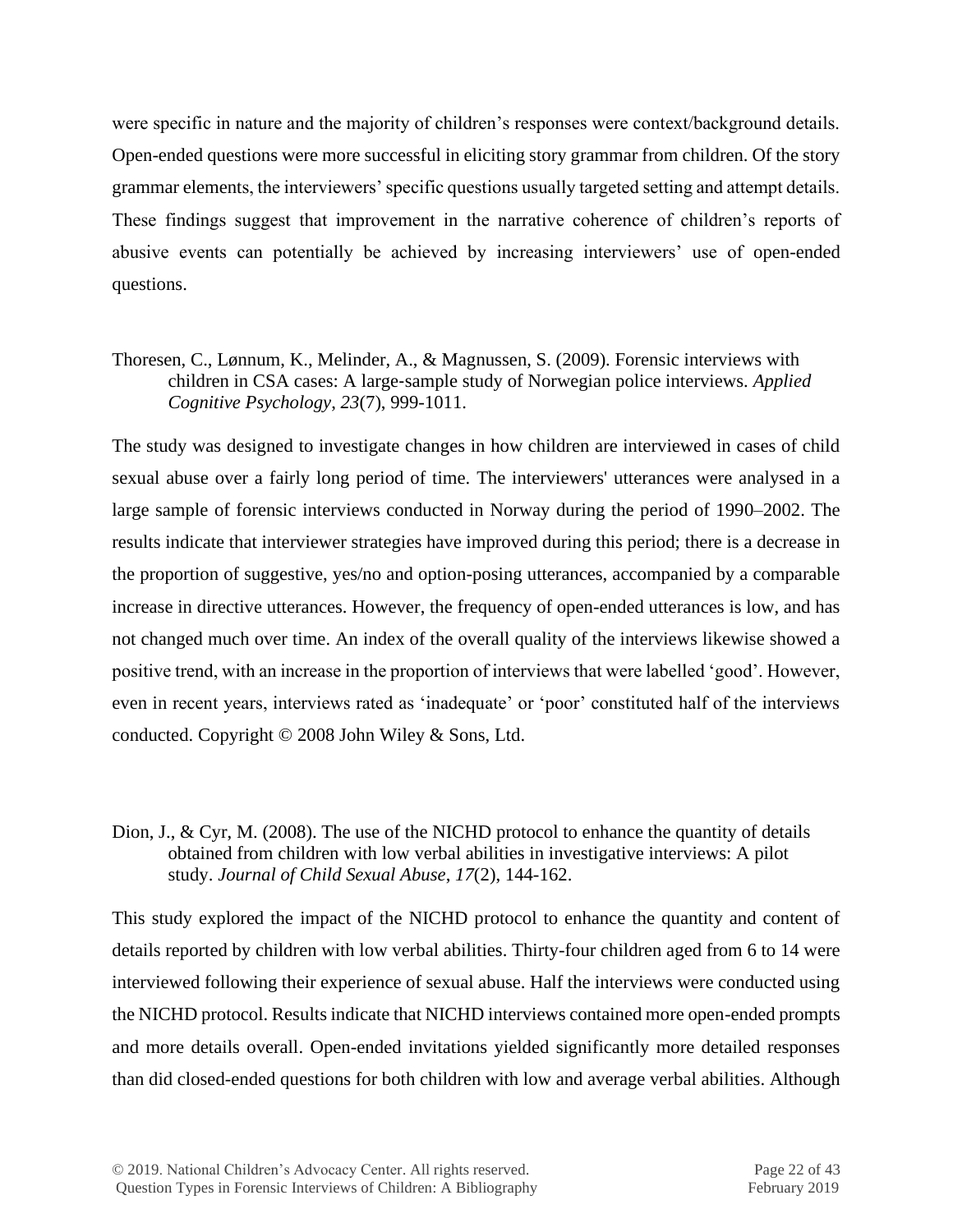children with low verbal abilities provided fewer details than children with average verbal abilities, the NICHD protocol helped them provide detailed responses containing the core elements of the sexual abuse.

# Hershkowitz, I. (2008). Socioemotional factors in child sexual abuse investigations. *Child Maltreatment*, *14*(2), 172-181.

Two socioemotional factors were explored in association with children's production of forensic information during sexual abuse investigations: rapport building and interviewer's support. The study tested to what extent (a) the length and questioning style in the rapport-building session and (b) the level of support interviewers provided to the children, were associated with the amount of forensic details children provided in their investigation. These associations were explored for more talkative and less talkative children as well as for children of two age groups (4-6 and 7-9 years). A total of 71 forensic interviews of alleged victims of child sexual abuse were subject to a detailed psycholinguistic analysis. Results suggest that richer information in the child's responses is associated with a short and open style rapport-building session as well as with a higher level of interviewer's support. This association is especially marked for less talkative children who might be in special need of support and for whom the rapport with the interviewer might be more meaningful.

Korkman, J., Santtila, P., Westeråker, M., & Sandnabba, N. K. (2008). Interviewing techniques and follow-up questions in child sexual abuse interviews. *European Journal of Developmental Psychology*, *5*(1), 108-128.

The quality of a representative sample of 43 forensic interviews with alleged victims (aged  $3 - 8$ ) years) of child sexual abuse (CSA) in Finland was investigated. Interviews were coded for type of interviewer utterance, type of child response, details in the child response and number of words in each utterance. Option-posing, specific suggestive and unspecific suggestive question types comprised almost 50% of all interviewer utterances. The interviewers continued to rely on leading and suggestive questions even after the child had provided significant information, i.e., interviewers failed to follow-up information provided by the child in an adequate way. Longer questions (in number of words) often rendered no reply from the child, whereas shorter questions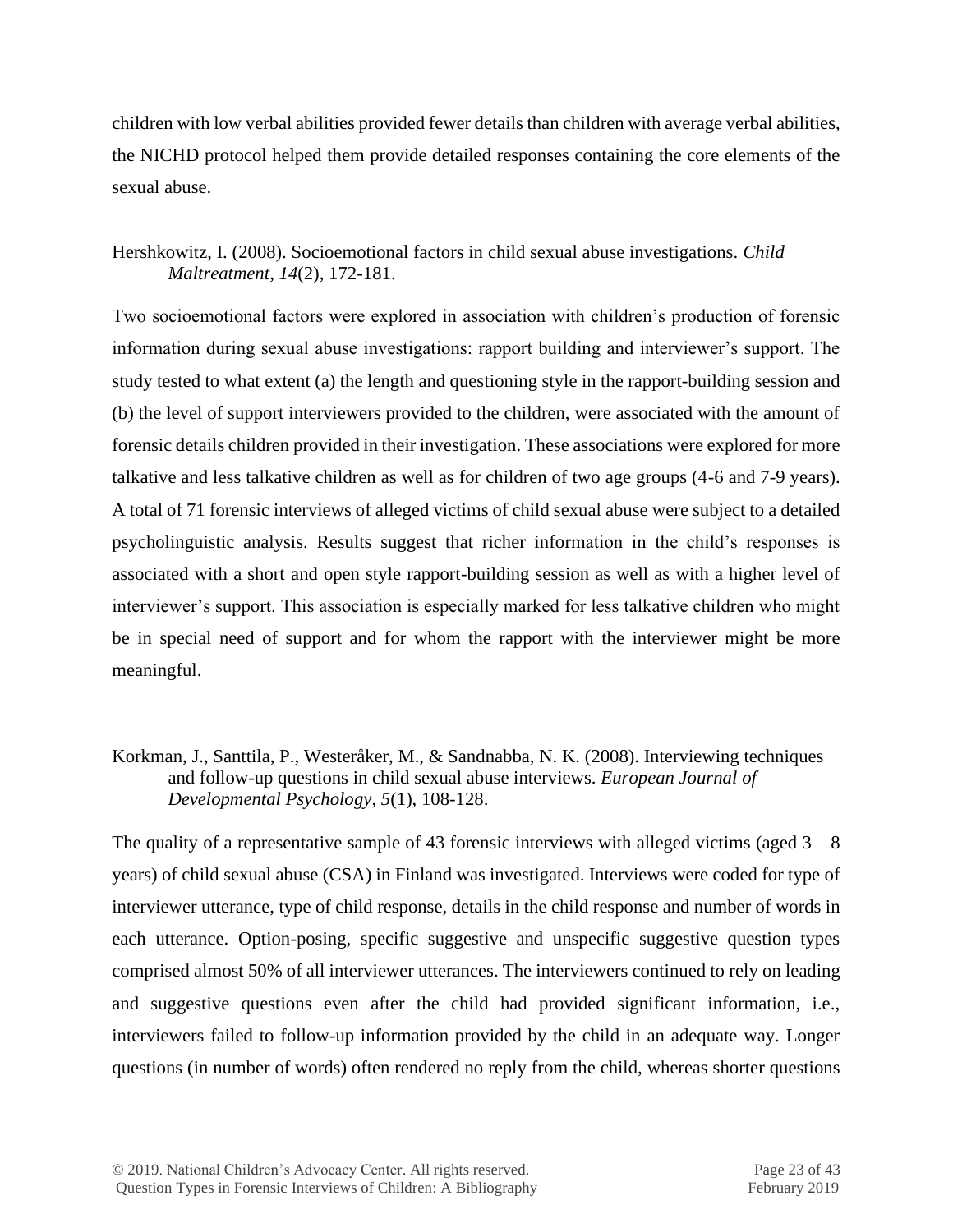rendered descriptive answers. Interviewers seemed to fail in discussing the topic of sexual abuse in an appropriate way, frequently employing long and vague unspecific suggestive utterances.

#### Kulkofsky, S., Wang, Q., & Ceci, S. J. (2008). Do better stories make better memories? Narrative quality and memory accuracy in preschool children. *Applied Cognitive Psychology*, *22*(1), 21-38.

The present study examines how the quality of children's narratives relates to the accuracy of those narratives. Sixty-one 3- to 5-year-olds played a novel game with a researcher in their schools. Children were questioned in an interview that included an open-ended free recall prompt followed by a series of directed questions. Children's narratives were coded for volume, complexity and cohesion as well as for accuracy. Correlational results showed that overall, narrative skills enable the reporting of more information, while decreasing the proportion of information that was accurate. These results appeared to be driven by a quantity-accuracy trade-off; in an ensuing regression analysis with all narrative variables entered into the model, volume was associated with decreases in accuracy while narrative cohesion was associated with increases in accuracy. We discuss the results in terms of their relationship to the development of autobiographical memory as well as implications for forensic contexts. Copyright © 2007 John Wiley & Sons, Ltd.

#### Okanda, M., & Itakura, S. (2008). Children in Asian cultures say yes to yes—no questions: [Common and cultural differences between Vietnamese and Japanese](http://www.ncbi.nlm.nih.gov/pmc/articles/PMC2954668/)  [children.](http://www.ncbi.nlm.nih.gov/pmc/articles/PMC2954668/) *International Journal of Behavioral Development*, *32*(2), 131-136.

We investigated whether children's response tendency toward yes–no questions concerning objects is a common phenomenon regardless of languages and cultures. Vietnamese and Japanese 2- to 5-year-old  $(N = 108)$  were investigated. We also examined whether familiarity with the questioning issue has any effect on Asian children's yes bias. As the result, Asian children showed a yes bias to yes–no questions. The children's response tendency changes dramatically with their age: Vietnamese and Japanese 2- and 3-year-olds showed a yes bias, but 5-year-olds did not. However, Asian 4-year-olds also showed a yes bias only in the familiar condition. Also, Asian children showed a stronger yes bias in the familiar condition than the unfamiliar condition. These two findings in Asian children were different from the previous finding investigated North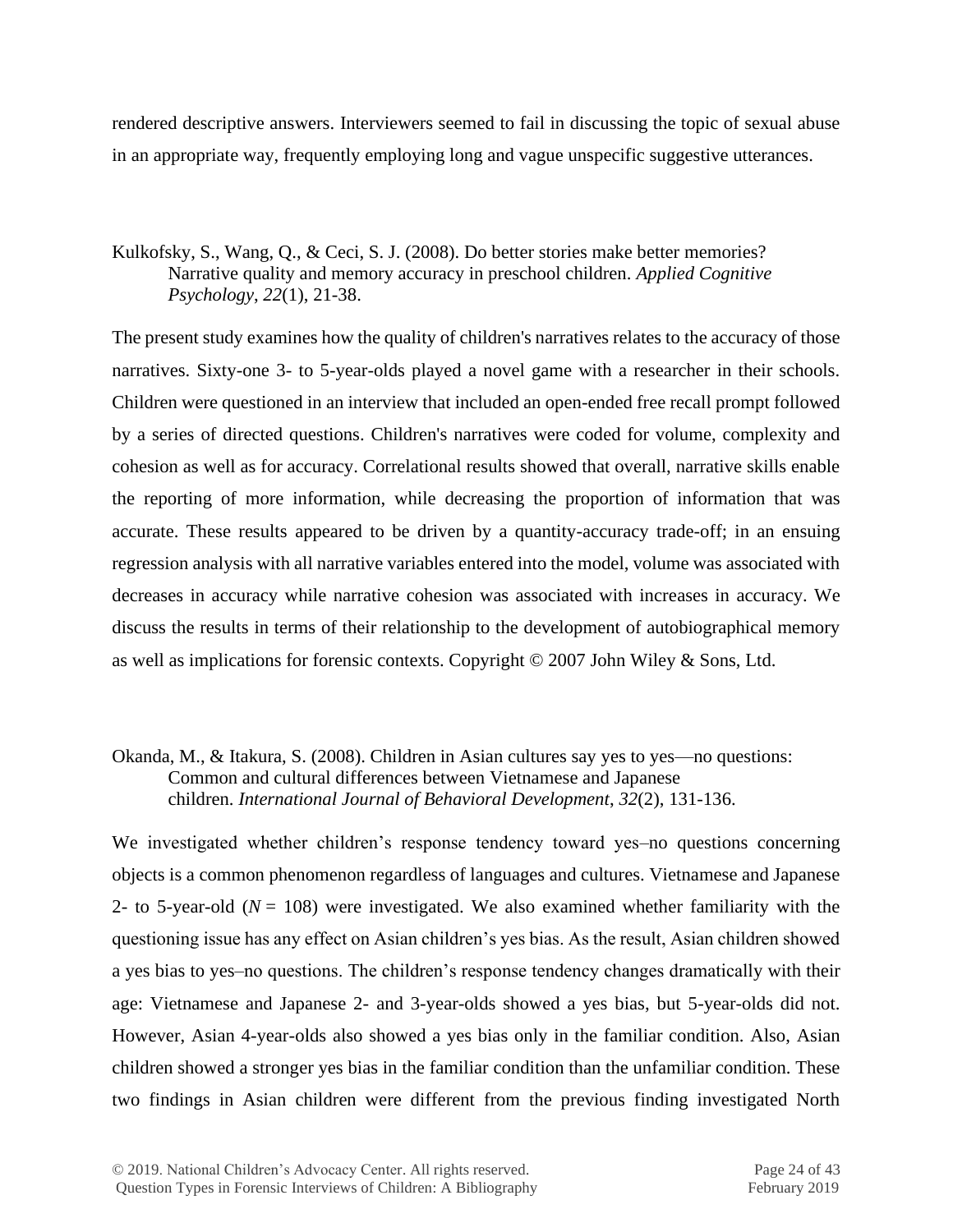American children [\(Fritzley & Lee, 2003\)](http://www.ncbi.nlm.nih.gov/pmc/articles/PMC2954668/#R3). Moreover, there was a within-Asian cross-cultural difference. Japanese children showed different response tendencies, which were rarely observed in Vietnamese children. Japanese 2-year-olds and some 3-year-olds showed a "no answer" response: they tended not to respond to an interviewer's questions. Japanese 4- and 5-year-olds also showed an "I don't know" response when they were asked about unfamiliar objects. Japanese children tended to avoid a binary decision. We discussed the cross-cultural differences.

# Cheung, M. (2007). Promoting effective interviewing of sexually abused children: A pilot study. *Research on Social Work Practice*, *18*(2), 137-143.

This study is centered on interviewing techniques with alleged child sexual abuse victims who do and do not disclose sexual abuse. Method: Ninety randomly selected videotapes are reviewed, and the interviewing techniques are recorded on a 69-item Child Sexual Abuse Interviewing Skills Instrument. Results: The nondisclosure children are younger and more likely to be males than females. The discriminant analysis of the instrument indicate the use of more "what and how" questions in disclosure cases, whereas more closing questions are used in nondisclosure cases. Conclusions: Interviewers should maintain an attitude that additional information can be obtained from other sources, which will help the interviewer demonstrate patience and understanding, rather than leading the child to disclosure or false allegation.

#### Lamb, M. E., Orbach, Y., Hershkowitz, I., Horowitz, D., & Abbott, C. B. (2007). Does the type of prompt affect the accuracy of information provided by alleged victims of abuse in forensic interviews?. *Applied Cognitive Psychology*, *21*(9), 1117-1130.

43 victims of sexual abuse averaging 9.78 years of age and the 52 youths who admitted abusing them were interviewed about the abusive incidents. Forensically relevant details provided by the victims were categorized as confirmed, contradicted, or ignored by the perpetrators. Most (60%) of the details were ignored, but details were more likely to be confirmed when they were elicited using invitations (open-ended free-recall prompts) rather than other more focused prompts. Similar effects were not evident with respect to contradictions, however. The results support predictions that information elicited using free-recall prompts is more likely to be accurate than information elicited using other types of prompts. Copyright © 2007 John Wiley & Sons, Ltd.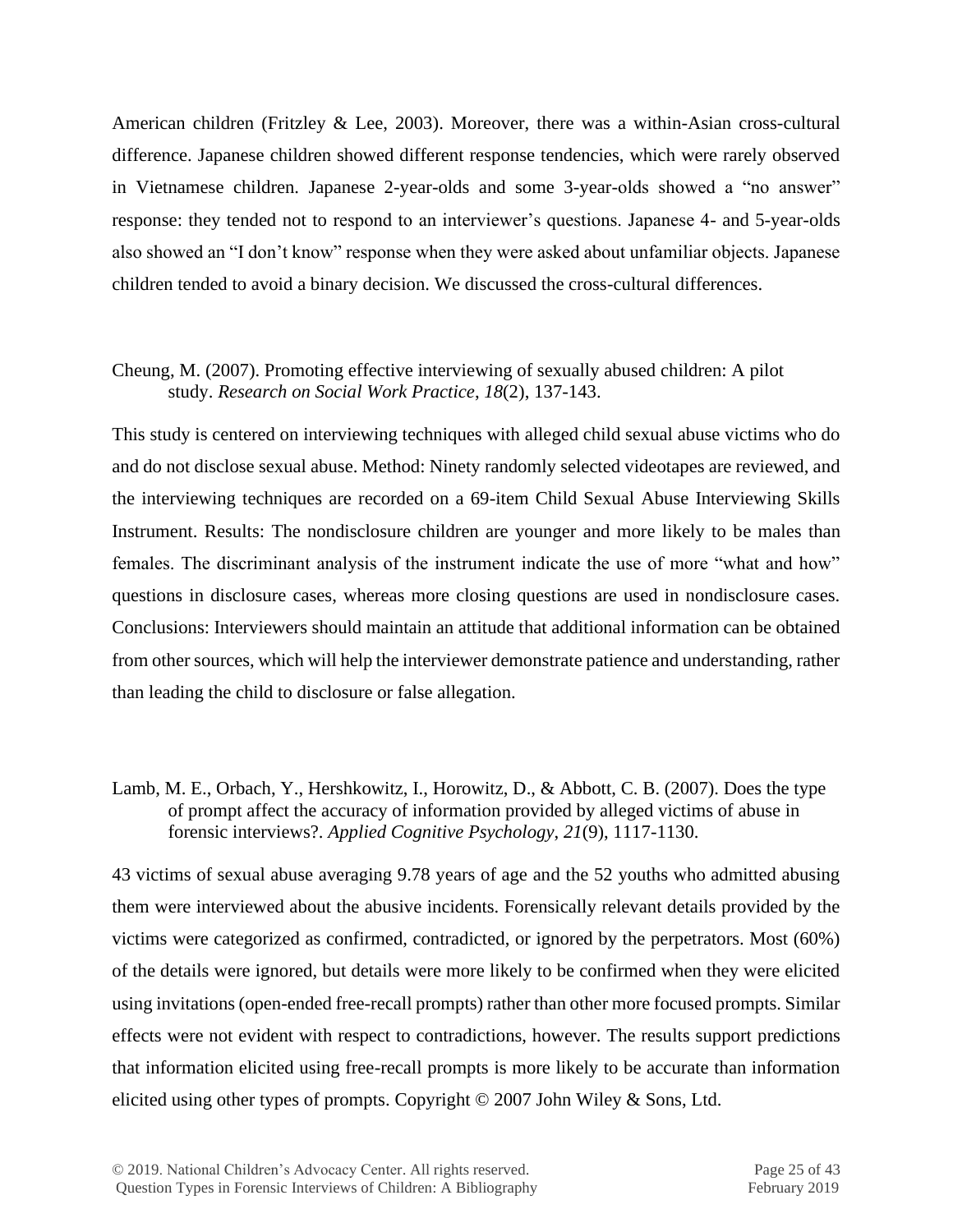Powell, M. B., & Snow, P. C. (2007). Guide to questioning children during the free-narrative phase of an investigative interview. *Australian Psychologist*, *42*(1), 57-65.

The inability of professionals to maintain the use of open-ended questions in the free-narrative phase of investigative interviews with children has been a major problem around the globe. The current paper addresses this concern by describing the key principles underlying the elicitation of free-narrative accounts and practical suggestions for formulating questions. The paper focuses on interviewing children in the early- and middle-childhood years and commences with a definition of the term "free-narrative account" and a description of how such accounts typically develop in children. A description is then provided of the four key characteristics of a good question in the free-narrative interview phase. These include (a) simple language, (b) absence of specific details or coercive techniques, (c) flexibility on the part of the interviewee to choose what details will be reported, and (d) encouragement of an elaborate response. Finally, the process of eliciting a narrative account is briefly described, including examples of questions that adhere to the four characteristics listed above*.*

Quas, J. A., Davis, E. L., Goodman, G. S., & Myers, J. E. (2007). Repeated questions, deception, and children's true and false reports of body touch. *Child Maltreatment*, *12*(1), 60-67.

Four- to 7-year-olds' ability to answer repeated questions about body touch either honestly or dishonestly was examined. Children experienced a play event, during which one third of the children were touched innocuously. Two weeks later, they returned for a memory interview. Some children who had not been touched were instructed to lie during the interview and say that they had been touched. Children so instructed were consistent in maintaining the lie but performed poorly when answering repeated questions unrelated to the lie. Children who were not touched and told the truth were accurate when answering repeated questions. Of note, children who had been touched and told the truth were the most inconsistent. Results call into question the common assumption that consistency is a useful indicator of veracity in children's eyewitness accounts.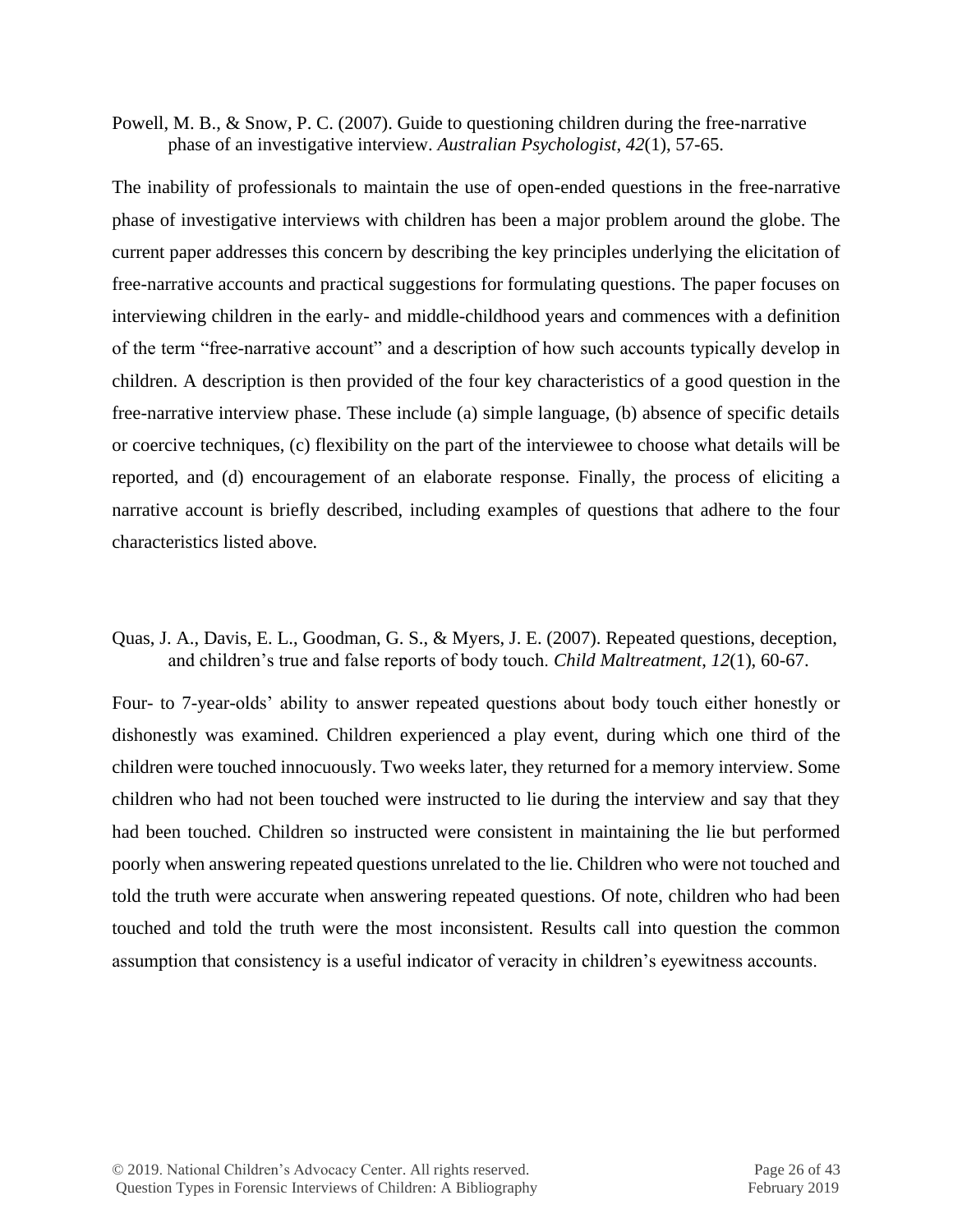Guadagno, B. L., Powell, M. B., & Wright, R. (2006). Police officers' and legal professionals' perceptions regarding how children are, and should be, questioned about repeated abuse. *Psychiatry, Psychology and Law*, *13*(2), 251-260.

This study explored the perceptions of police officers and legal professionals (i.e., prosecutors, defence lawyers and a judge) about (a) what particularisation is, (b) the type of information that is required for particularisation to occur, and (c) how particularisation is best achieved in cases of repeated child abuse. The professionals' perceptions (all experts in this area) were elicited via individual in-depth semi-structured interviews. While all participants acknowledged the importance of particularisation, the views of the police officers varied in several important ways to those of the other professionals. Overall, the police officers perceived that highly specific details (such as the location, date and time of the offence) are essential for particularisation to occur, and that maximising the number of separate offences and specific details about each offence increases the chance of successful prosecution. In contrast, the legal professionals perceived that the primacy goal of the police officers should be to elicit a free-narrative account of one or more offences. A high proportion of specific questions was perceived to negatively impact on the child's credibility by contaminating the evidence. The implications of these findings are discussed.

#### Korkman, J., Santtila, P., & Sandnabba, N. K. (2006). Dynamics of verbal interaction between interviewer and child in interviews with alleged victims of child sexual abuse. *Scandinavia Journal of Psychology*, *47*(2), 109-119.

A number (*n*= 27) of investigative interviews with children were analyzed with a view to explore the verbal dynamics between interviewer and child. Different types of interviewer utterances and child responses were defined, and the interrelationships between these were explored. The effectiveness of different interviewer utterances in eliciting information from children as well as the type of utterance the interviewer used to follow up an informative answer by the child were investigated. *Option-posing* and *suggestive utterances* made up for more than 50% of interviewer utterances, the proportion of *invitations* being only 2%. *Invitations* and *directive utterances* were associated with an increase in informative responses by the child, the adverse being true for *optionposing* and *suggestive utterances*. Interestingly, even after the child had provided an informative answer, interviewers continued to rely on focused and leading interviewing methods – in spite of a slight improvement in interviewing behavior.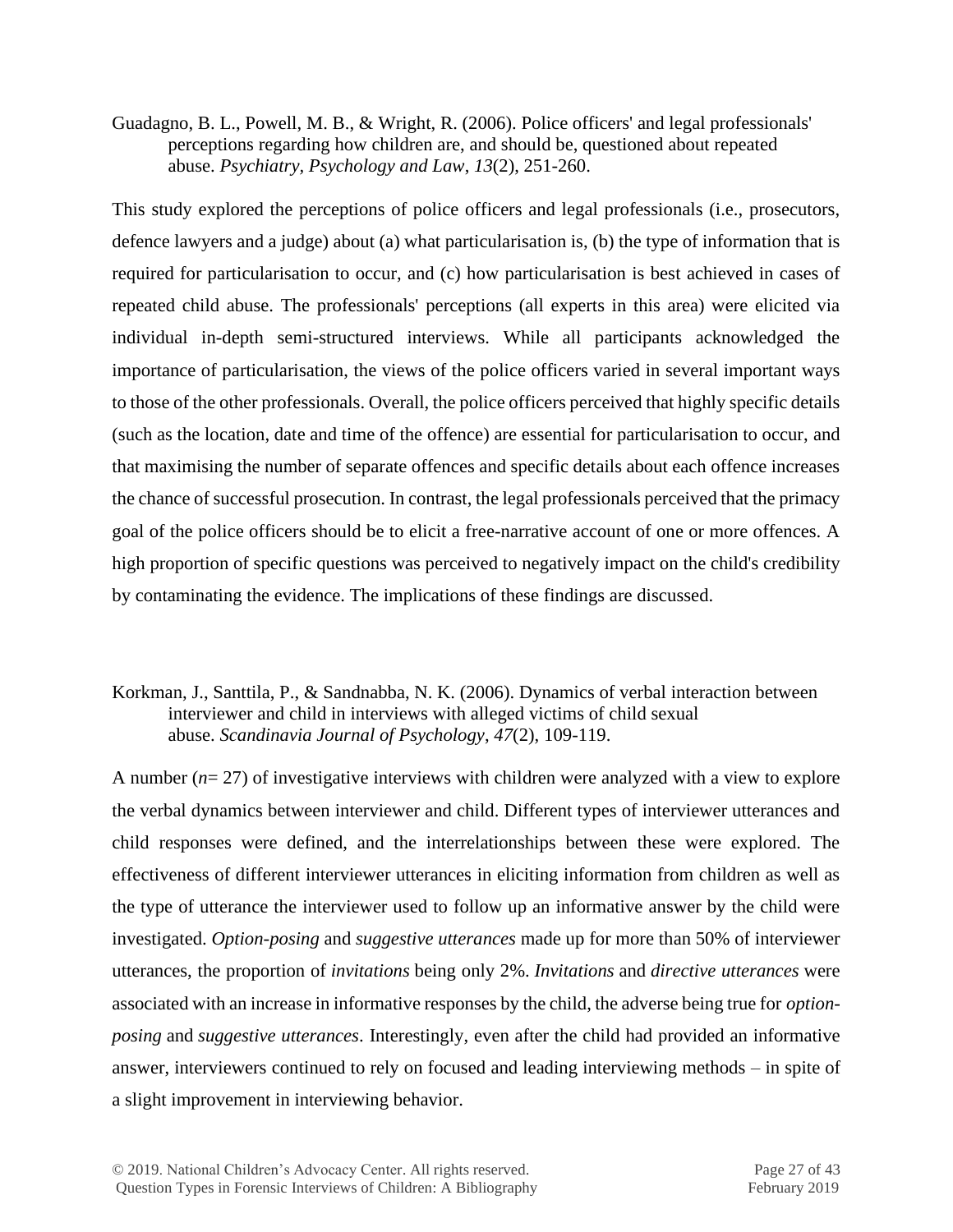Krähenbühl, S., & Blades, M. (2006). The effect of interviewing techniques on young children's responses to questions. *Child: Care, Health and Development*, *32*(3), 321-331.

Research into the effect of interviewing techniques has been predominantly within the paradigm of eyewitness testimony. This review focuses on the issues of questioning and examines whether children's responses are affected by questioning techniques, and whether these effects are generic to all interviewing contexts. Systematic literature searches were used to identify areas of concern and current findings in research on interviewing young children (aged 4–12). The style and wording of questioning can affect children's responses and accuracy positively and negatively. These effects were especially apparent in interviews with the youngest children. The implications of these findings are relevant in all contexts where an adult questions a child. It has been demonstrated that interviewing techniques can affect responses from children and that it is therefore imperative that interviewers are aware of, understand and control their influence in order to elicit complete, accurate and reliable information from the child.

Wright, R., & Powell, M. B. (2006). Investigative interviewers' perceptions of their difficulty in adhering to open-ended questions with child witnesses. *International Journal of Police Science & Management*, *8*(4), 316-325.

Best practice guidelines for conducting investigative interviews of children emphasise the importance of obtaining free narrative accounts with the use of open-ended questions. However, research indicates that most investigative interviewers underutilise open-ended questions, even following intensive training in their use. The aim of the current study was to explore investigative interviewers' perceptions of their difficulty in asking open-ended questions. During a training course on how to use open-ended questions, eight child abuse investigators were individually interviewed about why they had asked specific questions in a 10-minute mock interview conducted immediately earlier with a school child. Overall, three reasons were identified. These related to: 1. The specificity of the information required from children; 2. the unfamiliar nature of the openended discourse style; and 3. the complex distinction between open-ended versus specific questions. Each of these themes is discussed, along with the implications for trainers and researchers in child investigative interviewing.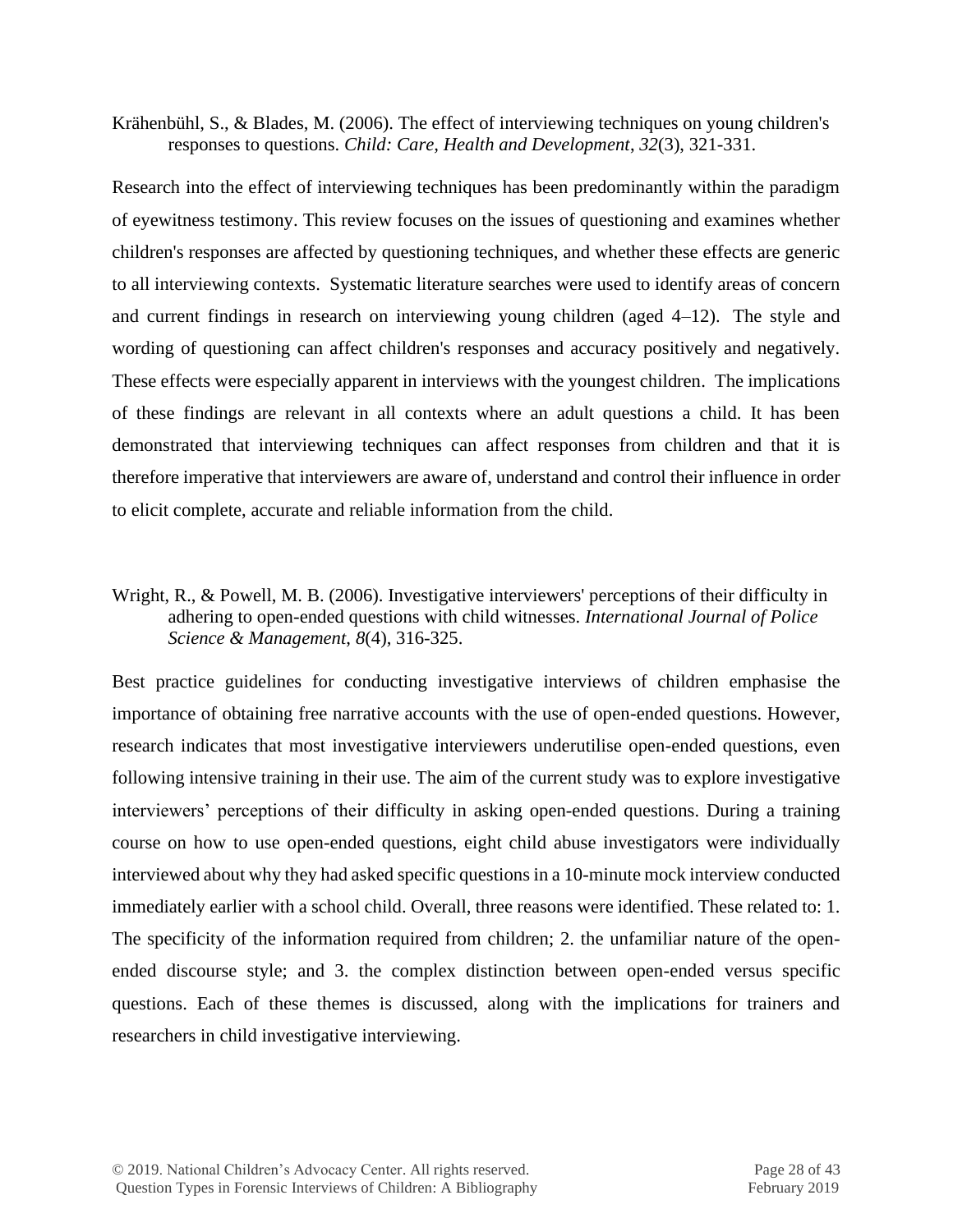Cordón, I. M., Saetermoe, C. L., & Goodman, G. S. (2005). Facilitating children's accurate responses: Conversational rules and interview style. *Applied Cognitive Psychology*, *19*(3), 249-266.

This study examined the effectiveness of teaching young children a set of social conversational rules as a method of reducing errors in children's memory reports. Forty children (aged 3 to 6 years) interacted with a confederate 'teaching assistant.' Three conversational rules were examined as possible means of decreasing inaccuracies. For comparison purposes, three placebo rules were also developed. To test the limitations of teaching young children a set of conversational rules, three interview styles (neutral, repetitive, accusatory) were used. Results indicated that children who received all three target rules provided a smaller proportion of incorrect responses than did children who received fewer target rules or than children in a placebo control group, regardless of interview style. Theoretical and applied issues are discussed. Copyright © 2005 John Wiley & Sons, Ltd.

Gilstrap, L. L., & Ceci, S. J. (2005). [Reconceptualizing children's suggestibility: Bidirectional](http://www.uccs.edu/Documents/lgilstrap/GILSTRAP_CECI_2005.pdf)  [and temporal properties.](http://www.uccs.edu/Documents/lgilstrap/GILSTRAP_CECI_2005.pdf) *Child Development*,*76*(1), 40-53.

Forty-one children (3 to 7 years) were exposed to a staged event and later interviewed by 1 of 41 professional interviewers. All interviews were coded with a detailed, mutually exclusive, and exhaustive coding scheme capturing adult behaviors (leading questions vs. neutral) and child behaviors (acquiescence vs. denial) in a temporally organized manner. Overall, interviewers' use of leading questions did not result in increased acquiescence as previously found. However, one specific type of leading question (i.e., inaccurate misleading) was followed by acquiescence. Lagged sequential analyses showed that it was possible to predict directly from childto-child behavior, effectively skipping the intervening adult behavior. This result raises questions about the current conceptualization that suggestibility is driven by adult behaviors.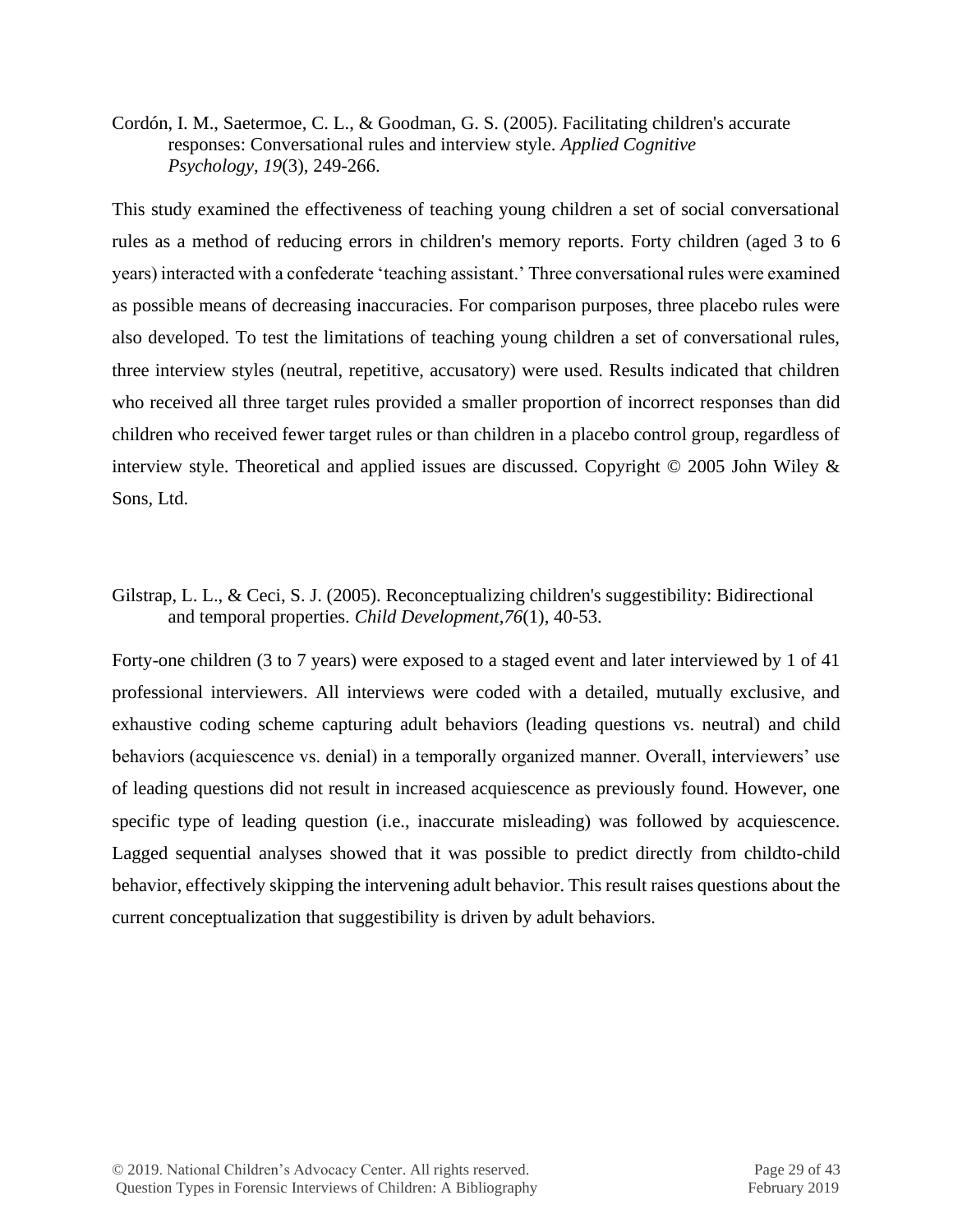Gilstrap, L. L., & Papierno, P. B. (2004). [Is the cart pushing the horse? The effects of child](http://www.uccs.edu/Documents/lgilstrap/GILSTRAP_PAPIERNO_2004.pdf)  [characteristics on children's and adults' interview behaviours.](http://www.uccs.edu/Documents/lgilstrap/GILSTRAP_PAPIERNO_2004.pdf) *Applied Cognitive Psychology*, *18*(8), 1059-1078.

In the current study we examine the influence of child individual differences on children's and adults' behaviours in unstructured forensic interviews. Thirty-eight interviews conducted by actual forensic interviewers with 3- to 7-year-old children were analysed for child reporting behaviours (assent, denial, acquiescence, accurate and inaccurate details, verbosity and cooperation) and adult behaviours (leading vs. neutral questions). Consistent with our predictions, child individual differences that were visible (marked, e.g. sociability) more often predicted child and adult behaviours than those that were not as apparent (unmarked, e.g. source monitoring). In addition to direct influences of the child individual differences on child behaviours, for some variables the influence of the child individual difference was mediated by differential responses by an interviewer (i.e. indirect effects) which then, in turn, influence the child. The ability to examine indirect influences by using unstructured interviews is emphasized. Copyright # 2004 John Wiley & Sons, Ltd.

Howie, P., Sheehan, M., Mojarrad, T., & Wrzesinska, M. (2004). 'Undesirable'and 'desirable'shifts in children's responses to repeated questions: age differences in the effect of providing a rationale for repetition. *Applied Cognitive Psychology*, *18*(9), 1161- 1180.

This study examined factors influencing children's tendency to shift responses when questions are repeated within an interview. Forty-nine 4–5-year-olds and 40 7–8-year-olds were questioned about a video they had seen, with questions repeated by the same or a different interviewer. Half the children were given a rationale for question repetition, and half were not. Overall, the older children shifted less than the younger children, and, unlike the younger children, more to misleading than unbiased questions. The rationale did not affect overall shifting, but reduced the probability of 'undesirable' shifts (towards inaccuracy) in the younger children, and increased 'desirable' shifts (towards accuracy) at both ages. In the younger children, the rationale reduced total number of shifts, but only with the same interviewer, while in the older children the reverse applied. The results suggest developmental progression in the relative contributions of memorial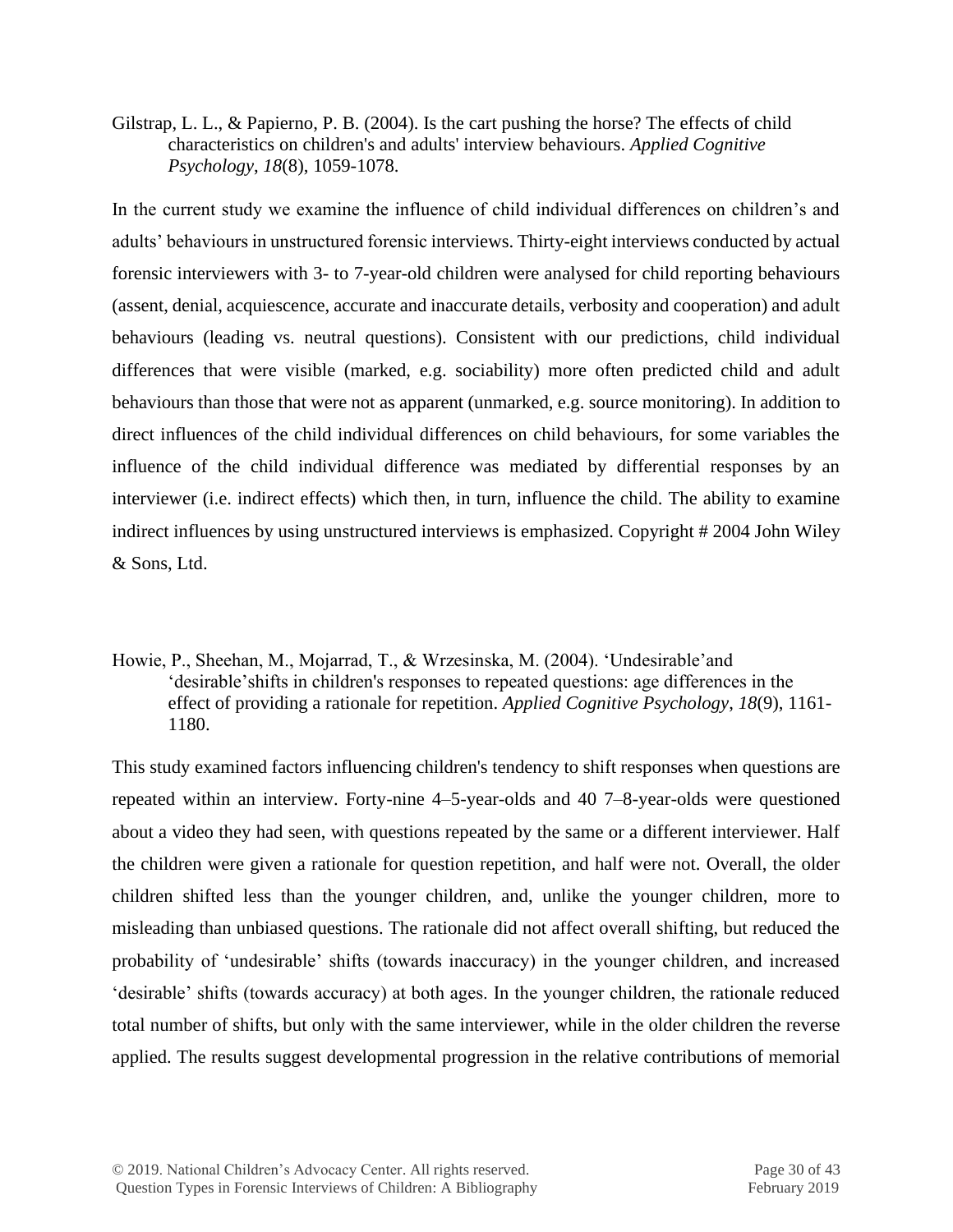and social/motivational factors to shifting. Implications for investigative interviewing with children are discussed. Copyright © 2004 John Wiley & Sons, Ltd

# Roberts, K. P., Lamb, M. E., & Sternberg, K. J. (2004). The effects of rapport-building style on children's reports of a staged event. *Applied Cognitive Psychology*, *18*(2), 189-202.

Three- to nine-year-old children (*n*=144) interacted with a photographer and were interviewed about the event either a week or a month later. The informativeness and accuracy of information provided following either open-ended or direct rapport building were compared. Children in the open-ended rapport-building condition provided more accurate reports than children in the direct rapport-building condition after both short and long delays. Open-ended rapport-building led the three- to four-year-olds to report more errors in response to the first recall question about the event, but they went on to provide more accurate reports in the rest of the interview than counterparts in the direct rapport-building condition. These results suggest that forensic interviewers should attempt to establish rapport with children using an open-ended style. Published in 2004 by John Wiley & Sons, Ltd.

#### Waterman, A. H., Blades, M., & Spencer, C. (2004). Indicating when you do not know the answer: The effect of question format and interviewer knowledge on children's 'don't know' responses. *British Journal of Developmental Psychology*, *22*(3), 335-348.

Children are interviewed in a variety of contexts, for example, in the legal setting and in experimental research. In these situations, it is often very important that children indicate when they do not know the answer to a question, rather than guess. In the present experiment, one hundred and forty-nine 5- to 9-year-olds witnessed a staged event in one of two conditions. The interviewer was either present at the event (knowledgeable interviewer) or absent from the event (uninformed interviewer). Children were then interviewed using yes/no questions and whquestions. Within each type of question, half were answerable based on the information provided; the other half were not answerable (i. e. the correct answer was 'don't know'). The children performed consistently well with the answerable questions. With the unanswerable questions, there was an effect of format and interviewer knowledge. Children were more likely correctly to indicate that they did not know the answer to an unanswerable wh-question than an unanswerable yes/no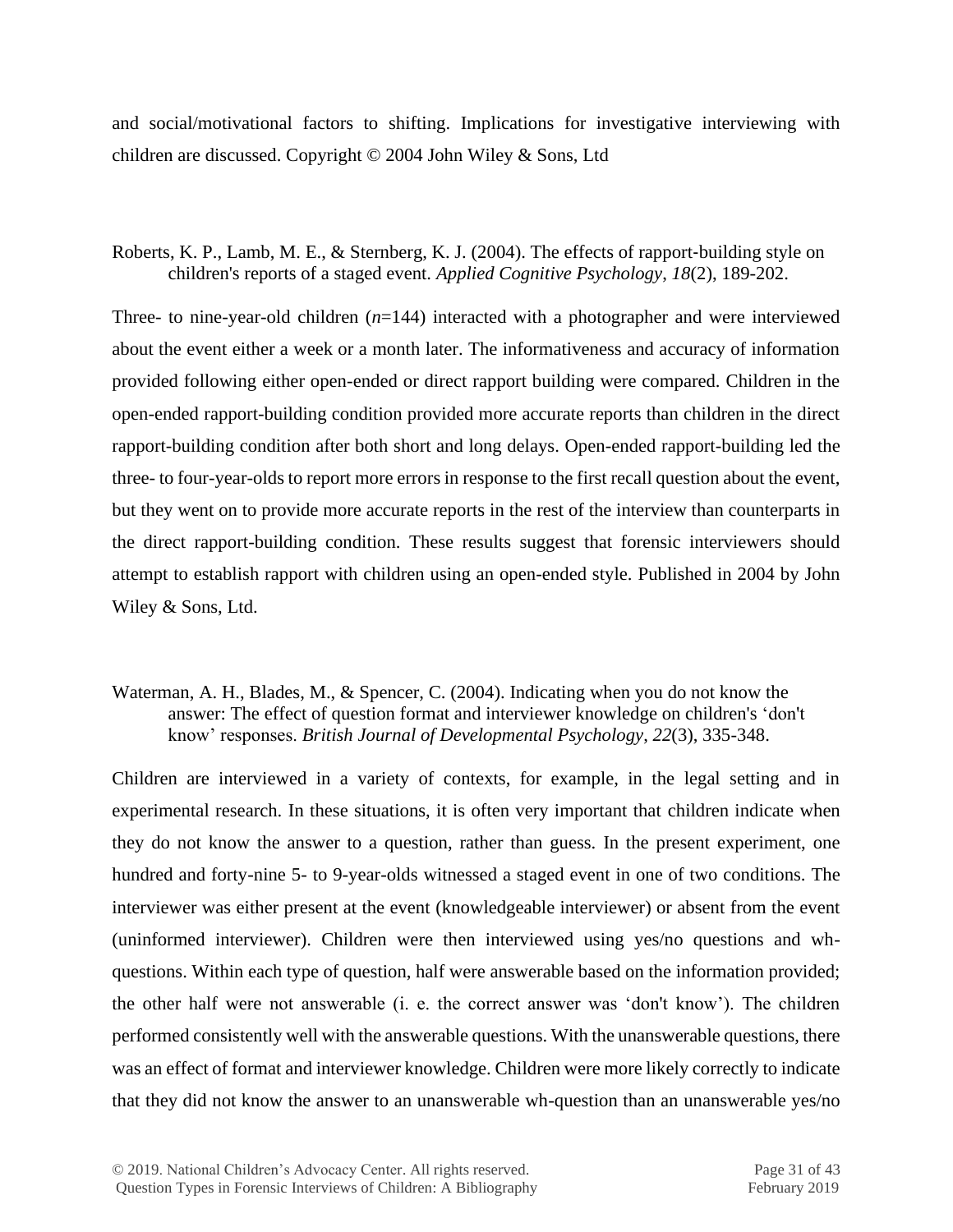question. Also, children were more likely correctly to say 'don't know' to unanswerable questions when the interviewer had been absent from the event.

#### Westcott, H. L., & Kynan, S. (2004). The application of a 'story-telling' framework to investigative interviews for suspected child sexual abuse. *Legal and Criminological Psychology*, *9*(1), 37-56.

This study investigated the usefulness of a 'story-telling' approach to understanding investigative interviews with children suspected of being sexually abused. An innovative framework for understanding children's allegations of sexual abuse was devised from the 'story-telling' literature, which examined the degree to which essential elements of a story, as well as order or disorder of narrative, were present in accounts of alleged abuse. Other features of the interview, such as the presence of free narrative, reliance on specific questions to elicit an account and bizarre or 'offtopic' responses from the child, were also recorded. Transcripts of 70 interviews with children aged up to 12 years, from England and Wales, were coded using a scheme devised specifically for the purpose of the study. The results suggest that although, superficially, the accounts adhered to a story structure, they were often incomplete, ambiguous and disordered to a degree which would impact on understanding. Reliance on specific questions, and other digressionary or non verbal responses from the child also compounded difficulties. Age differences in responding were noted, with the youngest children responding differently from their older peers. Implications for practice include the importance of careful questioning and the value of a second interviewer monitoring the interview. The story-telling framework was a useful tool in suggesting where difficulties may arise for the child in presenting his/her account, and for an observer (e.g. juror) in making sense of the child's experience as elicited in the interview.

#### Brown, D., & Pipe, M. E. (2003). Variations on a technique: Enhancing children's recall using narrative elaboration training. *Applied Cognitive Psychology*, *17*(4), 377-399.

The current study examined first, whether the positive effects demonstrated by the Narrative Elaboration Technique (NET) could be further enhanced when coupled with mental reinstatement of context (MR), prior to interview, and second, compared the efficacy of the NET at a two-week delay and a nine-month delay. In Study 1, 47 children took part as a class in a staged event about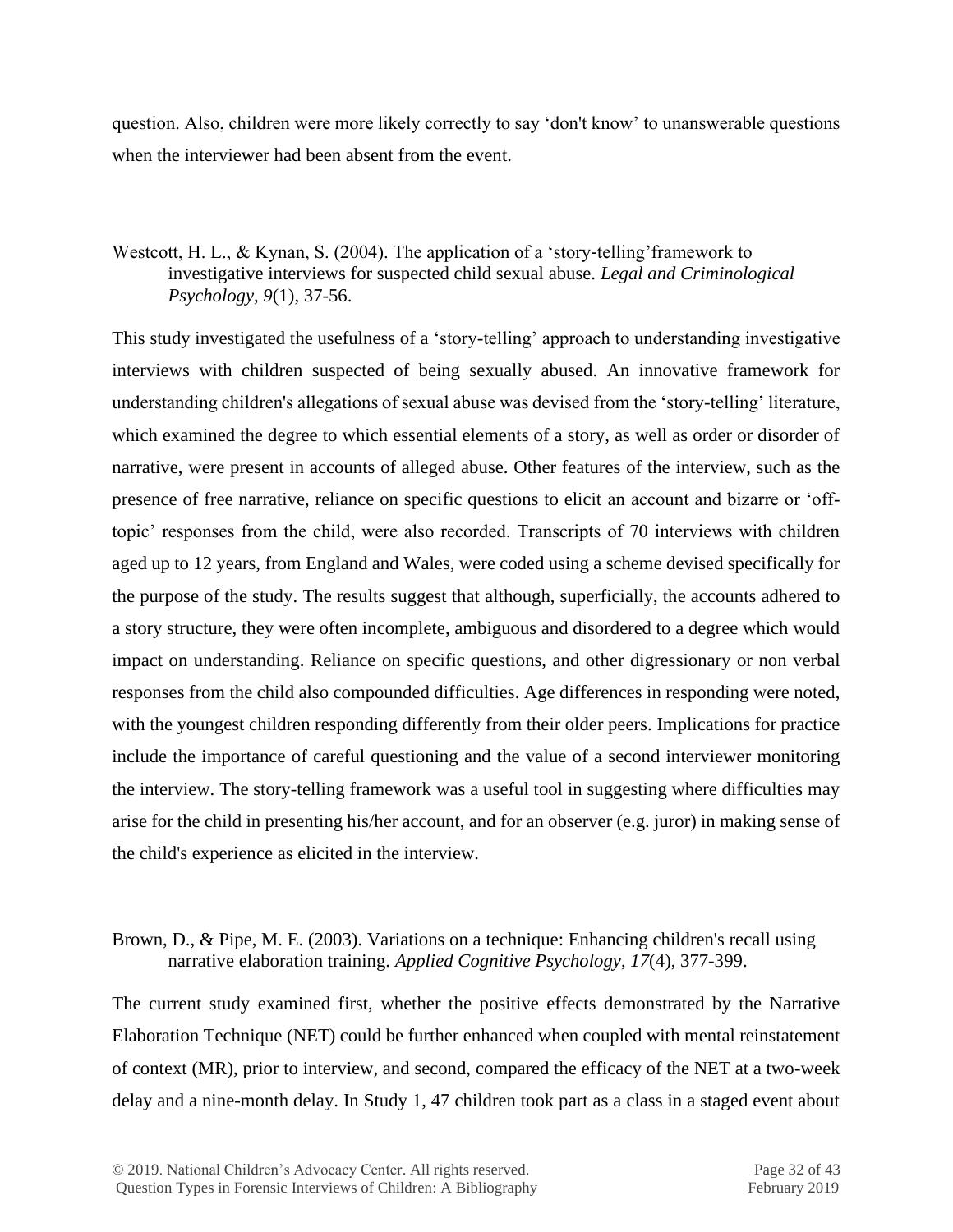safety. Two weeks later they received a single training session, and the following day were interviewed with either the NET ( $n = 16$ ), NET + MR ( $n = 17$ ), or in a control condition ( $n = 14$ ). Children trained with the NET reported approximately twice as much correct information, and were more accurate, than a control group who did not receive NET training, although the combination of the NET + MR did not result in a further significant enhancement of recall. In Study 2, 22 children took part in the safety event, and nine months later received a single training session, and were interviewed the following day with either the NET  $(n=11)$ , or in a control condition  $(n = 11)$ . Children who received the NET training reported more correct information than those who did not. The practical applications of the NET and its variations are discussed. Copyright © 2003 John Wiley & Sons, Ltd

Heather Fritzley, V., & Lee, K. (2003). [Do young children always say yes to yes–no questions?](http://www.nlc-bnc.ca/obj/s4/f2/dsk2/ftp01/MQ52986.pdf)  [A metadevelopmental study of the affirmation bias.](http://www.nlc-bnc.ca/obj/s4/f2/dsk2/ftp01/MQ52986.pdf) *Child Development*, *74*(5), 1297- 1313.

The present study investigated whether yes–no questions would lead to a yes bias in young children. Four experiments were conducted in which 2- to 5-year-olds were asked comprehensible and incomprehensible yes–no questions concerning familiar and unfamiliar objects. Consistent findings were obtained: (a) 2-year-olds displayed a consistent yes bias; (b) 4- and 5-year-olds exhibited no response bias toward comprehensible questions and a nay-saying bias toward incomprehensible questions; and (c) 3-year-olds' results were mixed, suggesting that the age of 3 years is a period of developmental transition in response tendency toward yes–no questions. The findings suggest that yes–no questions are suitable for older children, providing they are comprehensible, but may result in biased results when used with younger children and when incomprehensible.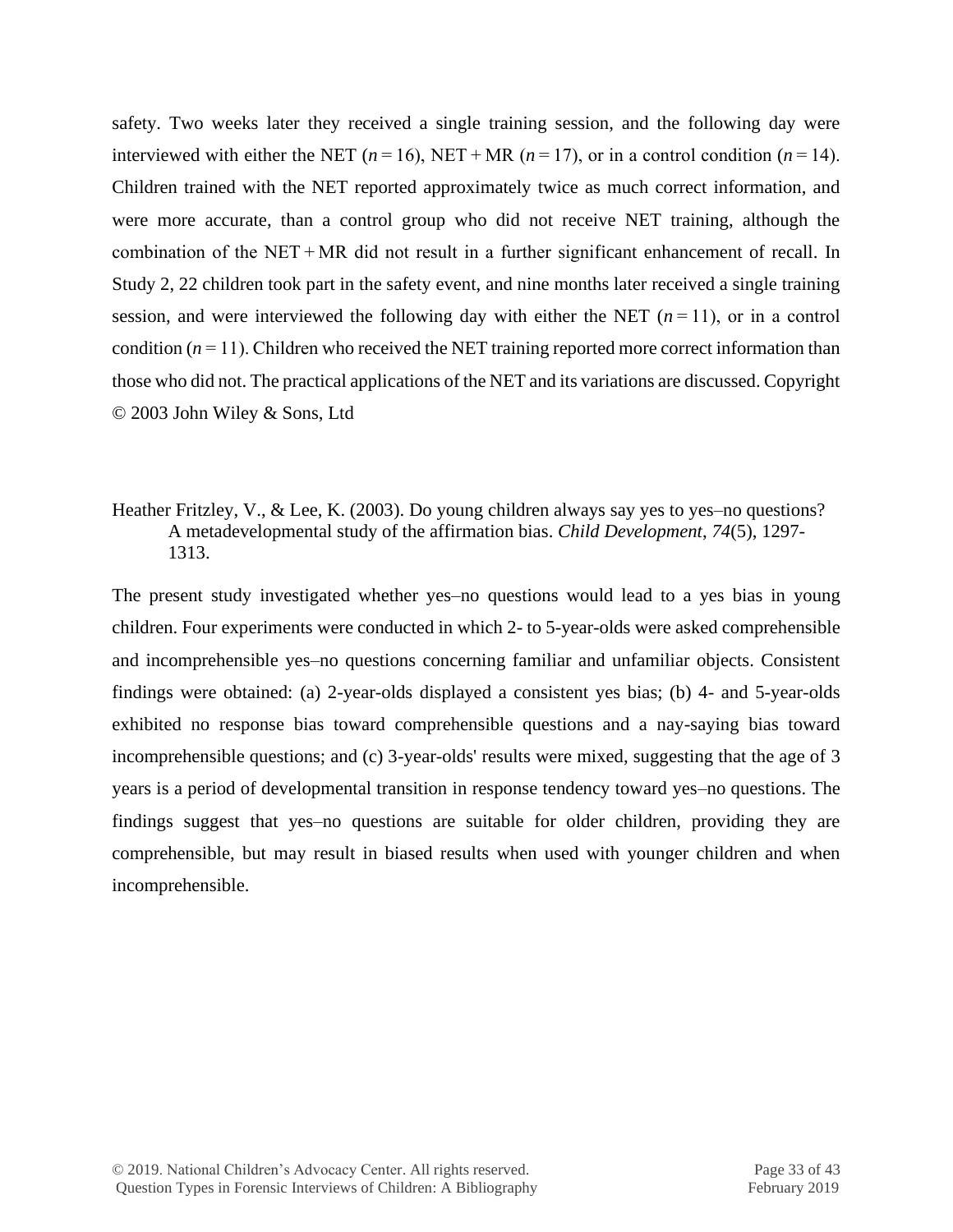Lamb, M. E., Sternberg, K. J., Orbach, Y., Esplin, P. W., Stewart, H., & Mitchell, S. (2003). Age differences in young children's responses to open-ended invitations in the course of forensic interviews. *Journal of Consulting and Clinical Psychology*, *71*(5), 926-934.

To elucidate age differences in responses to free-recall prompts (i.e., invitations and cued invitations) and focused recognition prompts (i.e., option-posing and suggestive utterances), the authors examined 130 forensic interviews of 4- to 8-year-old alleged victims of sexual abuse. There were age differences in the total number of details elicited as well as in the number of details elicited using each of the different types of prompts, especially invitations. More details were elicited from older than from younger children in response to all types of prompts, but there were no age differences in the proportion of details (about 50%) elicited using invitations. Cued invitations elicited 18% of the total details, and the number of details elicited using cued invitations increased with age. Action-based cues consistently elicited more details than other types of cues. (PsycINFO Database Record (c) 2012 APA, all rights reserved).

#### Milne, R., & Bull, R. (2003). Does the cognitive interview help children to resist the effects of suggestive questioning?. *Legal and Criminological Psychology*, *8*(1), 21-38.

The CI, which was initially developed in the United States by Geiselman and Fisher, aims to increase the quantity and quality of information elicited from cooperative witnesses, victims, and suspects. CI techniques are designed to improve memory retrieval and dyadic communication. The objectives of the study reported in this article were to determine whether the CI would enhance event recall when used with children; which categories of event recall might be affected; and from where in the interview any CI effect stemmed. The second set of objectives involved determining whether the CI increased the resistance of children to suggestive questions and whether scripts had a role in susceptibility to suggestion. The study methodology involved showing 84 children 8- to 10-years-old a video recording of a magic show. A day later they were interviewed individually by using either the CI or a structured interview. A predetermined list of suggestive questions was also administered to the children either before or after being interviewed. The study found that those children interviewed with CI techniques recalled significantly more correct details about persons and actions, with no increase in the reporting of erroneous information. These effects were found to stem from the questioning phase of the CI. In addition, those children interviewed with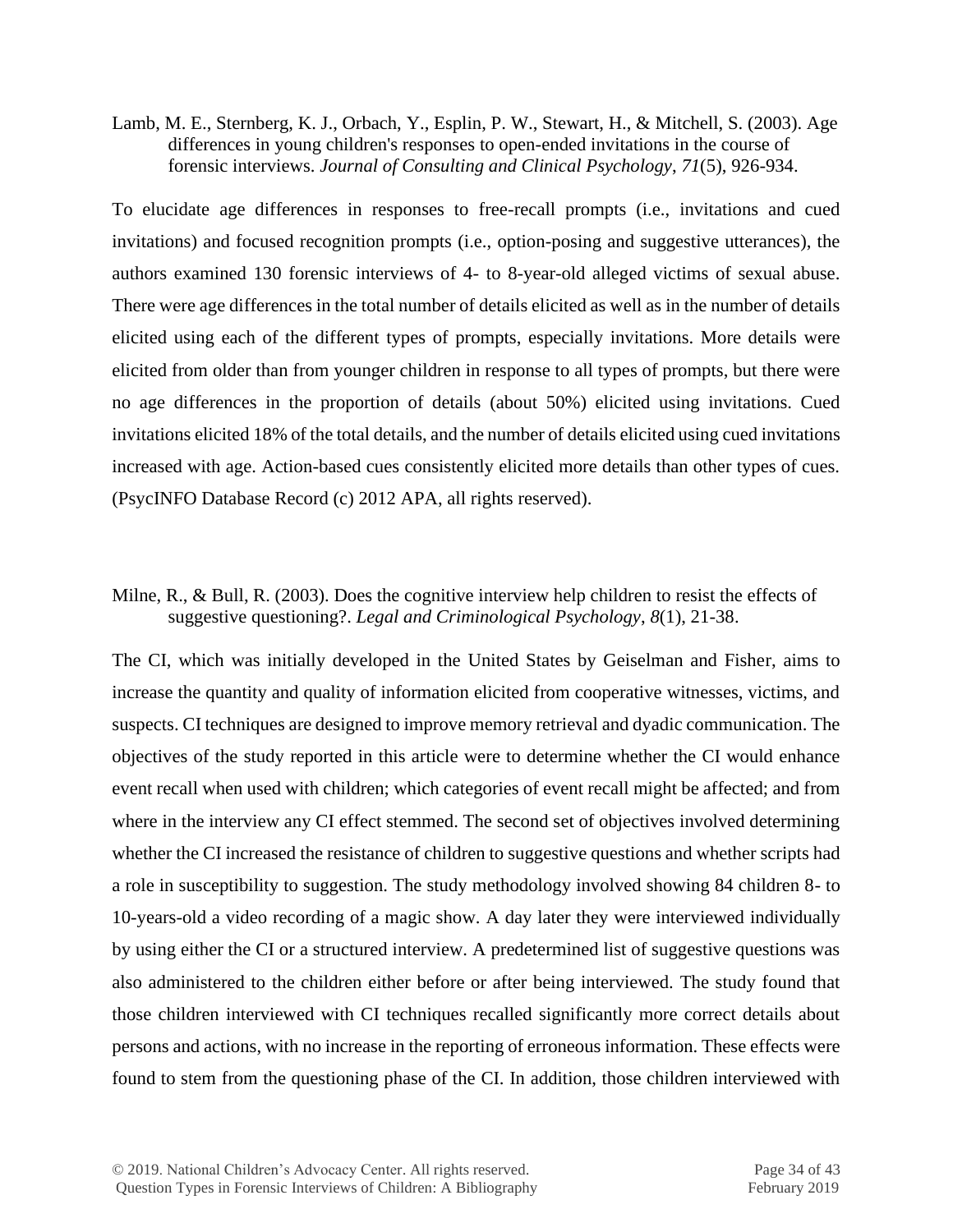CI techniques were more resistant to subsequent suggestive questions, especially misleading script-consistent questions. 3 tables, 49 references, and appended listing of CI and structured interviewing techniques and a predetermined list of questions.

DeVoe, E. R., & Faller, K. C. (2002). Question strategies in interviews with children who may have been sexually abused. *Child Welfare: Journal of Policy, Practice, and Program*, *81*(1), 5-31.

This article examines the number and types of questions employed in clinical and computerassisted interviews with children referred for sexual abuse evaluation. This research was part of a larger study to assess the efficacy of a computer-assisted protocol in the evaluation of child sexual abuse allegations. Interviews of 47 girls and 29 boys, ages 5 to 10 years, referred to a multidisciplinary clinic for sexual abuse assessment, were analyzed. A coding system was developed from interview transcripts. Nine types of questions were defined. Results indicate that during the initial interview children were asked an average of 195 questions *{SD =* 92) and that more than 85% of interviewer queries were open-ended. The majority of children who disclosed did so in response to focused questions. Findings suggest that many children are able to describe sexual abuse with careful questioning that includes nonleading but focused inquiry. Implications for practice and interviewing guidelines are discussed.

# Lyon, T. D. (2002). [Applying suggestibility research to the real world: The case of repeated](http://scholarship.law.duke.edu/cgi/viewcontent.cgi?article=1239&context=lcp)  [questions.](http://scholarship.law.duke.edu/cgi/viewcontent.cgi?article=1239&context=lcp) *Law and Contemporary Problems*, *65*(1), 97-126.

One can discern two parallel trends in the law and the psychology of child witnesses. In the law, appellate courts are beginning to stem the once powerful movement to increase the acceptance of children's testimony and the admissibility of children's out-of-court statements. Lyon analyzes particular strands of each trend.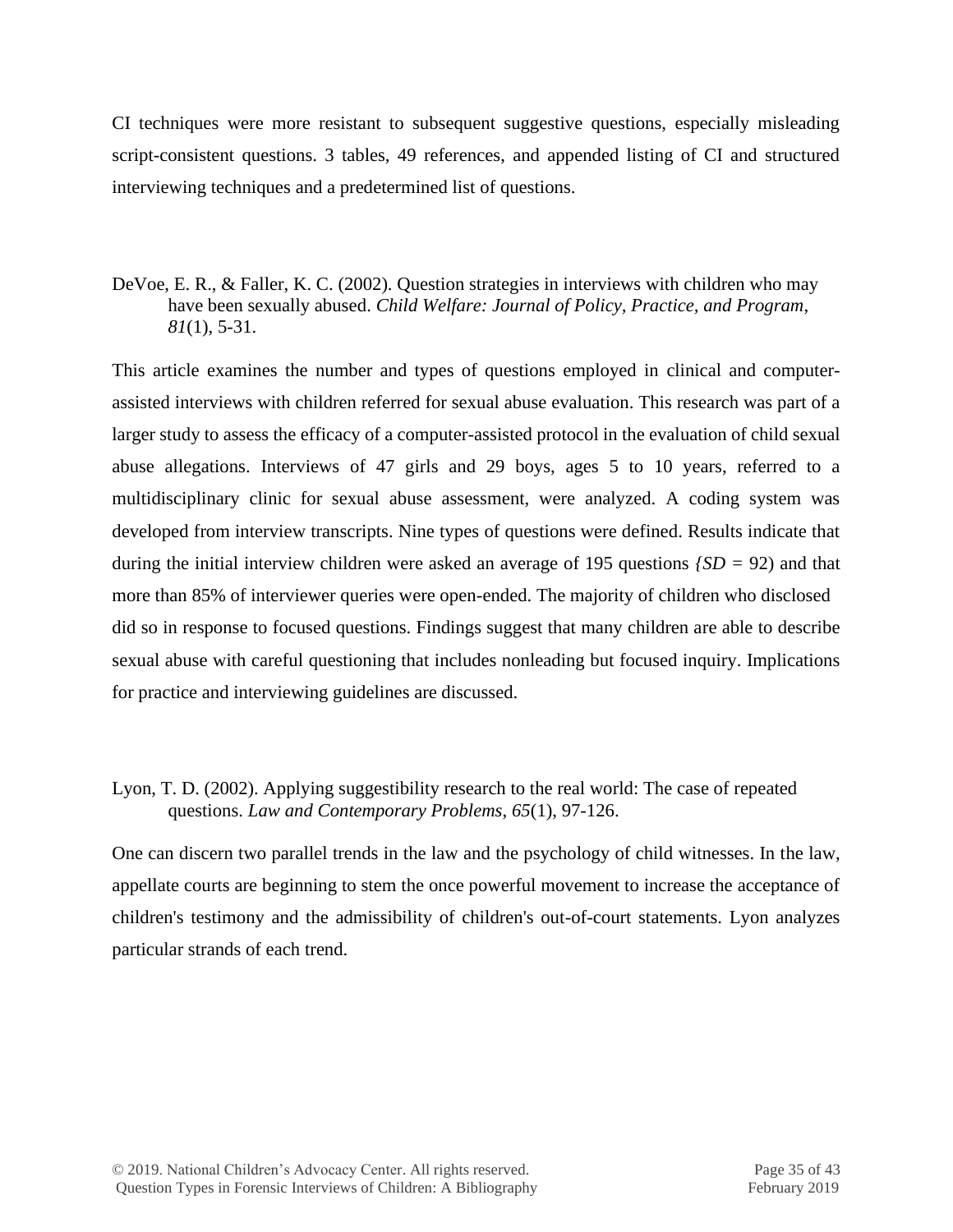Walker, N. E. (2002). [Forensic interviews of children: The components of scientific validity and](http://scholarship.law.duke.edu/cgi/viewcontent.cgi?article=1241&context=lcp)  [legal admissibility.](http://scholarship.law.duke.edu/cgi/viewcontent.cgi?article=1241&context=lcp) *Law and Contemporary Problems*, 149-178.

Focuses on the high-quality forensic interviewing of children in the United States. Difference between forensic and therapeutic interviews; Relevance of forensic assessment to issues at bar and materiality to the case; Reliance of jurisdictions on different legal standards for evaluating the admissibility of evidence.

#### Hershkowitz, I. (2001). Children's responses to open‐ended utterances in investigative interviews. *Legal and Criminological Psychology*, *6*(1), 49-63.

Fifty 4- to 13-year-olds were interviewed about incidents of sexual abuse that they had allegedly experienced. The interviewers employed an unusually high number of open-ended prompts, and the analyses focused on the effectiveness of different types of open-ended inquiries. Open-ended prompts yielded significantly longer and more detailed responses than did focused prompts. The main invitation, which initiated the children's narratives, elicited the longest and most detailed responses. Invitations remained superior to focused questions throughout the interview. The effectiveness of invitations did not vary depending on whether they followed focused or open ended prompts. There were no age differences in the effectiveness of any types of invitations.

#### Lamb, M. E., & Fauchier, A. (2001). The effects of question type on self-contradictions by children in the course of forensic interviews. *Applied Cognitive Psychology*, *15*(5), 483- 491.

Twenty-four forensic interviews of seven alleged victims of child sexual abuse were examined to elucidate the circumstances in which the children contradicted forensically relevant details they had provided earlier. Suggestive questions by the interviewers elicited a disproportionate number of contradictions, whereas open-ended invitations never elicited contradictions. Because contradictions necessarily imply that details were stated inaccurately at least once, these close analyses of forensic interviews demonstrate that, as in analogue contexts, open-ended prompts yield more accurate information than do focused questions, particularly option-posing and suggestive prompts. Published in 2001 by John Wiley & Sons, Ltd.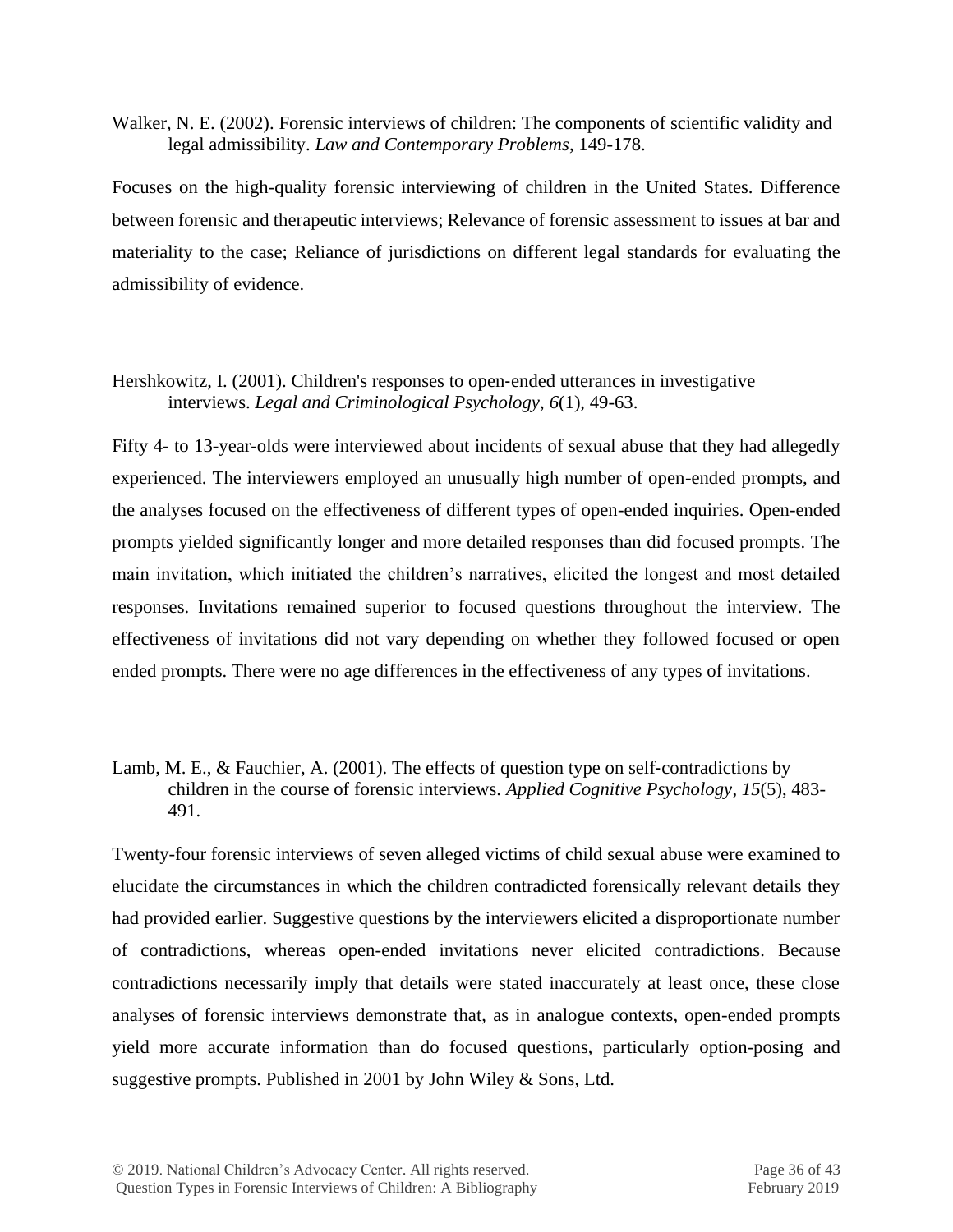- Lyon, T. D. (2001). [Speaking with children: Advice from investigative interviewers.](http://works.bepress.com/thomaslyon/16/) In F. Talley (Ed.), *Handbook for The Treatment of Abused and Neglected Children* (pp.65-82). Binghamton, NY: Haworth.
- Waterman, A. H., Blades, M., & Spencer, C. (2001). Interviewing children and adults: The effect of question format on the tendency to speculate. *Applied Cognitive Psychology*, *15*(5), 521-531.

In formal interviews it is important that interviewees indicate when they do not know the answer, rather than speculate. In this study we investigated whether question format affected the tendency to speculate. One hundred and twenty-eight 5- to 9-year-olds, and 23 adults, were told two short stories, and were then asked questions about the stories. Half of the questions were answerable based on the information provided; the other half were not answerable. Within these categories, half of the questions were closed questions (i.e. only required a yes/no response), and half were wh-questions (i.e. requested particular details to be provided). All participants performed at ceiling with the answerable questions. With the unanswerable questions, there was an effect of format. The majority of children and adults correctly indicated that they did not know the answer when asked unanswerable wh-questions. However, the majority of children, and just over one-fifth of adults, provided a response (i.e. 'yes' or 'no') to the closed unanswerable questions. The implications for interviews, particularly within a forensic context, are discussed. Copyright © 2001 John Wiley & Sons, Ltd.

Cederborg, A. C., Orbach, Y., Sternberg, K. J., & Lamb, M. E. (2000). Investigative interviews of child witnesses in Sweden. *Child Abuse & Neglect*, *24*(10), 1355-1361.

The objective was to evaluate the structure and informativeness of interviews with 4- to 13-yearold alleged victims of sexual abuse in Sweden. Seventy-two alleged victims of sexual abuse were interviewed by six experienced officers from one police district in Sweden. Our evaluation focused on the structure of the interviews, the distribution and timing of the investigators' utterance types, and the quantity and quality of the information provided by the children. Content analysis revealed that the interviewers relied primarily on option-posing and suggestive questions—together, these comprised 53% of their utterances—when interviewing the alleged victims. As a result, most of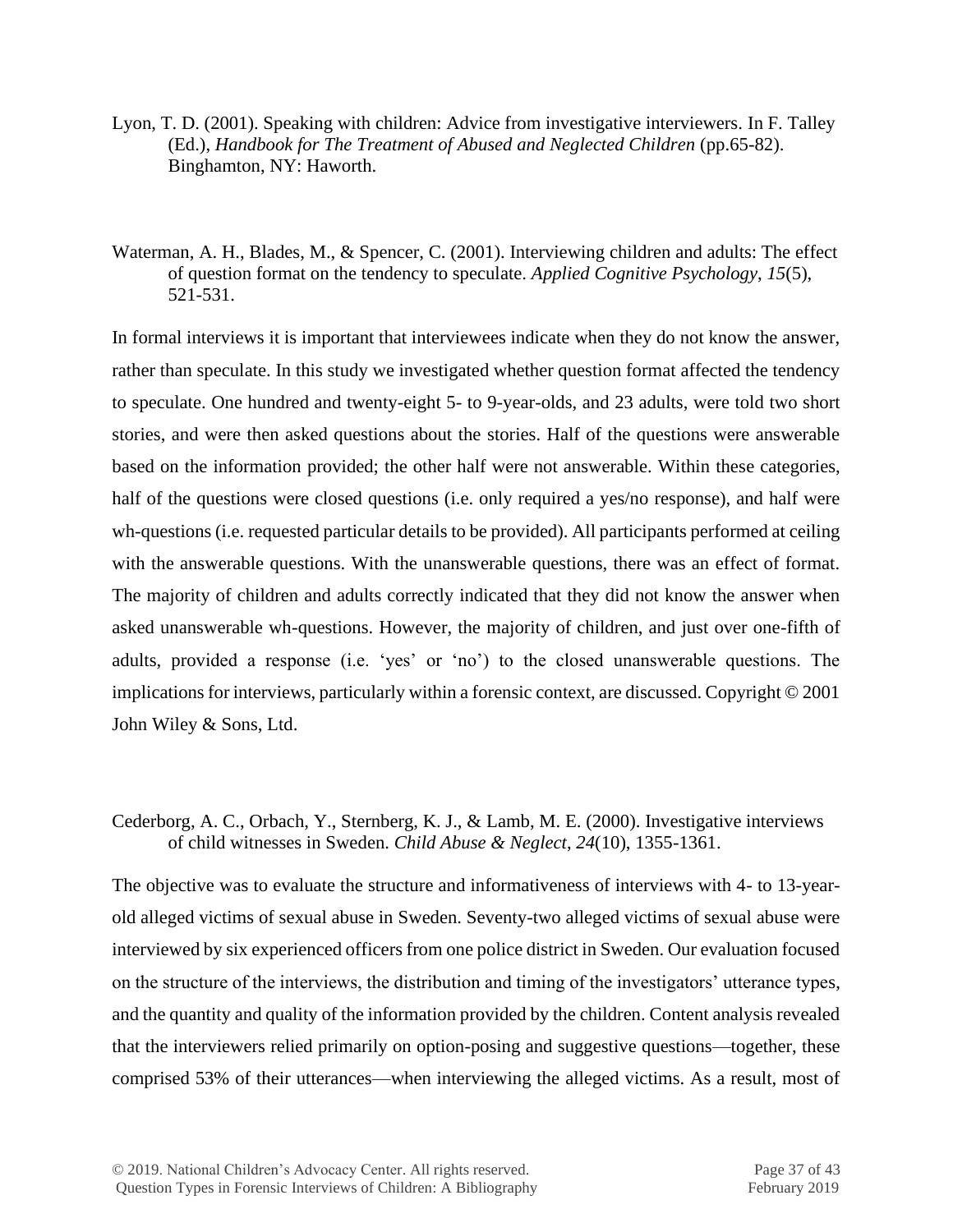the details (57%) obtained from the children were elicited by option-posing and suggestive utterances. Only 6% of the interviewers' utterances were open-ended invitations, and these elicited only 8% of the information obtained. The reliance on option-posing and suggestive prompts may have reduced the accuracy of the information obtained, thereby interfering with the investigations, and reducing the forensic admissibility of the children's statements. This suggests a continuing need in Sweden, as in other countries, for interview practices that enhance the quality of information provided by young victims.

Craig, R. A., Scheibe, R., Raskin, D. C., Kircher, J. C., & Dodd, D. H. (1999). Interviewer questions and content analysis of children's statements of sexual abuse. *Applied Developmental Science*, *3*(2), 77-85.

Effects of forensic interview techniques on the production of free-narrative and Criteria-Based Content Analysis (CBCA) criteria were assessed in police interviews with 48 children (ages 3 to 16) who alleged they had been sexually abused. These allegations were later categorized as confirmed ( $n = 35$ ) or highly doubtful ( $n = 13$ ) based on information obtained independent of the statements. Two raters independently coded all interviewer utterances and children's responses, and four other raters evaluated the transcripts for the presence of CBCA content criteria. As predicted, open questions yielded more free narrative and CBCA criteria than other types of questions. Confirmed statements of abuse contained more CBCA criteria than highly doubtful statements, and statements made by older children contained more CBCA criteria than those by younger children. The results support the use of open questions for eliciting free narrative and the use of CBCA to assess the validity of children's allegations of sexual abuse.

# Gee, S., Gregory, M., & Pipe, M. E. (1999). 'What colour is your pet dinosaur?' The impact of pre‐interview training and question type on children's answers. *Legal and Criminological Psychology*, *4*(1), 111-128.

Two studies evaluated the effects of question type and of brief pre-interview training, involving instructions and practice, on the number of correct answers and errors given by children in a structured interview. A total of 157 children aged from nine to 13 were interviewed about a visit to a science centre with both misleading and non-misleading open and closed questions. The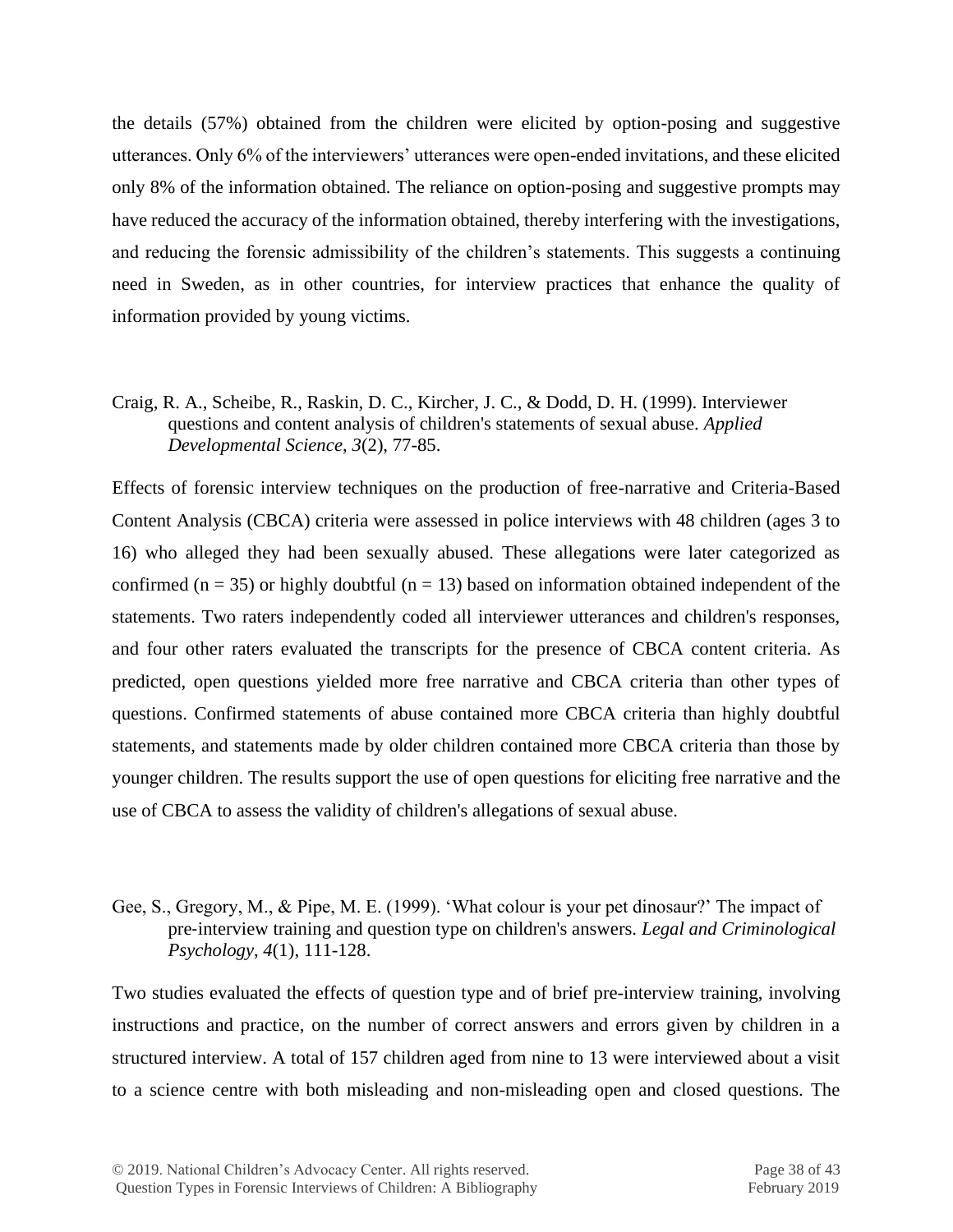children also rated their confidence in each of their answers. Half the children received preinterview training designed to discourage compliance and guessing. In Study 1 pre-interview training decreased commission errors to misleading questions, but also decreased the number of correct responses to non-misleading questions. In Study 2 a revised training package decreased errors for misleading questions without impacting on correct responses. Brief pre-interview interventions can reduce children's compliance with misleading questions in experimental situations. Both studies provided some support for the cognitive processing hypothesis that the confidence-accuracy relationship will be stronger for open than for closed questions.

#### Peterson, C., Dowden, C., & Tobin, J. (1999). Interviewing preschoolers: Comparisons of yes/no and wh-questions. *Law and Human Behavior*, *23*(5), 539-555.

This study investigated the influence of question format on preschool-aged children's errors, their response accuracy, and their tendency to say "I don't know" when given non-misleading questions in a neutral, unbiased context. Children (3 to 5 years old) participated in a craft-making session that included a staged "accident" with two experimenters differing in gender and appearance; the environment also had several distinctive features. One week later children were interviewed about actions, participants, and environment; questions were yes/no format with the veridical response "yes" ("yes" questions), yes/no format with the veridical response "no" ("no" questions), and specific wh- format questions. Question format substantially influenced children's responses: they were most likely to make errors if asked "no" questions, and were unlikely to answer either yes/no question with "I don't know." In contrast, children spontaneously and frequently said "I don't know" to wh- questions about content they did not recall (environment), but not about content that was well recalled (actions). Implications of question format for reliability of eyewitness testimony by preschoolers are discussed*.*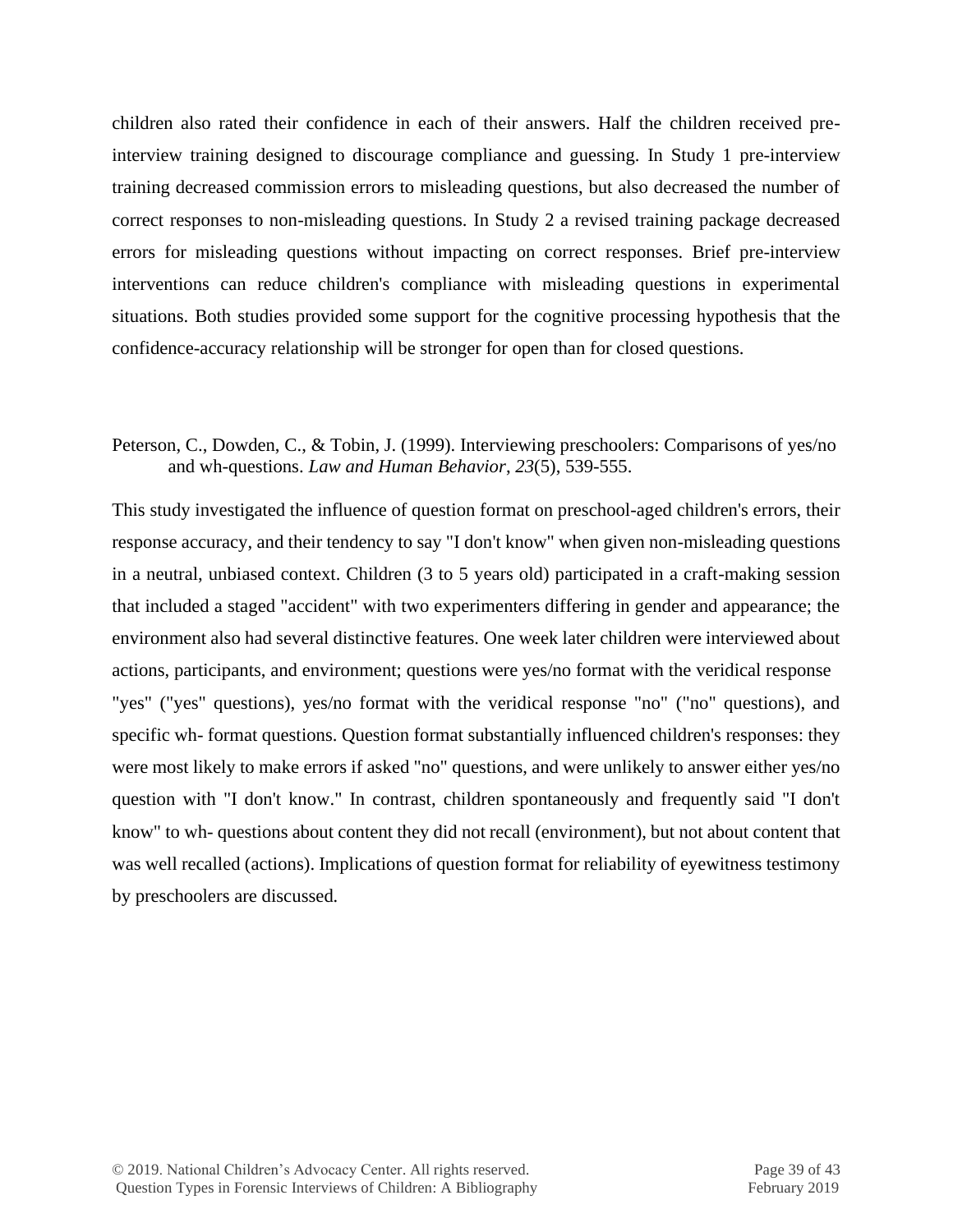Schuman, J. P., Bala, N., & Lee, K. (1999). Developmentally appropriate questions for child witnesses. *Queen's Law Journal, 25,* 251-304.

Recent legislative reforms in Canada have made it easier for courts to receive the testimony of children and for children to endure the experience of testifying. However, both lawyers and judges, unaware of the fundamentals of child development, often fail to question children effectively. Subjecting children to confusing and developmentally inappropriate questioning makes them unable to communicate accurately what happened to them and what they observed. Not only does this make the witnesses' experience upsetting, it makes it difficult to determine the truth. The authors explore ways in which justice system professionals' interactions with children may be improved: lawyers and judges can learn to ask questions appropriate for the age and capacity of the child witness, and judges can play a larger role in monitoring and assessing the questions children are asked in court. First, the authors argue that effective questioning of child witnesses requires an understanding of child development in three critical domains (linguistic, cognitive and emotional) and the use of appropriate questions for children's specific levels of development. With education, practice and sensitivity, justice system professionals can effectively question a child witness. Second, examining Canadian caselaw, they argue that the courts have a role to play in monitoring and assessing a child's ability to testify. Judges may choose to give less weight to the evidence of children if it was extracted by confusing or aggressive cross examination. Lawyers may also have an obligation to call expert evidence on child development to assist the courts in assessing the evidence of children. When children are questioned properly, most of them can be very effective witnesses. By learning to ask developmentally appropriate questions, lawyers and judges can improve the utility of children's testimony as well as reduce the likelihood that children will be traumatized by their courtroom experiences.

#### Warren, A. R., Woodall, C. E., Thomas, M., Nunno, M., Keeney, J. M., Larson, S. M., & Stadfeld, J. A. (1999). Assessing the effectiveness of a training program for interviewing child witnesses. *Applied Developmental Science*, *3*(2), 128-135.

Twenty-seven experienced interviewers attended a 10-day training institute designed to provide knowledge and skills for improving investigative interviews with young children. Participants completed pre- and posttraining surveys assessing their knowledge of the scientific evidence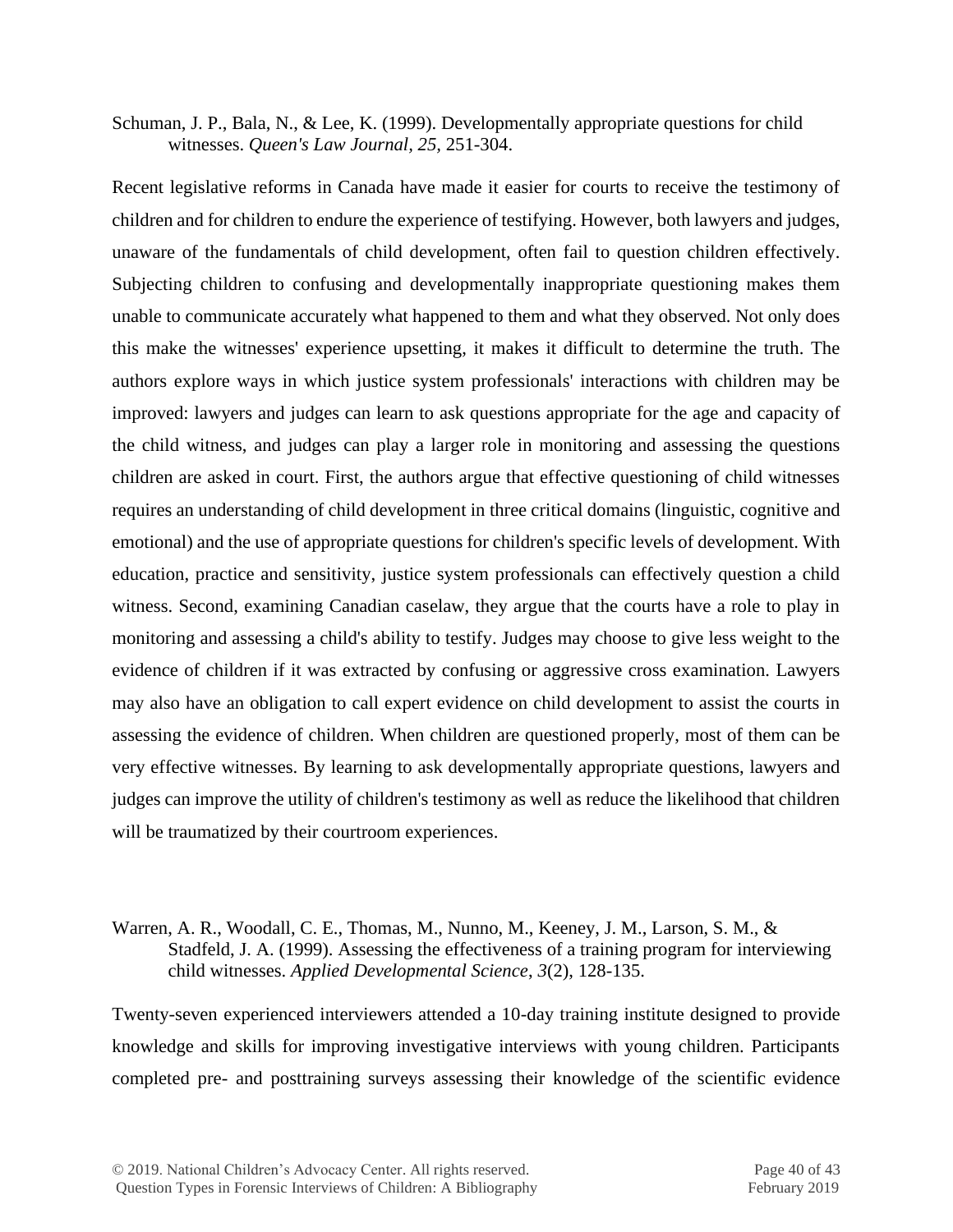regarding memory, suggestibility, and other aspects of children's ability to provide accurate accounts of events during interviews. They also conducted pre- and posttraining interviews with preschool children about 2 previously experienced events. Participants' knowledge about children's abilities and the scientific basis of various interviewing protocols increased significantly after the training. However, training did not have a significant impact on interviewers' questioning styles or the amount of accurate information elicited from the children. Results indicate that successfully translating knowledge into practice requires multiple opportunities for skill practice and feedback.

#### Peterson, C., & Biggs, M. (1997). Interviewing children about trauma: Problems with "specific" questions. *Journal of Traumatic Stress*, *10*(2), 279-290.

A methodological ambiguity is described that may well adversely affect the quality of information provided by young child witnesses. Because the information children provide during interviews is sometimes the only evidence in forensic situations, its quality is a serious concern. "Specific" questions are often necessary to elicit enough information, but we describe a confusion between wh- questions (which request particular information) and yes/no questions (which merely require confirmation or disconfirmation). Research in which children are systematically interviewed about stressful medical experiences is reviewed, and we present results of a pilot investigation in which 2- to 13-year-old children were interviewed about traumatic injuries necessitating hospital treatment. Yes/no questions were problematic for preschoolers. Implications for testimony are discussed*.*

Carter, C. A., Bottoms, B. L., & Levine, M. (1996). Linguistic and socioemotional influences on the accuracy of children's reports. *Law and Human Behavior, 20*(3), 335-358.

Studied the impact of certain questioning tactics (e.g,. use of legalese and socioemotional intimidation) on the accuracy of children's testimony. 60 children (aged 5 yrs 4 mo to 7 yrs 7 mo) were interviewed about a standardized play event with free-recall cues and detailed questions that were specific or misleading. Linguistic complexity of questions (complex or simple) and socioemotional context of interview (supportive or intimidating) were varied between Ss. Children were significantly less accurate in reporting the event when questioned with complex, developmentally inappropriate questions rather than with simple questions, yet they rarely voiced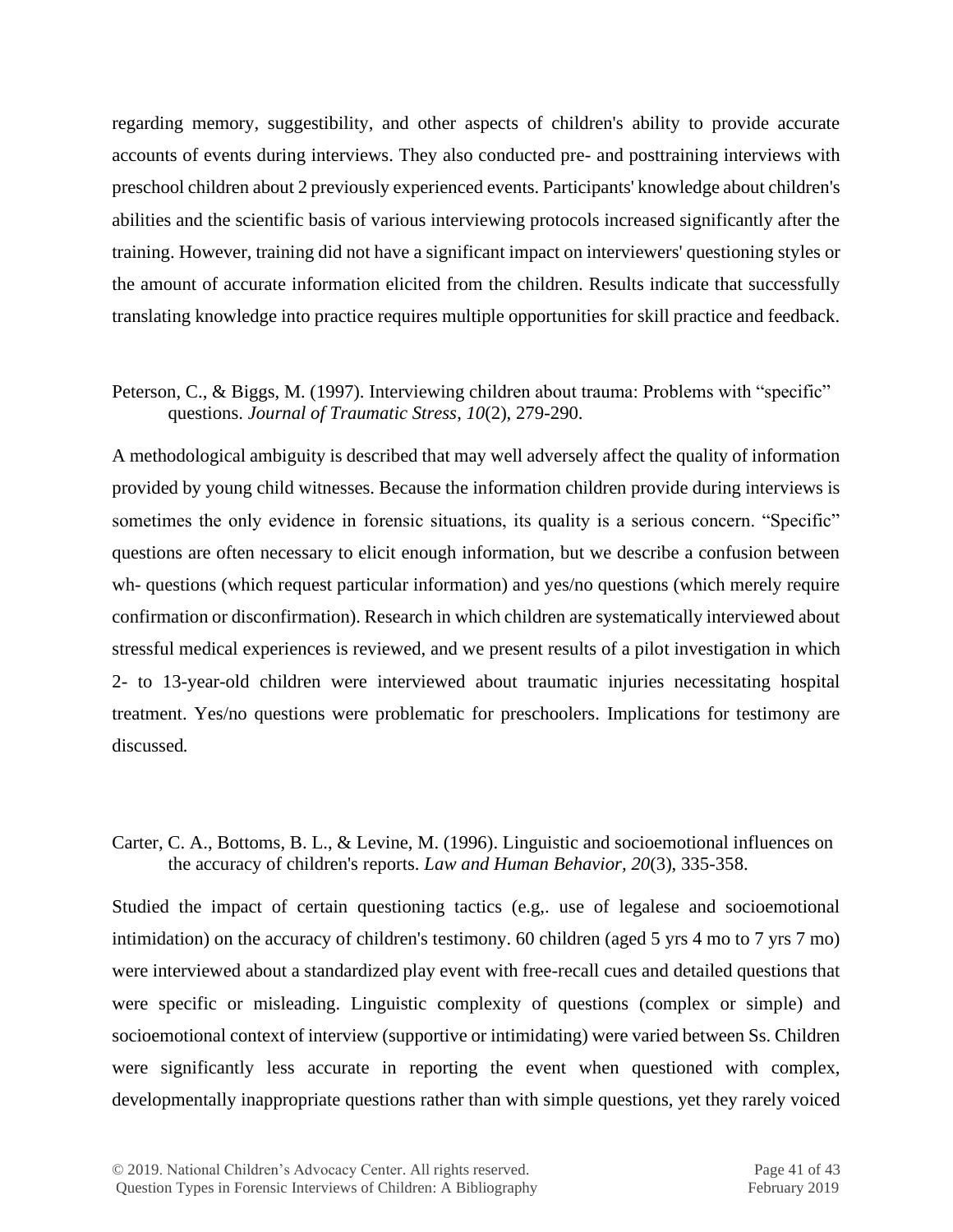their comprehension failures. In addition, children interviewed by a warm, supportive interviewer were more resistant to misleading questions about the event than were children interviewed in an intimidating manner. (PsycINFO Database Record (c) 2014 APA, all rights reserved).

- Saywitz, K. J., & Goodman, G. S. (1996). Interviewing children in and out of court: Current research and practice implications. In J. Briere, L. Berliner, J. A. Bulkley, C. Jenny, & T. Reid (Eds.), *The APSC Handbook on Child Maltreatment* (pp. 297-318). Thousand Oaks, CA: Sage.
- Perry, N. W., McAuliff, B. D., Tam, P., Claycomb, L., Dostal, C., & Flanagan, C. (1995). When lawyers question children: Is justice served?. *Law and Human Behavior*, *19*(6), 609-629.

Assessed the impact of some complex vs simple question forms frequently used by attorneys on the children's understanding of typical courtroom questions forms and the accuracy of children's responses. 15 males and 15 females from each of 4 student populations (kindergarten, Grades 4 and 9, and college) viewed a videotaped incident and then responded to questions about the incident. Half the questions were asked in "lawyerese" (i.e., using complex question forms); the remaining half asked for the same information using simply phrased question forms of the same length. Lawyerese confused children, adolescents, and young adults alike. Questions that included multiple parts with mutually exclusive responses were the most difficult to answer; those that included negatives, double negatives, or difficult vocabulary also posed significant problems. Results suggest that complex question forms impede truth-seeking and should be prohibited in court. (PsycINFO Database Record (c) 2014 APA, all rights reserved)

Poole, D. A., & Lindsay, D. S. (1995). Interviewing preschoolers: Effects of nonsuggestive techniques, parental coaching, and leading questions on reports of nonexperienced events. *Journal of Experimental Child Psychology*, *60*(1), 129-154.

This study explored preschoolers′ eyewitness testimony under conditions designed to maximize (session 1) or degrade (session 2) the quality of their event reports. In session 1, thirty-nine 3- to 4-year-olds and twenty-nine 5- to 7-year-olds interacted with Mr. Science and were immediately interviewed using nonsuggestive techniques. The children did well in this immediate interview,